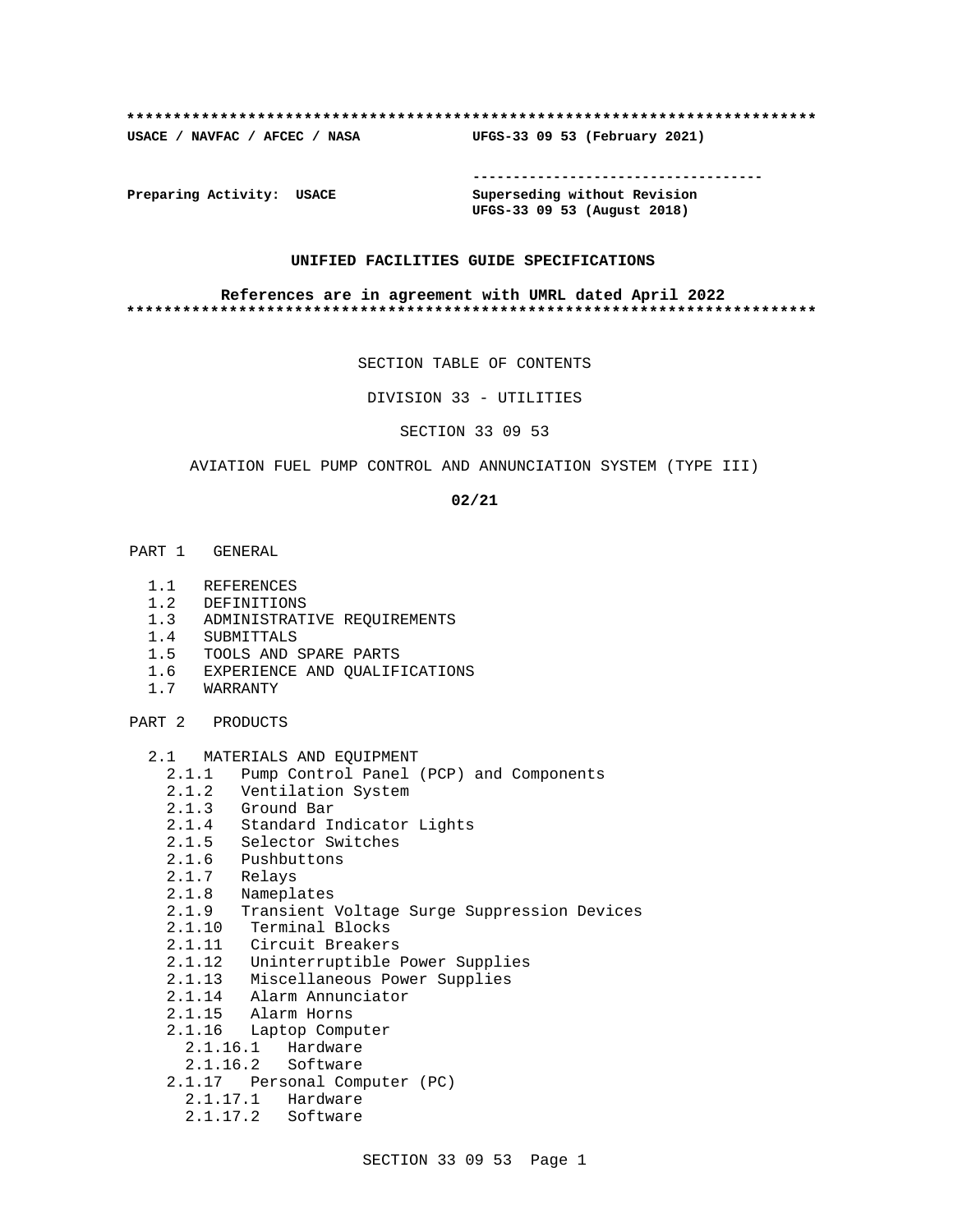- 2.1.18 Laser Printer
- 2.1.19 FCC Computer
	- 2.1.19.1 Hardware
	- 2.1.19.2 Software
- 2.2 PROGRAMMABLE LOGICAL CONTROLLER (PLC) HARDWARE AND SOFTWARE
	- General
	- 2.2.2 Central Processing Unit Module
	- 2.2.3 Power Supply Module<br>2.2.4 Program Storage/Memo
	- 2.2.4 Program Storage/Memory Requirements<br>2.2.5 Input/Output (I/O) Modules
	- 2.2.5 Input/Output (I/O) Modules
	- 2.2.6 Interfacing
	- 2.2.7 Program Requirements
	- 2.2.8 Diagnostics

# PART 3 EXECUTION

- 3.1 PUMP CONTROL PANEL (PCP) AND COMPONENTS
	- 3.1.1 General
	- 3.1.2 Wiring
	- 3.1.3 Certified Pump Control Panel (PCP) Shop Test Report
	- 3.1.4 Ventilation System
	- 3.1.5 Grounding
	- 3.1.6 Indicator Lights, Switches, and Pushbuttons
	- 3.1.7 Transient Voltage Surge Suppression Devices
	- 3.1.8 Terminal Blocks
	- 3.1.9 Circuit Breakers
	- 3.1.10 Uninterruptible Power supplies
	- 3.1.11 Power Supplies
	- 3.1.12 Alarm Annunciator and Horns
		- 3.1.12.1 Non-critical Alarms
		- 3.1.12.2 Critical Alarms
		- 3.1.12.3 Alarm Sequence
	- 3.1.13 Personal Computer
	- 3.1.13.1 Screen Number 1
	- 3.1.13.2 Screen Number 2
	- 3.1.13.3 Screen Number 3
	- 3.1.13.4 Screen Number 4
	- 3.1.13.5 Screen Number 5
	- 3.1.13.6 Screen Number 6
	- 3.1.13.7 Screen Number 7
	-
	- 3.1.13.8 Screen Number 8
	- 3.1.13.9 Screen Number 9
	- 3.1.14 Laptop Computer
- 3.2 PROGRAMMABLE LOGICAL CONTROLLER (PLC) HARDWARE AND SOFTWARE
	- 3.2.1 General
	- 3.2.2 Programs
- 3.3 GRAPHICS DISPLAY SCREEN
	- 3.3.1 General
	- 3.3.2 Display Presentation
	- 3.3.3 Process Schematic
- 3.3.4 Digital Flow and Pressure Indicators
- 3.4 INSTALLATION
	- 3.4.1 Shop Drawing
	- 3.4.2 System Start-Up and Testing
- 3.4.3 Training Plan for Instructing Personnel
- 3.5 PLC CONTROL SYSTEM SEQUENCE OF OPERATION
	- 3.5.1 Abbreviations
	- 3.5.2 Operating Tanks
	- 3.5.2.1 Level Control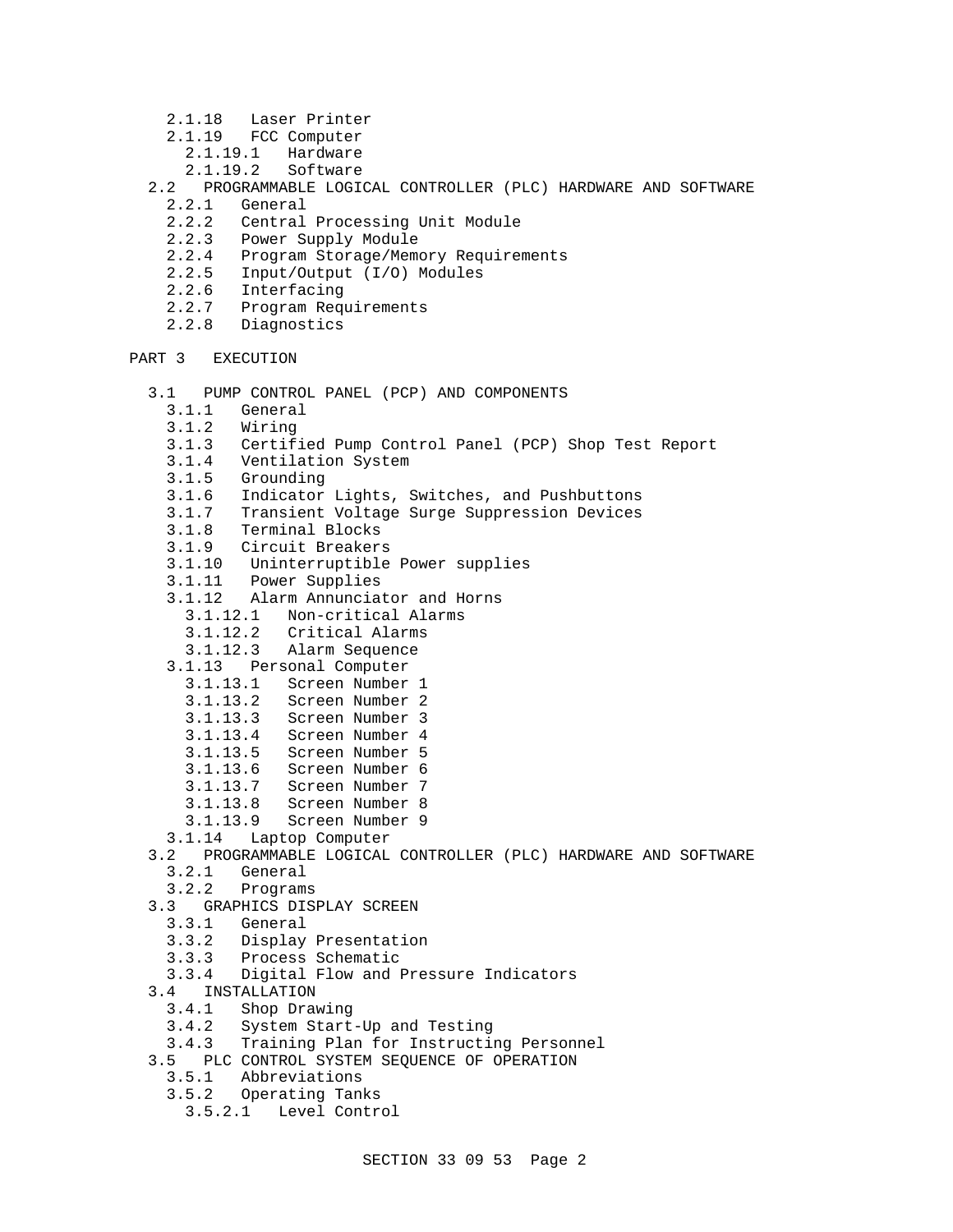```
 3.5.2.1.1 Low-Low Level
     3.5.2.1.2 Low Level
     3.5.2.1.3 High Level
     3.5.2.1.4 High-High Level
   3.5.2.2 Level Control
     3.5.2.2.1 Low-Low Level
     3.5.2.2.2 Low Level
     3.5.2.2.3 High Level
                3.5.2.2.4 High-High Level
   3.5.2.3 Outlet Valve
 3.5.3 Product Recovery Tank
   3.5.3.1 Fuel Transfer Pump (FTP)
   3.5.3.2 Overfill Valve (OV)
   3.5.3.3 High Level Alarm
   3.5.3.4 High-High Level Alarm
   3.5.3.5 Leak Detection
 3.5.4 Fueling Pumps (FP)
 3.5.5 Jockey Pump (JP)
 3.5.6 Pumphouse Drain Pump (PDP)
 3.5.7 Flow Switch, FP
 3.5.8 Flow Switch, JP
 3.5.9 Flow Switch, PDP
 3.5.10 Transmitters
   3.5.10.1 Pressure Indicating Transmitter (PIT)
   3.5.10.2 Differential Pressure Transmitter (DPT)
   3.5.10.3 Pressure Sensors (PS)
 3.5.11 Control Valves
   3.5.11.1 Defuel/Flush Valve (D/FV)
   3.5.11.2 Pressure Control Valve (PCV)
   3.5.11.3 Backpressure Control Valve (BPCV)
 3.5.12 Safety Circuit
   3.5.12.1 Emergency Stop Status
   3.5.12.2 Emergency Shutoff Valves (ESO) Status
   3.5.12.3 Circuit Power Status
 3.5.13 Pump Control Panel
   3.5.13.1 CPU Faults
   3.5.13.2 Input Select Switch
   3.5.13.3 Mode Select Switch
   3.5.13.4 Lead Pump Selector Switch
   3.5.13.5 PCP Temperature Alarm
3.6 OPERATING PROGRAM REQUIREMENTS
3.7 AUTOMATIC MODE - IDLE CONDITION (GOOD JOCKEY PUMP)
3.8 AUTOMATIC MODE - IDLE CONDITION (FAILED JOCKEY PUMP)
3.9 AUTOMATIC MODE - REFUELING CONDITION
3.10 AUTOMATIC MODE - DEFUELING CONDITION
3.11 FLUSH MODE
3.12 TIGHTNESS TEST MODE
3.13 OFF MODE
3.14 MANUAL OPERATION OF FUELING PUMPS
3.15 4-VALVE MANIFOLD SUPERVISION
```

```
-- End of Section Table of Contents --
```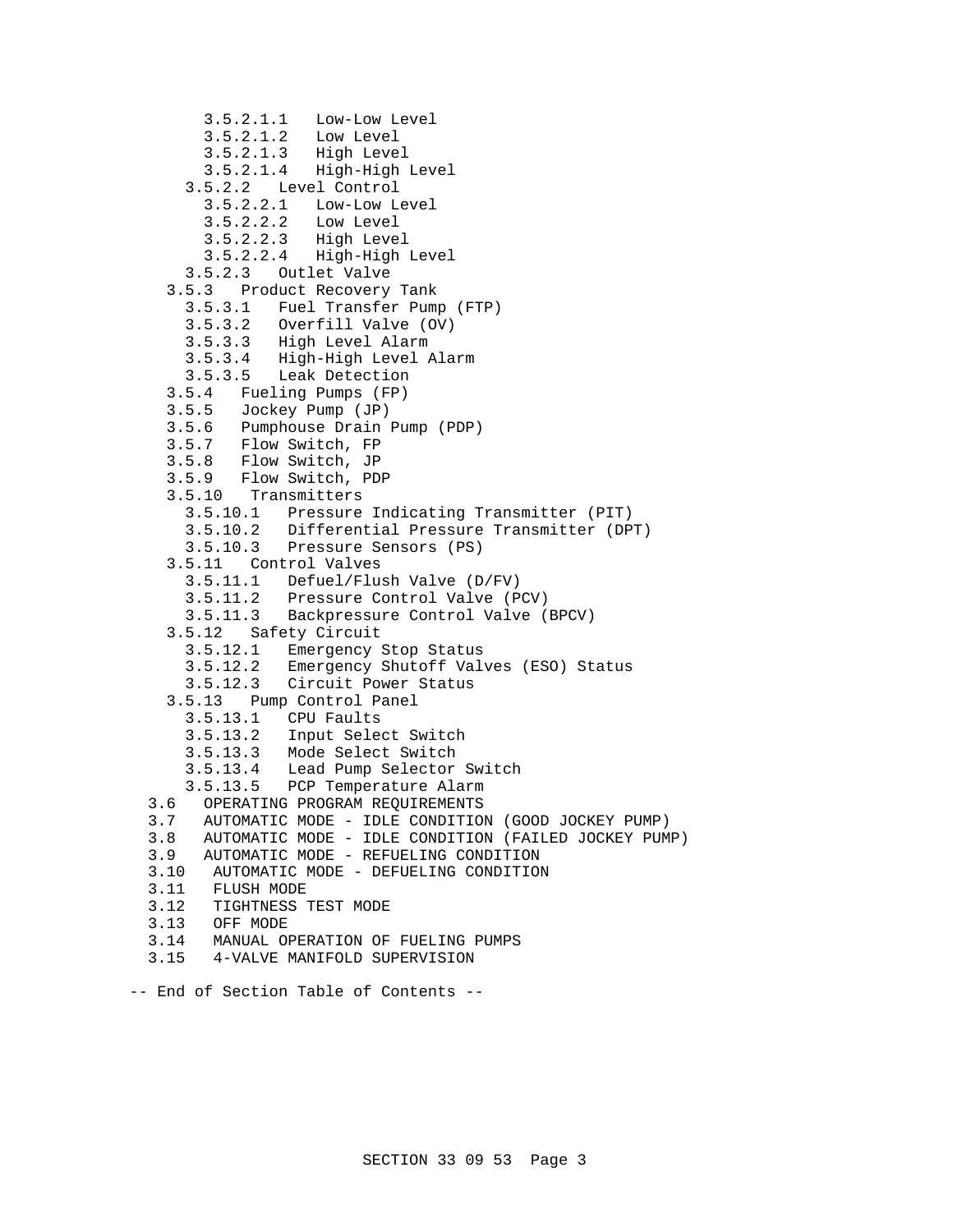**\*\*\*\*\*\*\*\*\*\*\*\*\*\*\*\*\*\*\*\*\*\*\*\*\*\*\*\*\*\*\*\*\*\*\*\*\*\*\*\*\*\*\*\*\*\*\*\*\*\*\*\*\*\*\*\*\*\*\*\*\*\*\*\*\*\*\*\*\*\*\*\*\*\***

**USACE / NAVFAC / AFCEC / NASA UFGS-33 09 53 (February 2021)**

**------------------------------------**

**Preparing Activity: USACE Superseding without Revision UFGS-33 09 53 (August 2018)**

#### **UNIFIED FACILITIES GUIDE SPECIFICATIONS**

**References are in agreement with UMRL dated April 2022 \*\*\*\*\*\*\*\*\*\*\*\*\*\*\*\*\*\*\*\*\*\*\*\*\*\*\*\*\*\*\*\*\*\*\*\*\*\*\*\*\*\*\*\*\*\*\*\*\*\*\*\*\*\*\*\*\*\*\*\*\*\*\*\*\*\*\*\*\*\*\*\*\*\***

#### SECTION 33 09 53

AVIATION FUEL PUMP CONTROL AND ANNUNCIATION SYSTEM (TYPE III) **02/21**

**\*\*\*\*\*\*\*\*\*\*\*\*\*\*\*\*\*\*\*\*\*\*\*\*\*\*\*\*\*\*\*\*\*\*\*\*\*\*\*\*\*\*\*\*\*\*\*\*\*\*\*\*\*\*\*\*\*\*\*\*\*\*\*\*\*\*\*\*\*\*\*\*\*\***

**NOTE: This guide specification covers the requirements for the Pump Control and Annunciation System for aircraft refueling systems constructed to the requirements of the DOD Type III Hydrant Refueling System Standards.**

**Adhere to** UFC 1-300-02 **Unified Facilities Guide Specifications (UFGS) Format Standard when editing this guide specification or preparing new project specification sections. Edit this guide specification for project specific requirements by adding, deleting, or revising text. For bracketed items, choose applicable item(s) or insert appropriate information.**

**Remove information and requirements not required in respective project, whether or not brackets are present.**

**Comments, suggestions and recommended changes for this guide specification are welcome and should be submitted as a** Criteria Change Request (CCR)**. \*\*\*\*\*\*\*\*\*\*\*\*\*\*\*\*\*\*\*\*\*\*\*\*\*\*\*\*\*\*\*\*\*\*\*\*\*\*\*\*\*\*\*\*\*\*\*\*\*\*\*\*\*\*\*\*\*\*\*\*\*\*\*\*\*\*\*\*\*\*\*\*\*\***

#### PART 1 GENERAL

**\*\*\*\*\*\*\*\*\*\*\*\*\*\*\*\*\*\*\*\*\*\*\*\*\*\*\*\*\*\*\*\*\*\*\*\*\*\*\*\*\*\*\*\*\*\*\*\*\*\*\*\*\*\*\*\*\*\*\*\*\*\*\*\*\*\*\*\*\*\*\*\*\*\***

**NOTE: NOTE: DoD Type III systems must conform to Standard Design AW 078-24-28 PRESSURIZED HYDRANT FUELING SYSTEM TYPE III. DoD Type IV/V systems must conform to Standard Design AW 078-24-29 PRESSURIZED HYDRANT DIRECT FUELING SYSTEM TYPE IV/V. Cut and Cover systems must conform to Standard Design AW 078-24-33 UNDERGROUND VERTICAL STORAGE TANKS CUT AND COVER. Field fabricated ASTs must conform to AW 078-24-27 ABOVEGROUND VERTICAL STEEL TANKS WITH FIXED ROOFS. Standards can be found on the Whole Building Design Guide at the following location** https://www.wbdg.org/ffc/dod/non-cos-standards**.**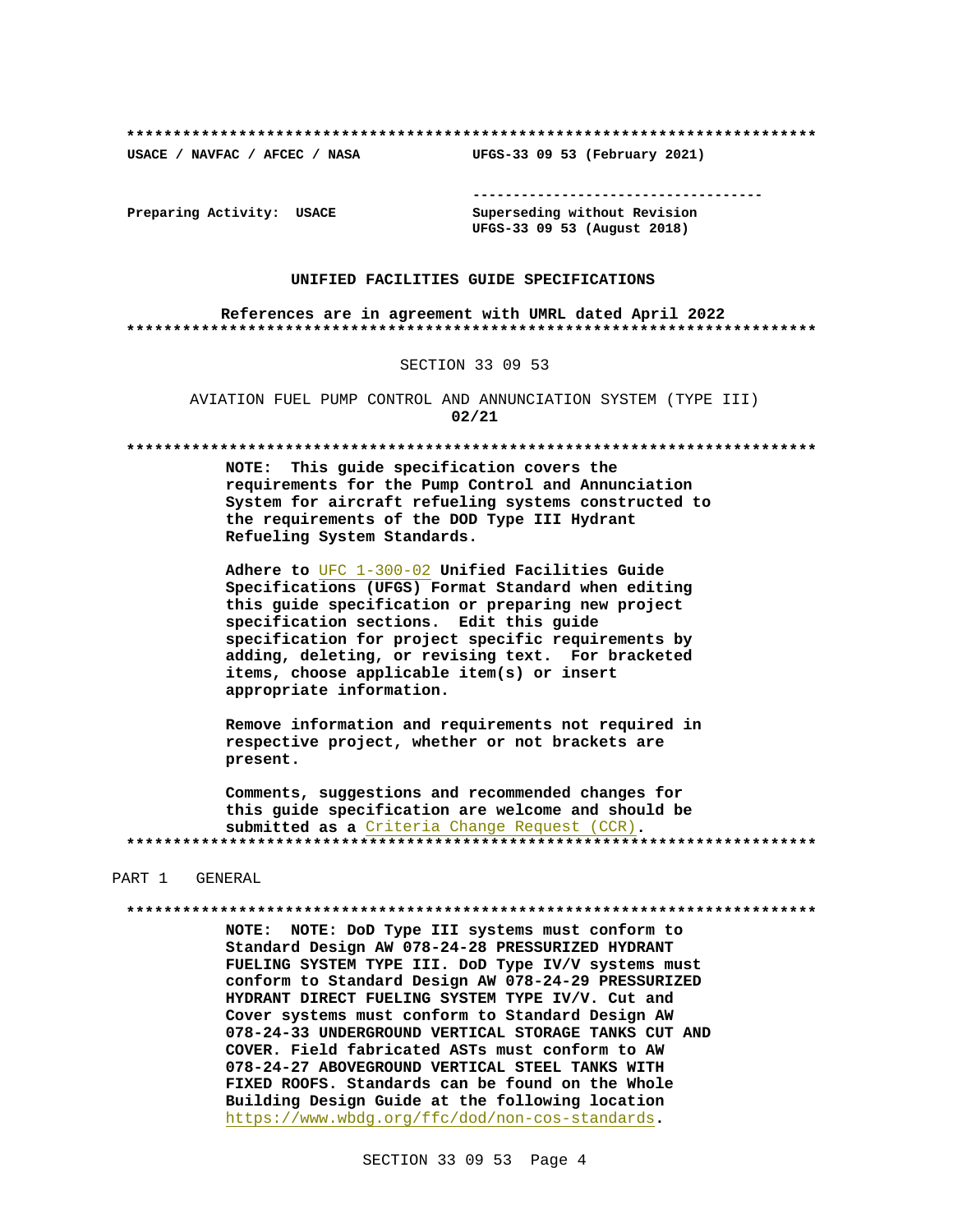**Subject Matter Expert (SME) is defined as Service Headquarters Subject Matter Experts: Air Force - The Air Force Fuels Facilities Subject Matter Expert (HQ AFCEC/COS), Army - Headquarters, U.S. Army Corps of Engineers, POL-MCX Facilities Proponent (CECW-EC) through the Army Petroleum Center (APC), Navy/Marine Corps - NAVFAC POL Facility Subject Matter Expert (NAVFAC EXWC, CI11). \*\*\*\*\*\*\*\*\*\*\*\*\*\*\*\*\*\*\*\*\*\*\*\*\*\*\*\*\*\*\*\*\*\*\*\*\*\*\*\*\*\*\*\*\*\*\*\*\*\*\*\*\*\*\*\*\*\*\*\*\*\*\*\*\*\*\*\*\*\*\*\*\*\***

#### 1.1 REFERENCES

#### **\*\*\*\*\*\*\*\*\*\*\*\*\*\*\*\*\*\*\*\*\*\*\*\*\*\*\*\*\*\*\*\*\*\*\*\*\*\*\*\*\*\*\*\*\*\*\*\*\*\*\*\*\*\*\*\*\*\*\*\*\*\*\*\*\*\*\*\*\*\*\*\*\*\***

**NOTE: This paragraph is used to list the publications cited in the text of the guide specification. The publications are referred to in the text by basic designation only and listed in this paragraph by organization, designation, date, and title.**

**Use the Reference Wizard's Check Reference feature when you add a Reference Identifier (RID) outside of the Section's Reference Article to automatically place the reference in the Reference Article. Also use the Reference Wizard's Check Reference feature to update the issue dates.**

**References not used in the text will automatically be deleted from this section of the project specification when you choose to reconcile references in the publish print process. \*\*\*\*\*\*\*\*\*\*\*\*\*\*\*\*\*\*\*\*\*\*\*\*\*\*\*\*\*\*\*\*\*\*\*\*\*\*\*\*\*\*\*\*\*\*\*\*\*\*\*\*\*\*\*\*\*\*\*\*\*\*\*\*\*\*\*\*\*\*\*\*\*\***

The publications listed below form a part of this specification to the extent referenced. The publications are referred to in the text by basic designation only.

INSTITUTE OF ELECTRICAL AND ELECTRONICS ENGINEERS (IEEE)

| <b>IEEE C37.90</b>                        | (2005; R 2011) Standard for Relays and<br>Relay Systems Associated With Electric<br>Power Apparatus |
|-------------------------------------------|-----------------------------------------------------------------------------------------------------|
| IEEE C62.41                               | (1991; R 1995) Recommended Practice on<br>Surge Voltages in Low-Voltage AC Power<br>Circuits        |
| INTERNATIONAL SOCIETY OF AUTOMATION (ISA) |                                                                                                     |

ISA 18.1 (1979; R2004) Annunciator Sequences and Specifications

# NATIONAL ELECTRICAL MANUFACTURERS ASSOCIATION (NEMA)

| NEMA 250  | (2020) Enclosures for Electrical Equipment<br>(1000 Volts Maximum) |
|-----------|--------------------------------------------------------------------|
| NEMA IA 2 | (2005) Programmable Controllers - Parts 1                          |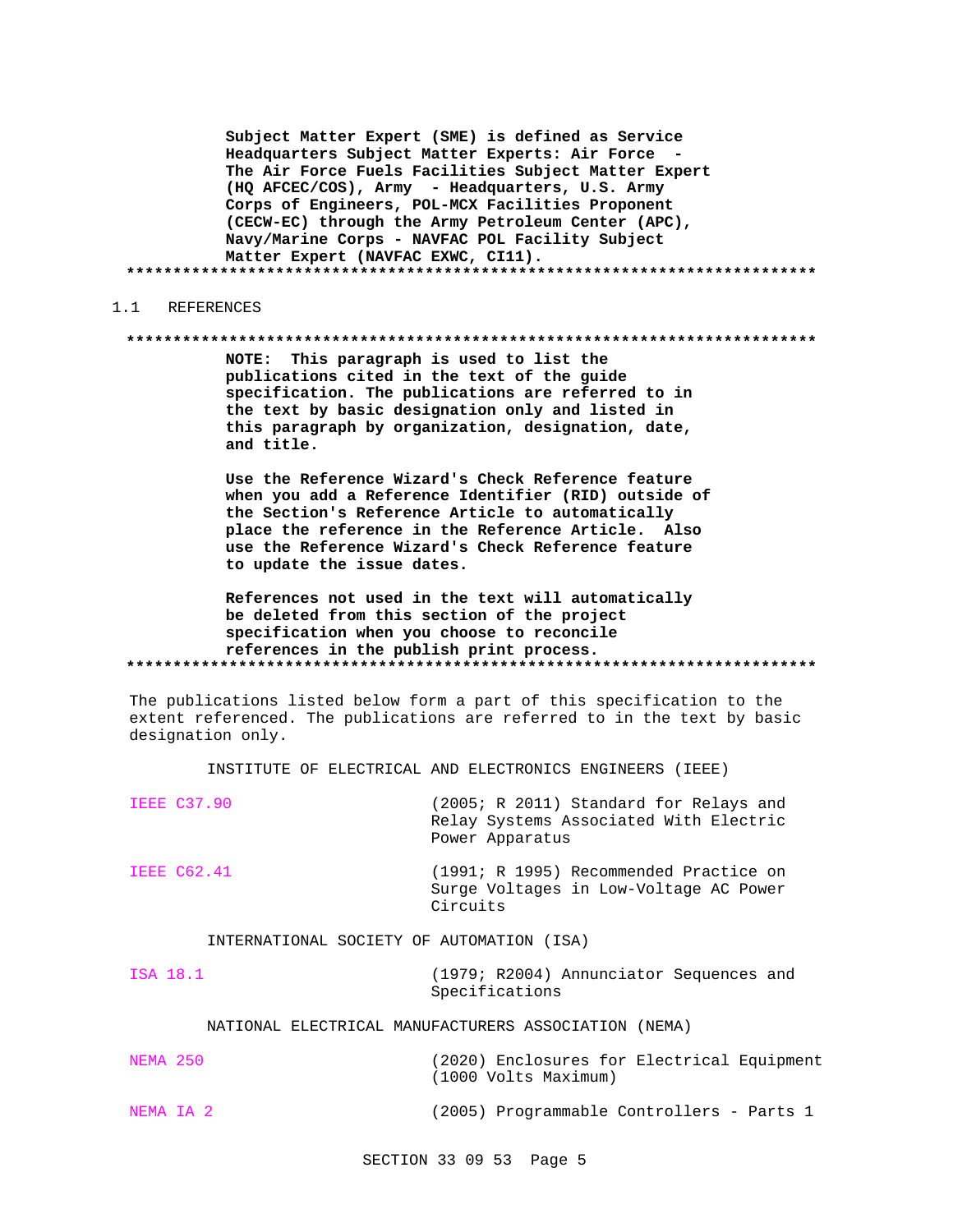thru 8

NEMA ICS 1 (2000; R 2015) Standard for Industrial Control and Systems: General Requirements NEMA ICS 2 (2000; R 2020) Industrial Control and Systems Controllers, Contactors, and Overload Relays Rated 600 V NEMA ICS 4 (2015) Application Guideline for Terminal Blocks NEMA ICS 6 (1993; R 2016) Industrial Control and Systems: Enclosures NATIONAL FIRE PROTECTION ASSOCIATION (NFPA) NFPA 70 (2020; ERTA 20-1 2020; ERTA 20-2 2020; TIA 20-1; TIA 20-2; TIA 20-3; TIA 20-4) National Electrical Code U.S. FEDERAL COMMUNICATIONS COMMISSION (FCC) FCC Part 15 Radio Frequency Devices (47 CFR 15) UNDERWRITERS LABORATORIES (UL) UL 508 (2018; Reprint Jul 2021) UL Standard for Safety Industrial Control Equipment UL 1012 (2010; Reprint Apr 2016; Rev Mar 2021) UL Standard for Safety Power Units Other than Class 2 UL 1449 (2021) UL Standard for Safety Surge Protective Devices

# 1.2 DEFINITIONS

Subject Matter Expert (SME) is defined as Service Headquarters Subject Matter Experts. SME for this project is [Air Force - The Air Force Fuels Facilities Subject Matter Expert (HQ AFCEC/COS)][ Army - Headquarters, U.S. Army Corps of Engineers, POL-MCX Facilities Proponent (CECW-EC) through the Army Petroleum Center (APC)][Navy/Marine Corps - NAVFAC POL Facility Subject Matter Expert (NAVFAC EXWC, CI11)].

# 1.3 ADMINISTRATIVE REQUIREMENTS

- a. Section 26 20 00 INTERIOR DISTRIBUTION SYSTEM applies to this section, with the additions and modifications specified herein. The Hydrant Fueling System consists of fueling pumps that pump fuel to a Hydrant Hose Truck Check-out Pad, Truck Fill Stands, and fuel pits located on the airfield apron. Automatic pump starts and stops are based on system pressure and flow.
- b. Programmable Logic Controllers (PLCs) receive information from pressure transmitters and other devices to control the pumps and control valves. There are two PLCs that are connected in a redundant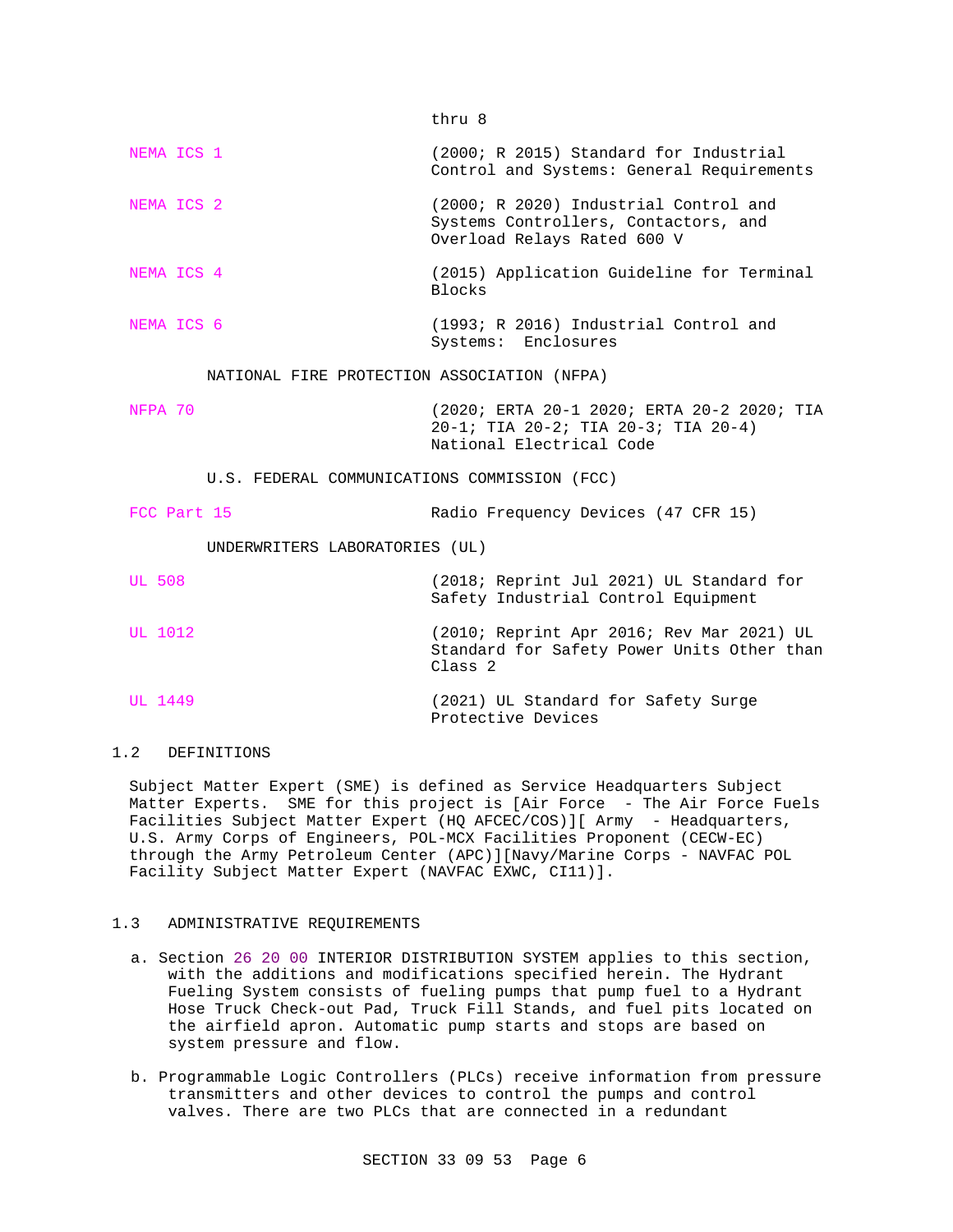configuration, to assure continued operation of the Hydrant fueling System even if either PLC (but not both) fails. The Hydrant Fueling System also includes above ground fuel storage tanks and a product recovery tank.

- c. The pump control panel, personal computer, and annunciator are located in the Control Room of the Pumphouse. The control system must be furnished by a single supplier. See 33 52 43.11 AVIATION FUEL MECHANICAL EQUIPMENT for other required components of the control system. The control system supplier must be responsible for providing a fully functional control system, in accordance with the drawings and specifications, including the field devices. Installation must be in accordance with NFPA 70.
- d. Submit six copies of Operation and Maintenance Manuals, within 7 calendar days following the completion of factory tests. Installation, Operation, and Maintenance manuals for all equipment supplied must be furnished following the completion of shop tests and must include:
	- 1). Pump Control Panel including interior and exterior equipment layout. Complete guide outlining step-by-step procedures for system startup and operation.
	- 2). All documents previously submitted and approved with all comments and field changes annotated. Complete description of the sequence of operation including that described in PART 3 and any subsystems not controlled by the PLC (e.g. annunciator panel, EPDS, etc.).
	- 3). Complete listing of all programming of the PLCs, laptop computer, and Personal Computer.
	- 4). Complete relay ladder logic diagrams, PLC input/output diagrams and control power distribution diagrams for the complete control system.
	- 5). Complete troubleshooting guide, which lists possible operational problems and corrective action to be taken, including all as-built conditions.
- e. Submit documents demonstrating the accuracy and completeness of the list of material and components, that items proposed comply fully with contract requirements, and are otherwise suitable for the application indicated. Documents must consist of all data or drawings published by the manufacturer of individual items listed including manufacturer's descriptive and technical literature, performance data, catalog cuts, and installation instructions. Submit additional material if the listed items are not adequate to identify intent or conformance to technical requirements. Provide typed and electronic copies of these lists for approval. Any delays associated with resubmittals of incomplete or ambiguous initial submittals will be the Contractor's responsibility.
- f. For hard copy submittals, documents must be bound in a suitable binder adequately marked or identified on the spine and front cover. A table of contents page must be included and marked with pertinent contract information and contents of the manual. Provide tabs to separate different types of documents, such as catalog ordering information, drawings, instructions, and spare parts data. Index sheets must be provided for each section of the manual when warranted by the quantity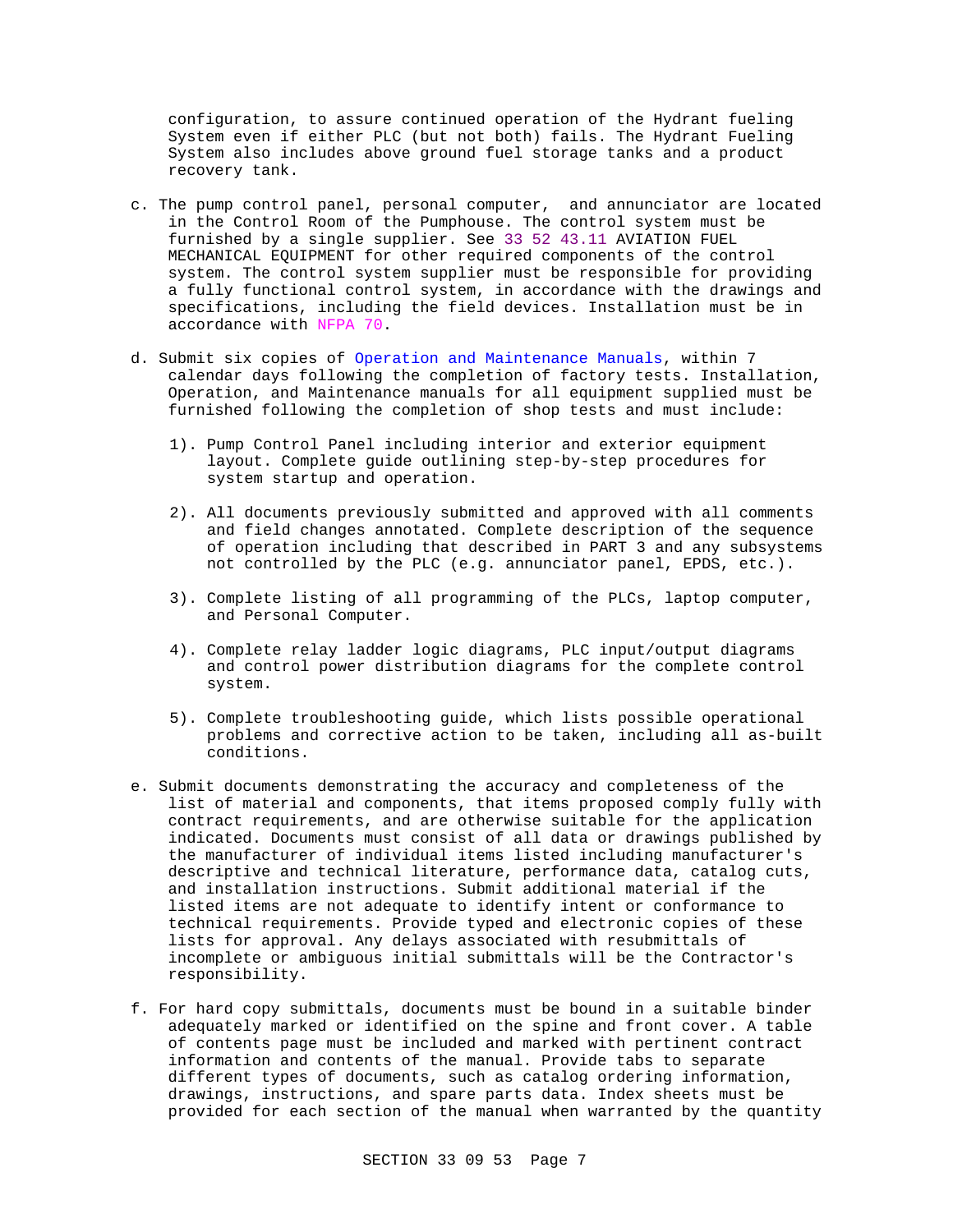of documents included under separate tabs or dividers.

#### 1.4 SUBMITTALS

**\*\*\*\*\*\*\*\*\*\*\*\*\*\*\*\*\*\*\*\*\*\*\*\*\*\*\*\*\*\*\*\*\*\*\*\*\*\*\*\*\*\*\*\*\*\*\*\*\*\*\*\*\*\*\*\*\*\*\*\*\*\*\*\*\*\*\*\*\*\*\*\*\*\***

**NOTE: Review submittal description (SD) definitions in Section 01 33 00 SUBMITTAL PROCEDURES and edit the following list, and corresponding submittal items in the text, to reflect only the submittals required for the project. The Guide Specification technical editors have classified those items that require Government approval, due to their complexity or criticality, with a "G." Generally, other submittal items can be reviewed by the Contractor's Quality Control System. Only add a "G" to an item, if the submittal is sufficiently important or complex in context of the project.**

**For Army projects, fill in the empty brackets following the "G" classification, with a code of up to three characters to indicate the approving authority. Codes for Army projects using the Resident Management System (RMS) are: "AE" for Architect-Engineer; "DO" for District Office (Engineering Division or other organization in the District Office); "AO" for Area Office; "RO" for Resident Office; and "PO" for Project Office. Codes following the "G" typically are not used for Navy, Air Force, and NASA projects.**

**The "S" classification indicates submittals required as proof of compliance for sustainability Guiding Principles Validation or Third Party Certification and as described in Section 01 33 00 SUBMITTAL PROCEDURES.**

**Choose the first bracketed item for Navy, Air Force and NASA projects, or choose the second bracketed item for Army projects. \*\*\*\*\*\*\*\*\*\*\*\*\*\*\*\*\*\*\*\*\*\*\*\*\*\*\*\*\*\*\*\*\*\*\*\*\*\*\*\*\*\*\*\*\*\*\*\*\*\*\*\*\*\*\*\*\*\*\*\*\*\*\*\*\*\*\*\*\*\*\*\*\*\***

Government approval is required for submittals with a "G" or "S" classification. Submittals not having a "G" or "S" classification are [for Contractor Quality Control approval.][for information only. When used, a code following the "G" classification identifies the office that will review the submittal for the Government.] Submit the following in accordance with Section 01 33 00 SUBMITTAL PROCEDURES:

SD-02 Shop Drawings

Shop Drawing; G[, [\_\_\_\_]].

SD-03 Product Data

Pump Control Panel (PCP) and Components; G[, [\_\_\_\_]]

Programmable Logical Controller (PLC) Hardware and Software; G[,  $[\_$   $]\_$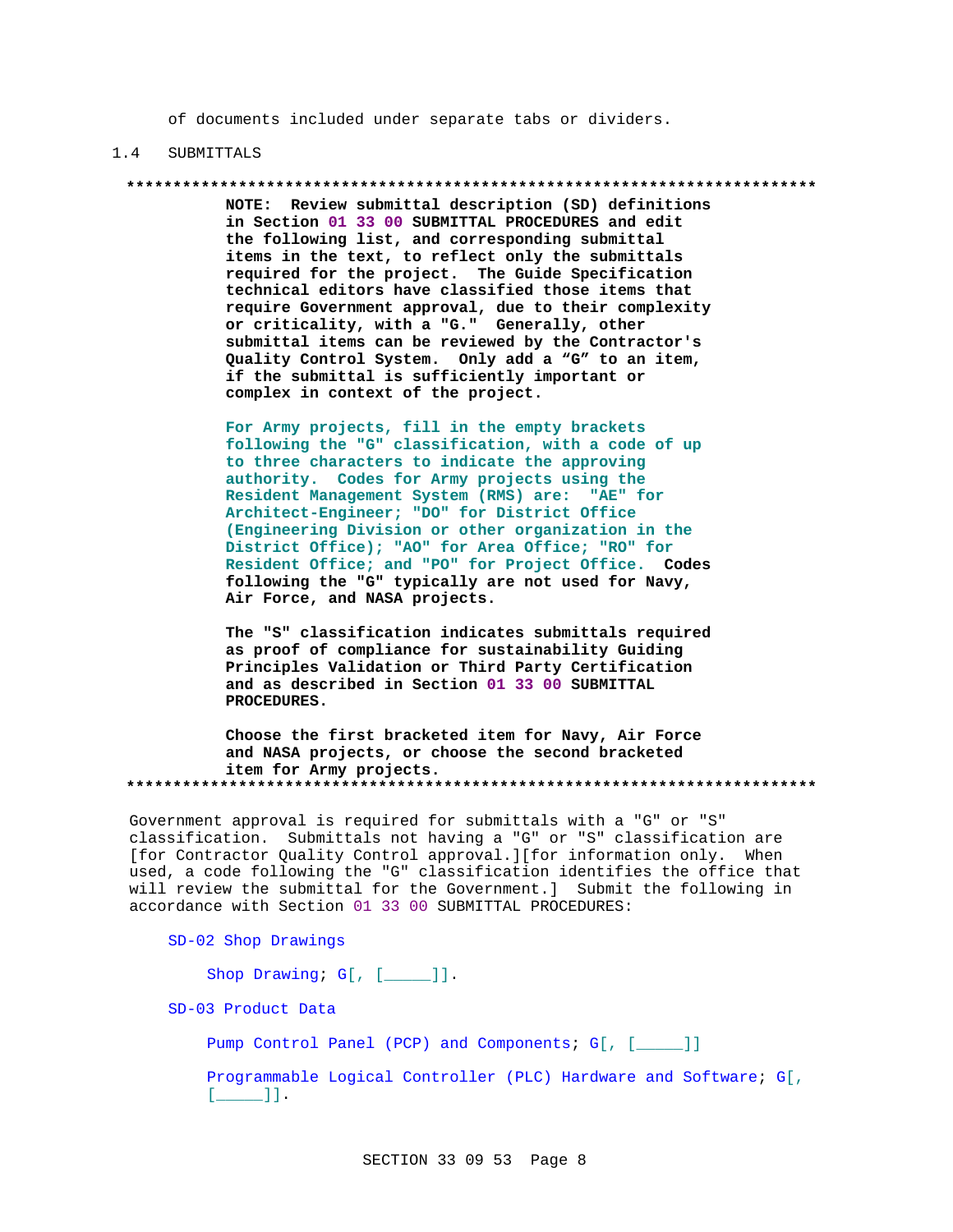Personal Computer (PC); G[, [\_\_\_\_]] Laptop Computer; G[, [\_\_\_\_]] FCC Computer; G[, [\_\_\_\_]] Laser Printer; G[, [\_\_\_\_\_ ]] Graphics Display Screen; G[, [\_\_\_\_]] Control Wiring Data Lists; G[, [\_\_\_\_\_]] Tools and Spare Parts SD-06 Test Reports Certified Pump Control Panel (PCP) Shop Test Report

Record of Test

SD-07 Certificates

Experience and Qualifications; G[, [\_\_\_\_]]

Training Plan for Instructing Personnel; G[, [\_\_\_\_\_]]

Testing Plan; G[, [\_\_\_\_]]

SD-10 Operation and Maintenance Data

Operation and Maintenance Manuals; G[, [\_\_\_\_]]

# 1.5 TOOLS AND SPARE PARTS

Provide the following:

- a. Any special tools necessary for operation and maintenance of the equipment providing supplier name, current cost, catalog order number, and a recommended list of spare parts to be stocked.
- b. One spare set of fuses of each type and size
- c. Recommended manufacturer list of spare parts, including part number, current unit price, and source of supply.
- d. One spare power supply module
- e. One spare I/O module for discrete devices and one for analog devices
- f. Two PLC RAM back-up batteries
- g. Two complete sets of ink cartridges for the laser printer
- h. Minimum of 10 spare lamps for the Alarm Annunciator
- i. Minimum of 10 spare lamps of each type of non-LED lamps used on the Pump Control Panel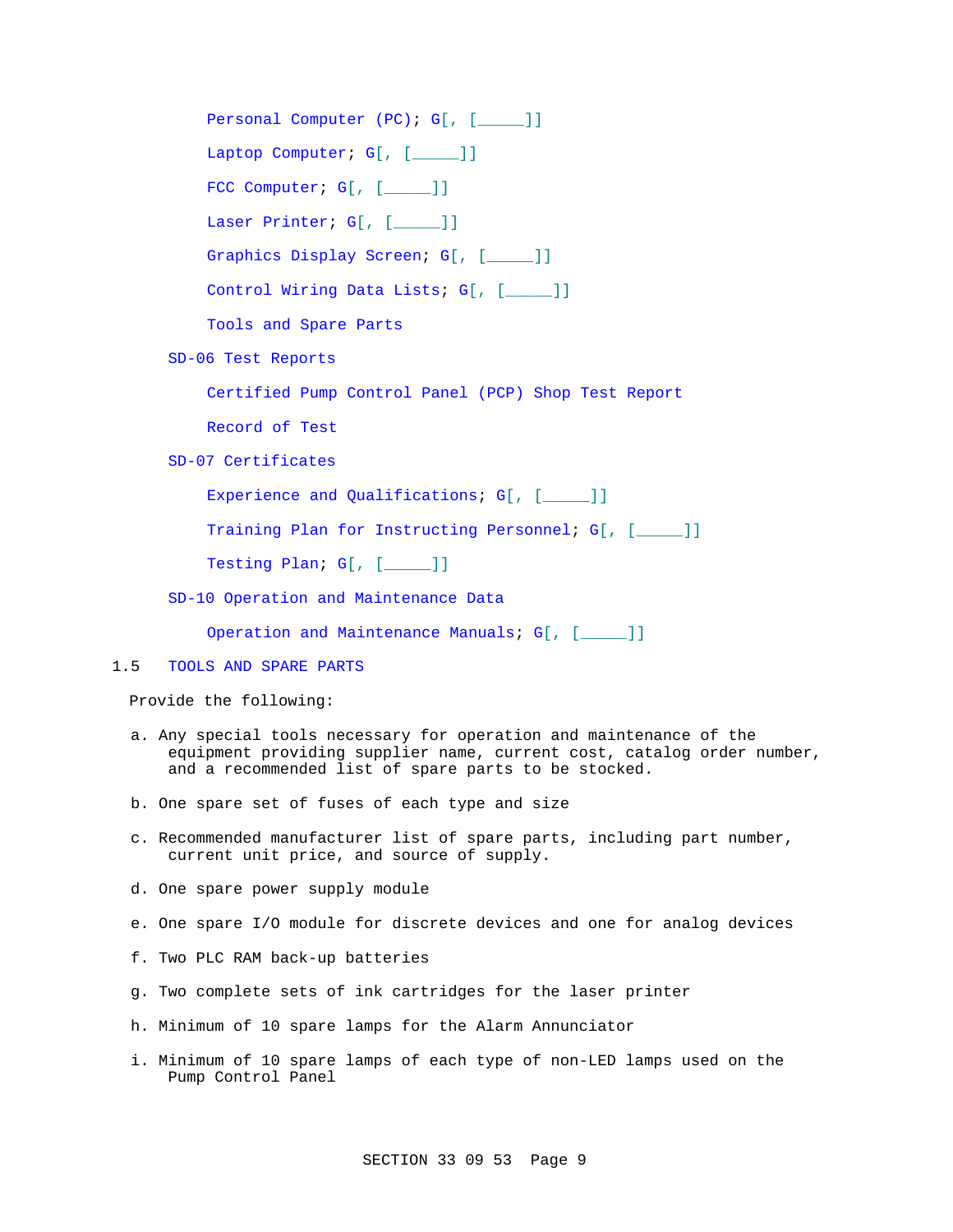#### 1.6 EXPERIENCE AND QUALIFICATIONS

Submit the following data for approval:

- a. Certification stating that the manufacturer has manufactured, installed, and successfully completed at least five PLC-based systems for automatic cycling of pumps based upon varying dispensing demands ranging from 0 to 182 L/s 0 to 2400 GPM utilizing multiple pumps. At least two of the five PLC-based systems must be for dispensing jet fuel into a pressurized, constant pressure, flow demand aircraft hydrant system.
- b. Certification that the control systems have successfully operated over the last 2 years and are currently in service.
- c. Project names, locations, and system description of these installations. Include user point-of-contact and current telephone numbers.

#### 1.7 WARRANTY

The Pump Control and Annunciation System including devices, hardware and software must be warranted for a period of one year from the date of acceptance of the system by the Government. This warranty service must include parts and labor service for equipment supplied under this specification. Upon notification by the Government of system or component failure, respond at the site with necessary parts within 48 hours of notification.

- PART 2 PRODUCTS
- 2.1 MATERIALS AND EQUIPMENT
- 2.1.1 Pump Control Panel (PCP) and Components

NEMA ICS 1, NEMA ICS 6, NEMA 250, and UL 508. The PCP enclosure must be a freestanding NEMA Type 12, smooth, gasketed enclosure constructed of 12 gauge steel. All seams must be continuously welded. All drilled holes or knockouts must be performed after delivery to the job site. The pump control panel dimensions must be a maximum of 2.3 m 90 inches high, maximum

 1.8 m 72 inches wide, and a maximum of 610 mm 24 inches deep and must have removable lifting eyes. The interior surfaces of the panel must be properly cleaned, primed, and spray painted with white high-gloss enamel. Exterior surfaces must have standard factory finish. Access for the PCP must be front only and must consist of hinged doors having 3-point latching mechanisms. The doors must open approximately 120 degrees. Rack mounting angles, swing-out panels and other component mounting hardware must be installed such that servicing of one component must not require removal or disconnection of other components. No clearance must be required between the back of the panel and the room walls. Terminal facilities must be arranged for entrance of external conductors from the top or bottom of the enclosure.

#### 2.1.2 Ventilation System

Provide two supply fans, single phase, 115 volt. Each fan must supply a minimum of 47 L/s 100 CFM. The supply and exhaust grill must contain a filter that is easily removed from the exterior of the enclosure. Also provide three thermostats with an adjustable set point range of 21 degrees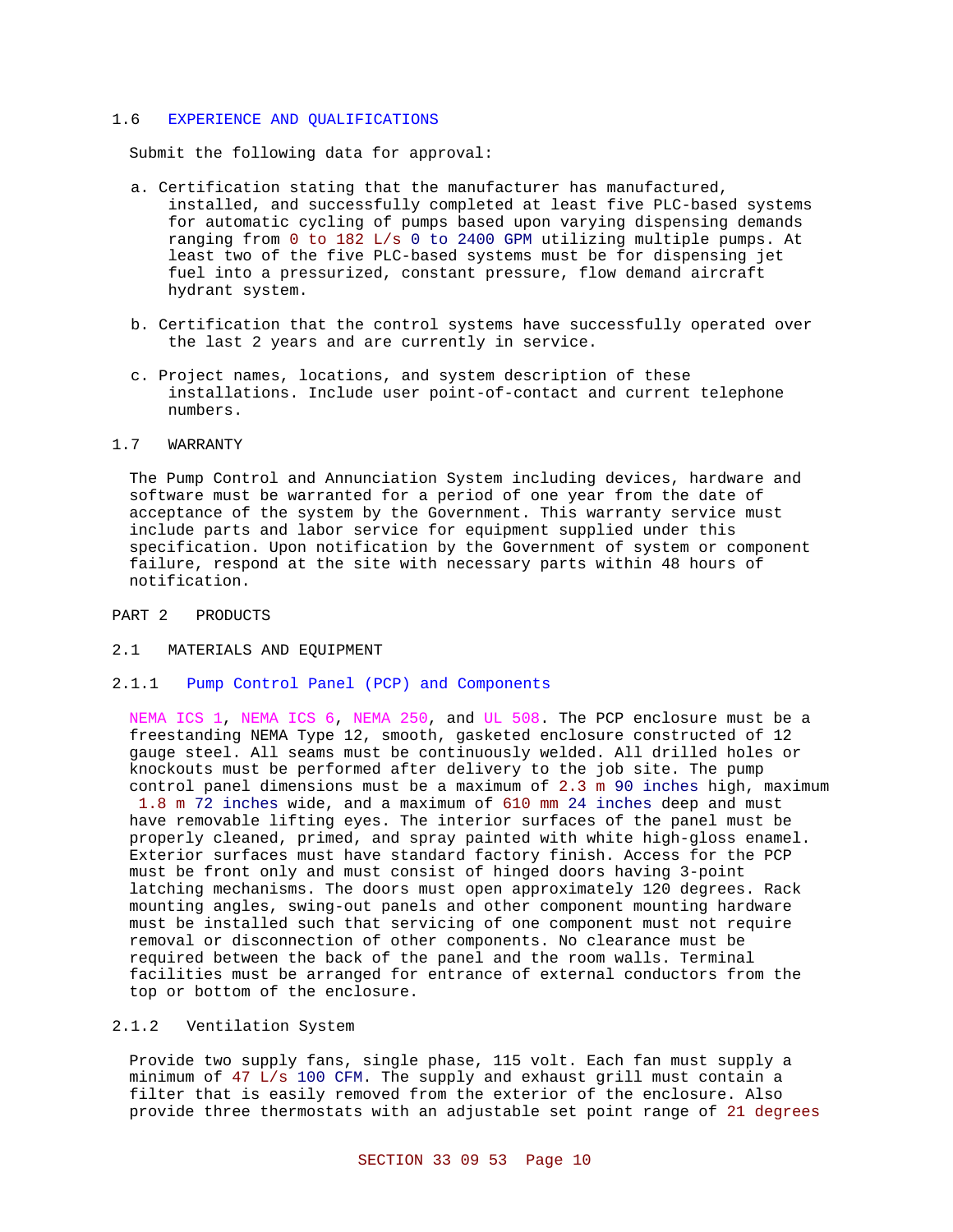C70 degrees F to 60 degrees C 140 degrees F. Locate the thermostats near the top in the interior of the PCP.

#### 2.1.3 Ground Bar

The control panel must have a tin plated copper equipment ground bar. The bar must have a minimum of twenty grounding screws.

2.1.4 Standard Indicator Lights

NEMA ICS 1, NEMA ICS 2, and UL 508. Lights must be heavy duty, NEMA 13, 22.5 mm 1 inch mounting hole, round indicating lights operating at 120 volts ac/dc or 24 volts ac/dc. Long life bulbs must be used. Indicator lights must have a legend plate with words as shown on drawings. Lens color as indicated on the drawings. Lights must be "push to test (lamp)" type. LED type lamps of comparable size and color may be substituted for standard indicator lights.

#### 2.1.5 Selector Switches

NEMA ICS 1, NEMA ICS 2, and UL 508. Non-illuminated lever operated selector switches must be heavy duty, NEMA 13, round, and utilize a 22.5 mm 7/8 inches mounting hole. They must have the number of positions as indicated on the drawings. Switches must be rated 600 volt, 10 amperes continuous. Legend plates must be provided with each switch with words as indicated on the drawings.

#### 2.1.6 Pushbuttons

NEMA ICS 1, NEMA ICS 2, and UL 508. Non-illuminated pushbuttons must be heavy duty, NEMA 13, round, utilize a 22.5 mm 7/8 inch mounting hole, and have the number and type of contacts as indicated on the drawings or elsewhere in the specifications. The emergency stop switch must be a red mushroom head, 38 mm 1.5 inch diameter, momentary contact type. Pushbuttons must be rated 600 volt, 10 amperes continuous. Legend plates must be provided with each switch with words as indicated on the drawings.

2.1.7 Relays

IEEE C37.90, NEMA ICS 2, UL 508.

### 2.1.8 Nameplates

Nameplates must be made of laminated plastic with black outer layers and a white core. Edges must be chamfered. Nameplates must be fastened with black-finished round-head drive screws or approved nonadhesive metal fasteners.

## 2.1.9 Transient Voltage Surge Suppression Devices

IEEE C62.41 for Category "B" transients, UL 1449.

#### 2.1.10 Terminal Blocks

NEMA ICS 4. Terminal blocks for conductors exiting the PCP must be two-way type with double terminals, one for internal wiring connections and the other for external wiring connections. Terminal blocks must be made of bakelite or other suitable insulating material with full deep barriers between each pair of terminals. A terminal identification strip must form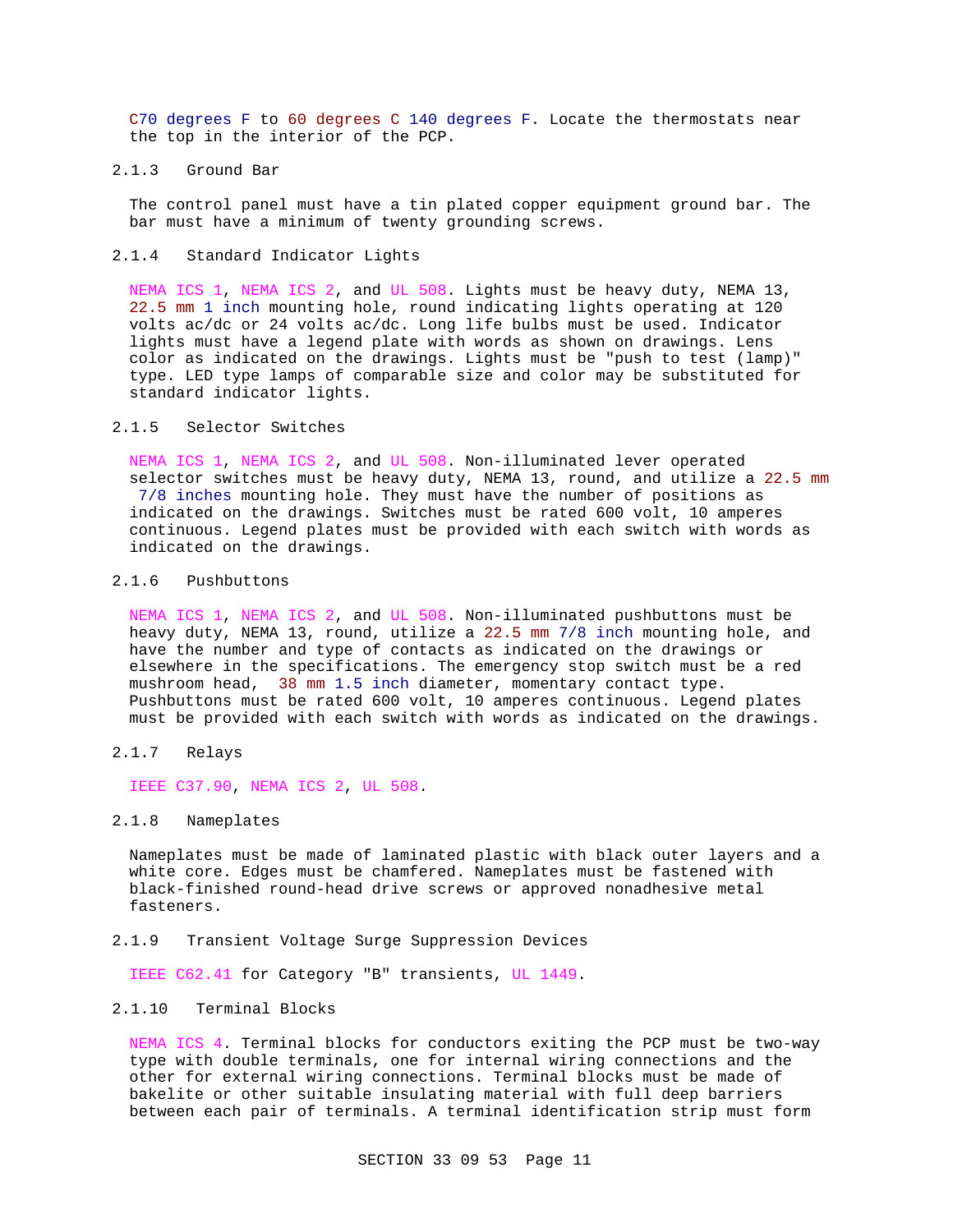part of the terminal block and each terminal must be identified by a number in accordance with the numbering scheme on the approved wiring diagrams.

2.1.11 Circuit Breakers

UL 508. Individual, appropriately sized, terminal block mounted, circuit breakers must be provided for all 120 volt PCP mounted equipment and for the 120 volt terminal boards shown on the drawings.

2.1.12 Uninterruptible Power Supplies

UL 1012. Input voltage must be 120 volts (nominal), 1 phase, 60 Hertz. Output voltage regulation must be  $+/-5.0$  percent for the following conditions:

- a. 20 to 100 percent load on output.
- b. Input voltage variation of -15 to +10 percent.
- c. Constant load power factor between 80 and 100 percent.

Response time must be 1.5 cycles or less. Battery capacity must be such as to provide an orderly shut down of operating programs or as a minimum 30 minutes.

# 2.1.13 Miscellaneous Power Supplies

UL 1012. Certain field devices may require power other than 120 VAC (i.e. 24 VDC). The power supplies must be convection cooled, have fully isolated independent outputs, have constant voltage, have short circuit and overvoltage protection, and have automatic current limiting.

## 2.1.14 Alarm Annunciator

UL 508 and ISA 18.1. The Alarm Annunciator must provide visual annunciation, local and remote monitoring, constant or flashing visual and audible alarm as specified herein. The annunciator must be completely solid state with no moving parts. The annunciator must be furnished with cabinet and hardware appropriate for flush mounting on the control panel. A power supply either integral or separately mounted must operate on 120 volts, 60 Hertz. The annunciator must have windows arranged in a matrix configuration (rows and columns). Each window must be at least 24 mm 15/16 inch high by 40 mm 1-5/8 inches wide and must have rear illuminated translucent engraved nameplate. Lettering must be at least4 mm5/32 inches high. System lamp voltage must be 24 to 28 volts dc. The cells must be individually addressable and not hardwired.

# 2.1.15 Alarm Horns

UL 508. The alarm horns must consist of 3-vibrating horns and 2-resonating horns. One vibrating horn is to be mounted in the PCP, and two vibrating and two resonating horns must be mounted outside of the pumphouse as shown on the drawings. The exterior horns must each produce 100 db at 3 m 10 feet

 and must be provided in a weather proof housing. The PCP horn must produce 70 db at 3 m 10 feet.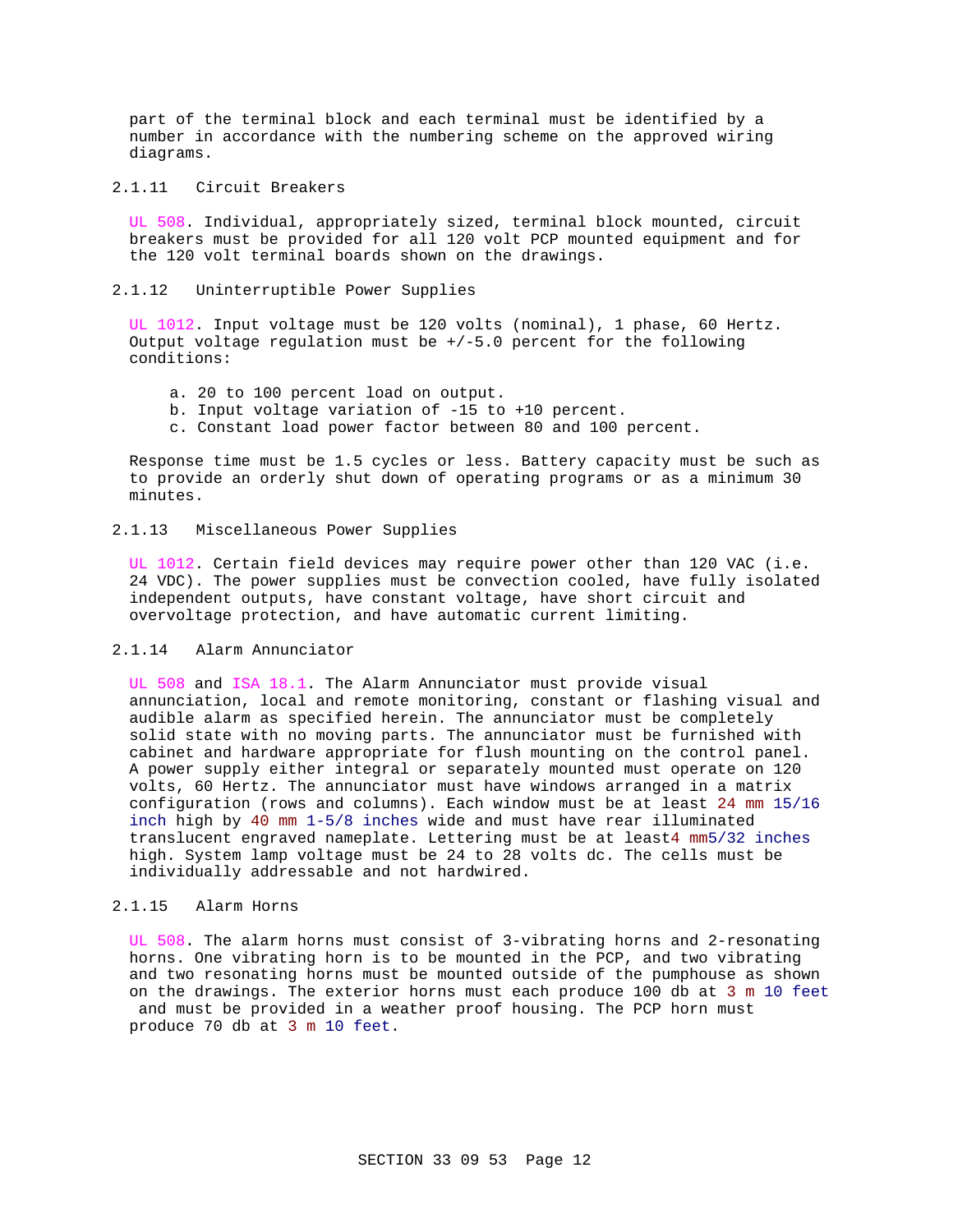## 2.1.16 Laptop Computer

2.1.16.1 Hardware

The following are the minimum hardware requirements for the laptop computer:

- a. Latest Pentium CPU operating at 2 GHz or faster
- b. 2 GB RAM
- c. 500 GB hard drive
- d. 8X Read Write DVD drive
- e. Color LCD screen 356 mm14 inches
- f. Keyboard
- g. Pointing device (e.g. mouse)
- h. Parallel communication port
- i. Serial communication port compatible with PLC (e.g. RS-232-C, RS-485)
- j. 120VAC and Battery power supply
- k. All cables and connectors for interfacing with PLC and personal computer
- l. Modem compatible for remote troubleshooting of the system
- m. Two USB 2.0 communications ports
- n. Provide a carrying case for the Laptop Computer

## 2.1.16.2 Software

The following is the minimum software to be loaded on the laptop. The software must be the most current versions and compatible with each other to make a complete and usable system. All software needs to be fully site licensed and come with all disks to allow a full restore or reload of software in the event of a hard drive crash.

- a. Operating system (e.g. the latest commercially available MS Operating system)
- b. Software for programming the PLCs
- c. Software for programming the personal computer
- 2.1.17 Personal Computer (PC)

#### 2.1.17.1 Hardware

The following are the minimum hardware requirements for the personal computer:

- a. Latest Pentium CPU operating at 3.2 GHZ or faster
- b. 4 GB RAM
- c. 500 GB hard drive
- d. 16X Read Write DVD drive
- e. Color 610 mm 24 inches flat screen monitor
- f. Keyboard
- g. Pointing device (e.g. mouse)
- h. Parallel communication port
- i. Serial communication port compatible with PLC (e.g. RS-232-C, RS-485)
- j. 120 VAC operating power
- k. All cables and connectors interfacing with PLC and Laser Printer
- l. Provide a modem capable of remote troubleshooting of the system. The modem will not be permanently connected to the System
- m. Two USB 2.0 communications ports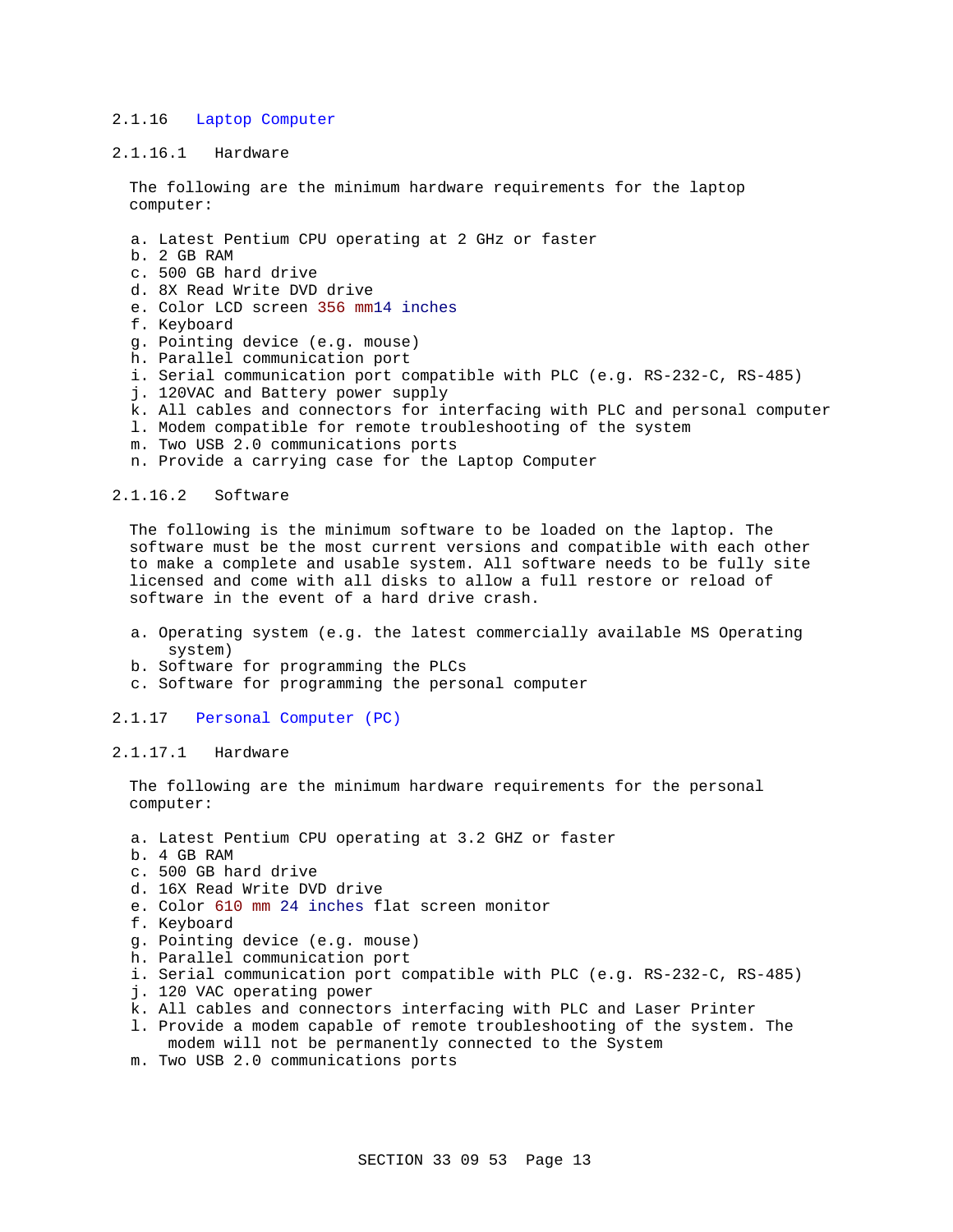#### 2.1.17.2 Software

The following is the minimum software to be loaded on the personal computer. The software must be the most current versions and compatible with each other to make a complete and usable system. All software needs to be fully site licensed and come with all disks to allow a full restore or reload of software in the event of a hard drive crash.

- a. Operating system (e.g. the latest commercially available MS Operating System)
- b. Software for programming the PLCs
- c. The personal computer must communicate with the PLCs to display system status and change system set points. The personal computer must have run-time graphical software to display the graphical screens described later and to change set points
- d. Software for recording, tracking, trending, and printing out the pressures, flows, and operational status of all monitored components of the fueling system on a real time basis
- e. Provide MS Office Professional with Excel to allow the trending data described above to be imported to Excel where it can be studied, manipulated, graphed, and easily sent electronically

# 2.1.18 Laser Printer

Provide color laser jet alarm/report printer. The unit must print in black at a minimum speed of twelve pages per minute. It must print in color at a minimum speed of ten pages per minute. As a minimum print color graphs of various system pressures, issue flow, and return flow vs. time in seven colors. Provide one set of spare replacement ink cartridges.

#### 2.1.19 FCC Computer

#### 2.1.19.1 Hardware

The FCC computer must be a copy of the personal computer so that upon failure of the personal computer it could be relocated to the pumphouse to assume the personal computers duties. The normal duties of the FCC computer must be to serve as a remote monitor only of the screens that are available on the personal computer. The following are the minimum hardware requirements for the FCC computer:

- a. Latest Pentium CPU operating at 3.2 GHZ or faster
- b. 4 GB RAM
- c. 500 GB hard drive
- d. 16X Read Write DVD drive
- e. Color 610 mm 24 inch flat screen monitor
- f. Keyboard
- g. Pointing device (e.g. mouse)
- h. Parallel communication port
- i. Serial communication port compatible with PLC (e.g. RS-232-C, RS-485)
- j. 120 VAC operating power
- k. All cables and connectors interfacing with PLC and Laser Printer
- l. Provide a modem capable of remote troubleshooting of the system. The modem will not be permanently connected to the System
- m. Two USB 2.0 communications ports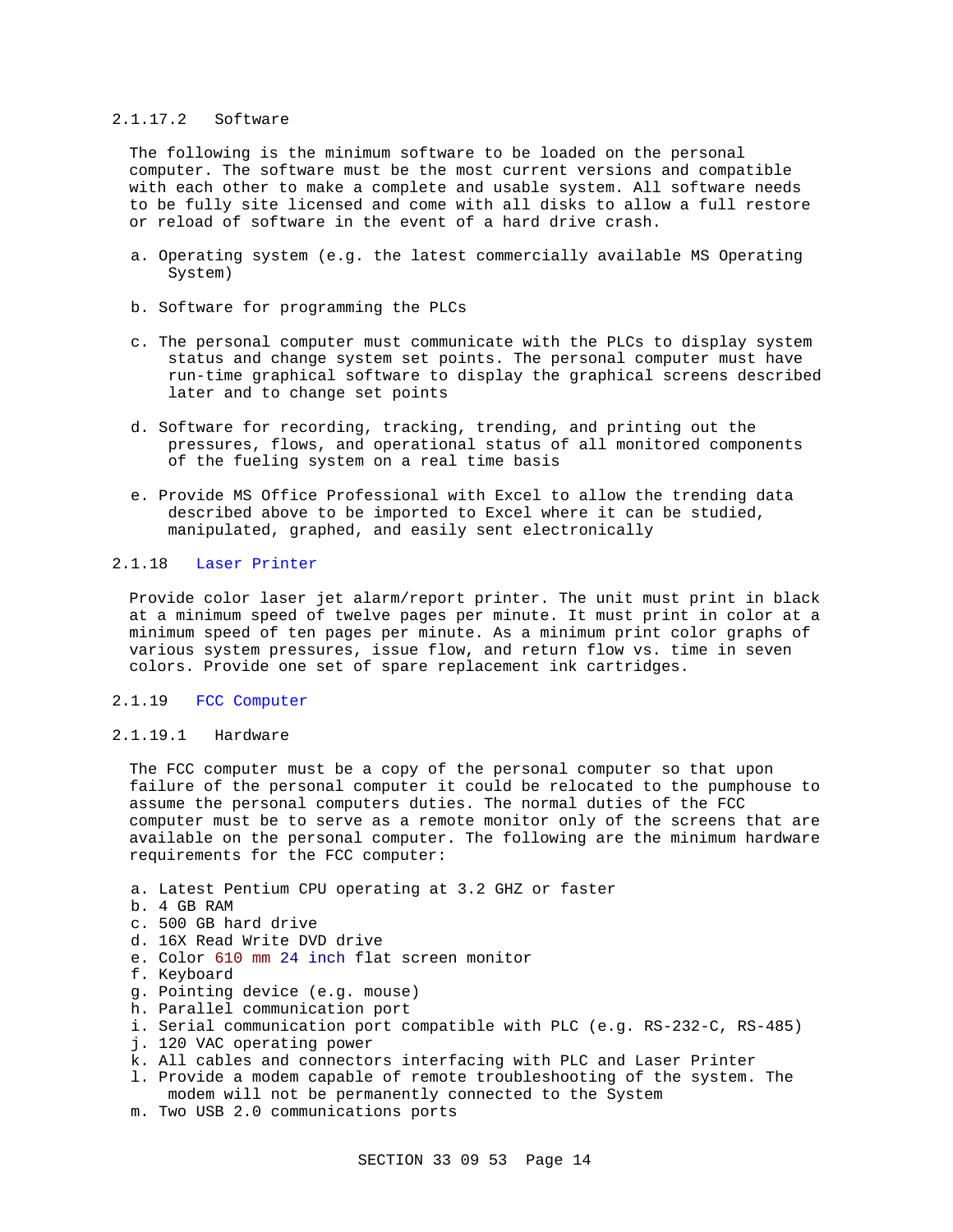#### 2.1.19.2 Software

The following is the minimum software to be loaded on the FCC computer. The FCC computer must be capable of replacing the Personal computer in the pumphouse if the personal computer fails. It will be set up initially to serve only as a remote monitor of the system while located at the FCC. Should the personal computer fail, the FCC computer will be relocated to the pumphouse and then assume the role of the personal computer. The computer software must have a built in command to tell the computer whether it is serving as the personal computer or as the remote monitor only. The software must be the most current versions and compatible with each other to make a complete and usable system. All software needs to be fully site licensed and come with all disks to allow a full restore or reload of software in the event of a hard drive crash.

- a. Operating system (the latest commercially available MS Operating System)
- b. Software to tell the computer which mode it is to operate in, i.e. (personal computer or remote monitor)
- c. Software to run as a remote monitor
- d. Software for programming the PLCs
- e. The personal computer must communicate with the PLCs to display system status and change system set points. The personal computer must have run-time graphical software to display the graphical screens described later and to change set points
- f. Software for recording, tracking, trending, and printing out the pressures, flows, and operational status of all monitored components of the fueling system, on a real time basis
- g. Provide MS Office Professional with Excel to allow the trending data described above to be imported to Excel where it can be studied, manipulated, graphed, and easily sent electronically
- 2.2 PROGRAMMABLE LOGICAL CONTROLLER (PLC) HARDWARE AND SOFTWARE
- 2.2.1 General
	- a. NEMA IA 2. Each PLC must be able to receive discrete and analog inputs and through its programming it must control discrete and analog output functions, perform data handling operations and communicate with external devices and remote I/O racks. The PLCs must be a modular, field expandable design allowing the system to be tailored to the process control application. The capability must exist to allow for expansion to the system by the addition of hardware and/or user software. At a minimum the PLCs must include mounting backplanes, power supply modules, CPU module, communication modules, and I/O modules.
	- b. Design and test each PLC provided for use in the high electrical noise environment of an industrial plant. The PLC modules must comply with the FCC Part 15 Part A for radio noise emissions. The programmable controller processor must be able to withstand conducted susceptibility tests as outlined in NEMA ICS 2, IEEE C37.90.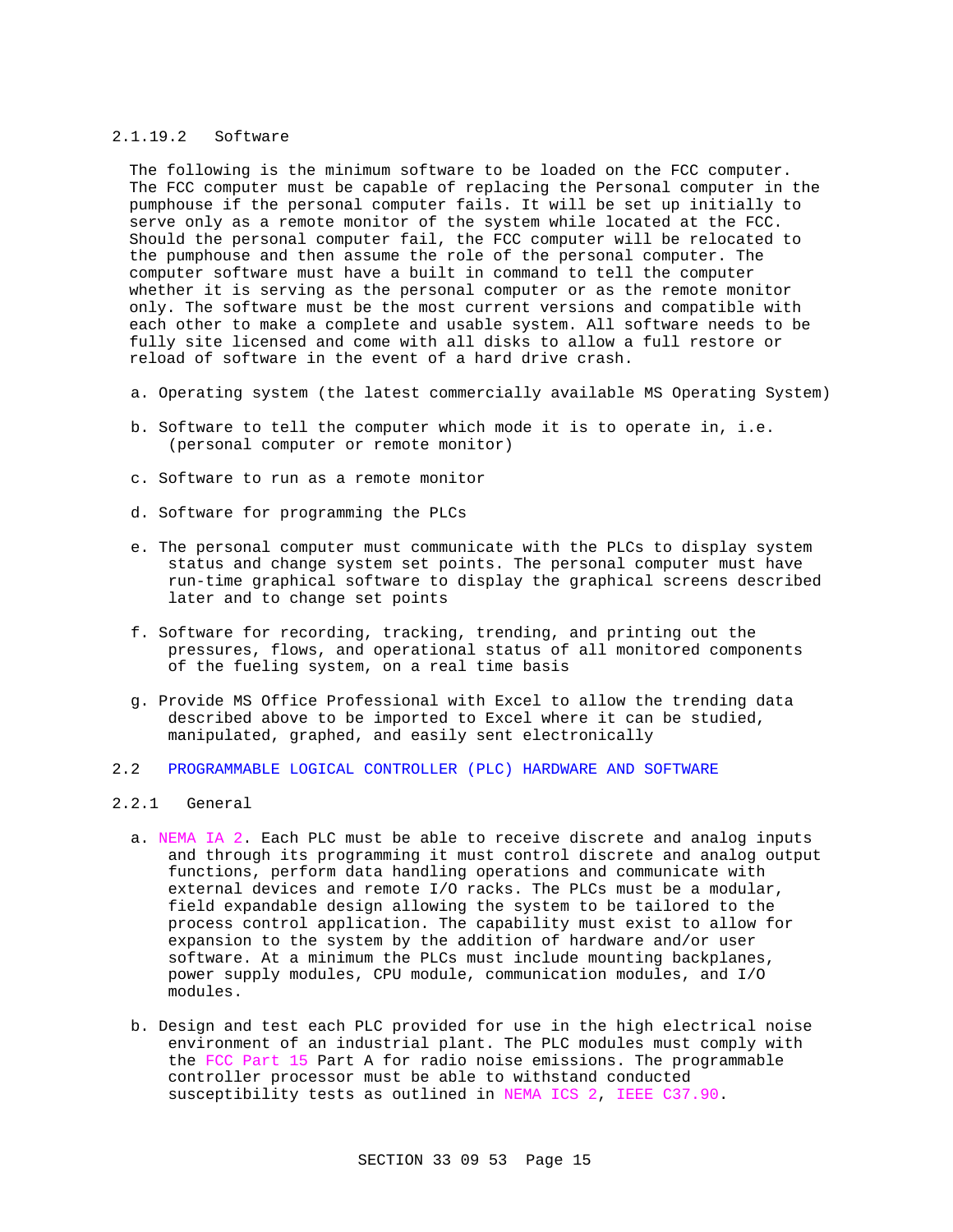- c. The PLCs must function properly at temperatures between 0 and 50 degrees C 32 and 122 degrees F, at 5 to 95 percent relative humidity non-condensing and have storage temperatures between-40 to +60 degrees C-40 and +140 degrees F at 5 to 95 percent relative humidity non-condensing.
- d. The PLCs must have manufacturer's standard system status indicators (e.g. power supply status, system fault, run mode status, back-up battery status).
- 2.2.2 Central Processing Unit Module

The CPU must be a modular self-contained unit that will provide time of day, scanning, application (ladder rung logic) program execution, storage of the application program, storage of numerical values related to the application process and logic, I/O bus traffic control, peripheral and external device communications and self-diagnostics.

- 2.2.3 Power Supply Module
	- a. The power supply module must be plugged into the backplane not separately mounted. The power supply must be wired to utilize 120 VAC, 60 Hz power, the system must function properly within the range of -10 to +15 percent of nominal voltage. The power supply must provide an output to the backplane at a wattage and voltage necessary to support the attached modules. A single main power supply module must have the capability of supplying power to the CPU module and local communication and I/O modules. Auxiliary power supplies must provide power to remote racks.
	- b. Each power supply must have an integral on/off disconnect switch to the module. If the manufacturers standard power supply does not have an on/off disconnect switch a miniature toggle type switch must be installed near the PLC and clearly labeled as to its function.
	- c. The power supply must monitor the incoming AC line voltage for proper levels and have provisions for both over current and over voltage protection. If the voltage level is detected as being out of range the system must have adequate time to complete a safe and orderly shutdown.
- 2.2.4 Program Storage/Memory Requirements
	- a. The PLC must have the manufacturers standard nonvolatile executive memory for the operating system. The PLC must also have EEPROM (Electrically Erasable Programmable Read Only Memory) for storage of the user program and battery backup RAM for application memory. The EEPROM must be loaded by use of the laptop computer or the personal computer.
	- b. Submit a calculation of the required amount of EEPROM and RAM (random access memory) needed for this application plus an extra 50 percent.
	- c. The number of times a normally open (N.O.) and/or normally closed (N.C.) contact of an internal output can be programmed must be limited only by the memory capacity to store these instructions.
- 2.2.5 Input/Output (I/O) Modules
	- a. Provide all required I/O modules (analog input, analog output, discrete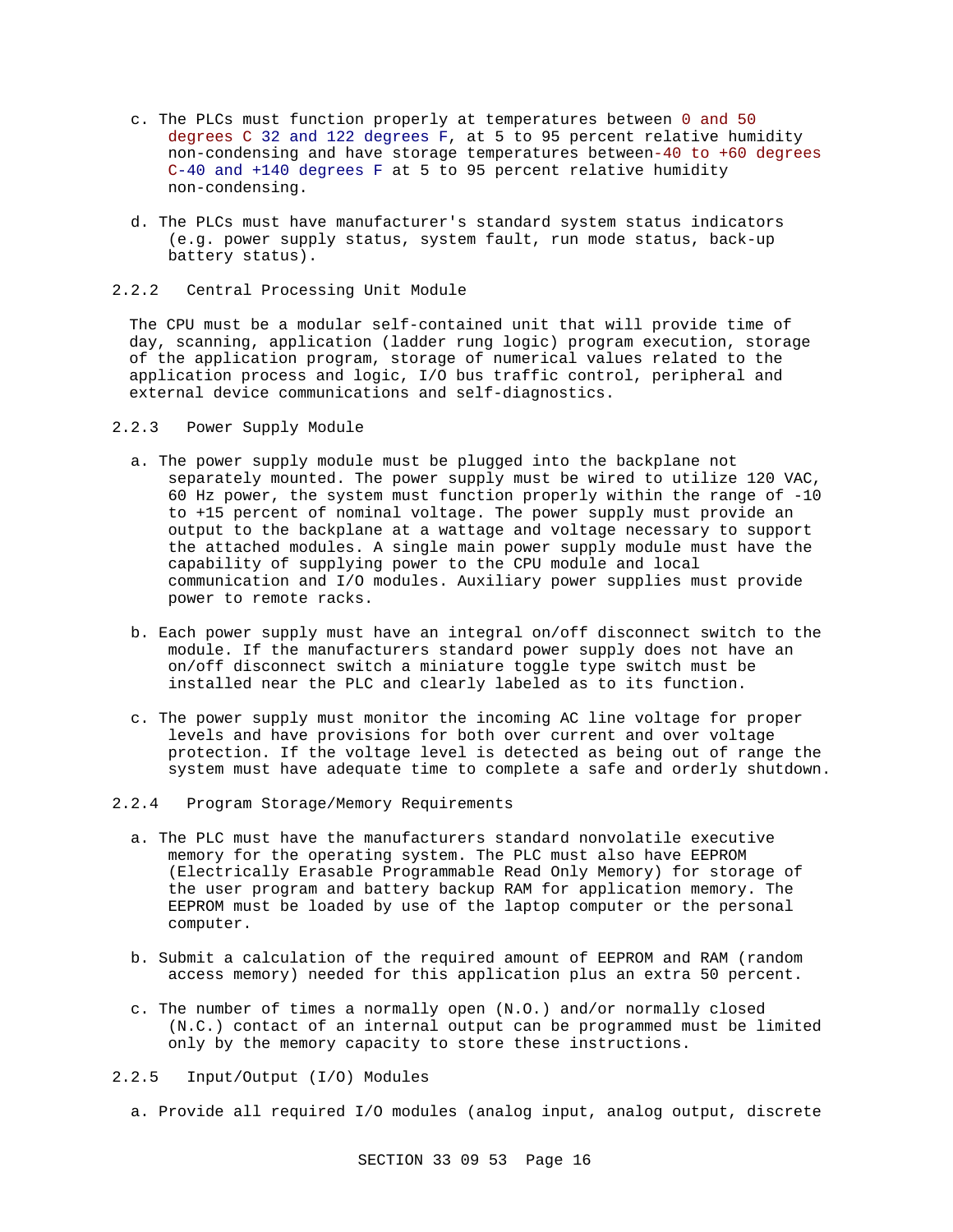input, discrete output, and isolated discrete output) to manipulate the types of inputs and outputs as shown on the drawings and to comply with the sequence of operations. Also provide a minimum of 20 percent (round up for calculation) spare input and output points of each type provided, but not less than 2 of each type.

- b. I/O modules must be a self-contained unit housed within an enclosure to facilitate easy replacement. All user wiring to I/O modules must be through a heavy-duty terminal strip. Pressure-type screw terminals must be used to provide fast, secure wire connections. The terminal block must be removable so it is possible to replace any input or output module without disturbing field wiring.
- c. During normal operation, a malfunction in any remote input/output channel must affect the operation of only that channel and not the operation of the CPU or any other channel.
- d d. Isolation must be used between all internal logic and external power circuits. This isolation must meet the minimum specification of 1500 VRMS. Provide optically isolated I/O components which are compatible with field devices.
	- e. Each I/O module must contain visual indicators to display ON/OFF status of individual input or output points.
	- f. Discrete output modules must be provided with self-contained fuses for overload and short circuit protection of the module.
	- g. All input/output modules must be color coded and titled with a distinctive label.

# 2.2.6 Interfacing

The PLC must have communication ports and communication modules using the manufacturers standard communication architecture for connections of the Personal computer, Laptop Computer, remote I/O racks and interconnections between SYS 1 PLC and SYS 2 PLC for the redundant backup system of the PLCs.

## 2.2.7 Program Requirements

- a. The programming format must be ladder diagram type as defined by NEMA IA 2.
- b. There must be a means to indicate contact or output status of the contact or output on the LCD (of the personal computer) or LCD screen (of the laptop computer). Each element's status must be shown independently, regardless of circuit configuration.
- c. The program must be full featured in its editing capabilities (e.g. change a contact from normally open to normally closed, add instructions, change addresses, etc.).

# 2.2.8 Diagnostics

The CPU must continuously perform self-diagnostic routines that will provide information on the configuration and status of the CPU, memory, communications and I/O. The diagnostic routines must be regularly performed during normal system operation. A portion of the scan time of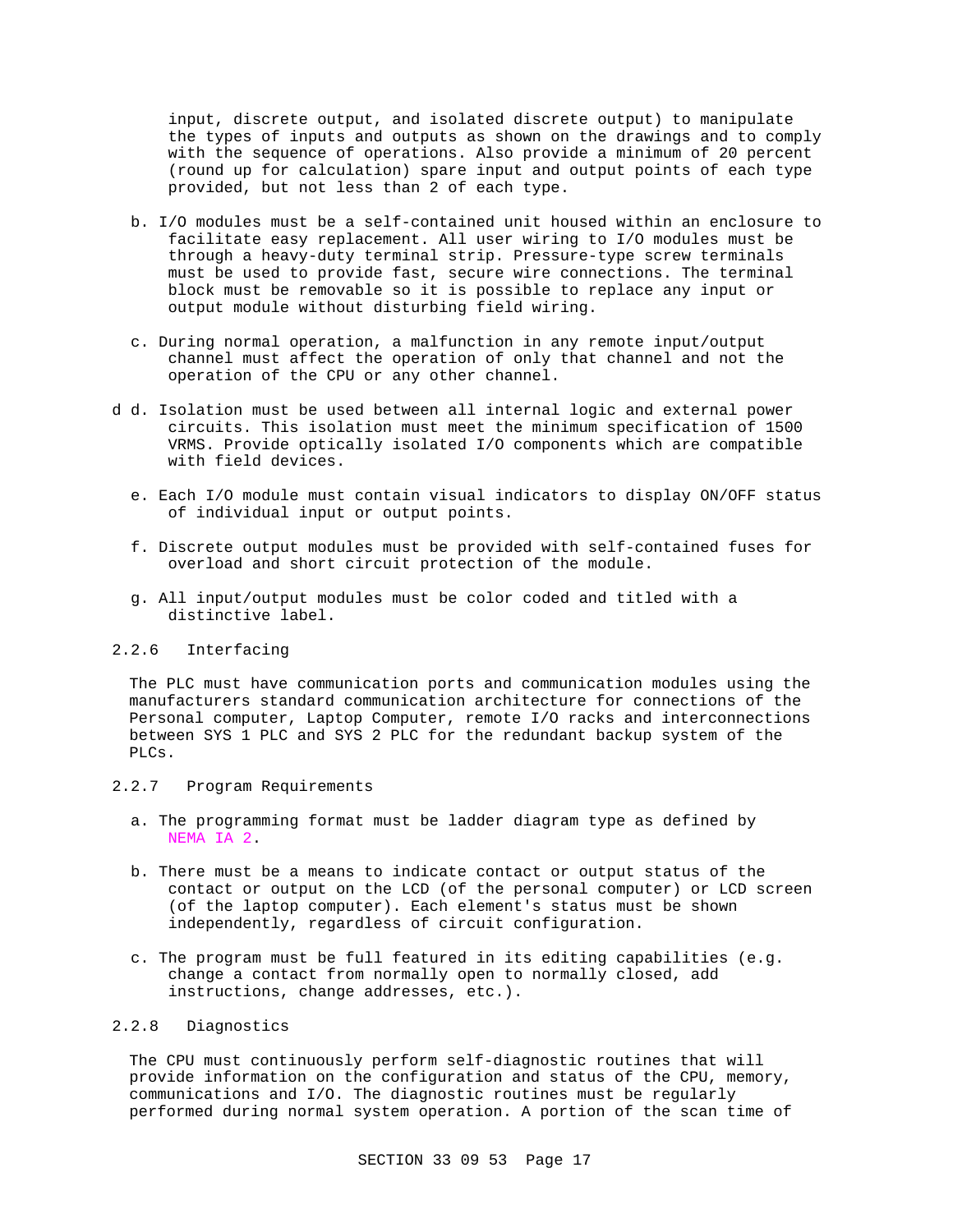the controller should be dedicated to perform these housekeeping functions. In addition, a more extensive diagnostic routine should be performed at power up and during normal system shutdown. The CPU must log I/O and system faults in fault tables, which must be accessible for display. When a fault shuts down a CPU, a sequence must be initiated that will automatically switch over to the other CPU. When a fault affects I/O or communication modules the CPU must shut down only the hardware affected and continue operation by utilizing healthy system components. All faults must be annunciated on the alarm annunciator.

#### PART 3 EXECUTION

3.1 PUMP CONTROL PANEL (PCP) AND COMPONENTS

#### 3.1.1 General

- a. Where two or more pieces of equipment performing the same function are required, they must be exact duplicates produced by the same manufacturer. All display instruments of each type must represent the same outward appearance, having the same physical size and shape, and the same size and style of numbers, characters, pointers, and lamp lenses.
- b. The PCP must include all required resident software programs and hardware to provide the specified sequence of operation. All software optical discs, including programming manuals, must be turned over to the Government at the completion of start-up so modification can be done in the field with no outside assistance.
- c. It is intended that process controlling devices except field devices, and motor controllers be attached to or mounted within the PCP enclosure and all interconnecting wiring installed prior to shipment to the job site. This is to allow shop testing of the system and to decrease field labor requirements.
- d. The PCP must be shipped fully assembled in one piece after the completion of the shop tests and all defects corrected.

# 3.1.2 Wiring

Wiring methods and practices must be in conformance with NEMA ICS 1, NEMA ICS 2, NEMA ICS 4, and NEMA ICS 6 recommendations as applicable. All wiring to instruments and control devices must be made with stranded wire, and wiring must be permanently labeled with conductor/wire numbers within 1 inch of termination points. Labels must be tubular heat-shrinkable wire markers that remain legible after exposure to industrial fluids and abrasion. Position markers so that wire numbers can be read without disturbing or disconnecting wiring. Use of individual character-markers placed side-by-side is not acceptable. Numbers must match approved shop drawings. All wiring must be neatly laced from point of entry into enclosures to termination points with nylon lacing cord or plastic lacing ties. Lacing within wiring channels is not required. Provide typed Control Wiring Data Lists within each terminal cabinet and the PCP. The data lists must include: conductor identification number, wire gauge, wire insulation type, "FROM" terminal identification, "TO" terminal identification, and remarks. The preliminary lists generated by the Contractor will be submitted for approval to the Contracting Officer and will be updated to As-Built conditions by the Contractor. The As-Built data lists must be placed in a document holder within each enclosure for both hard copy and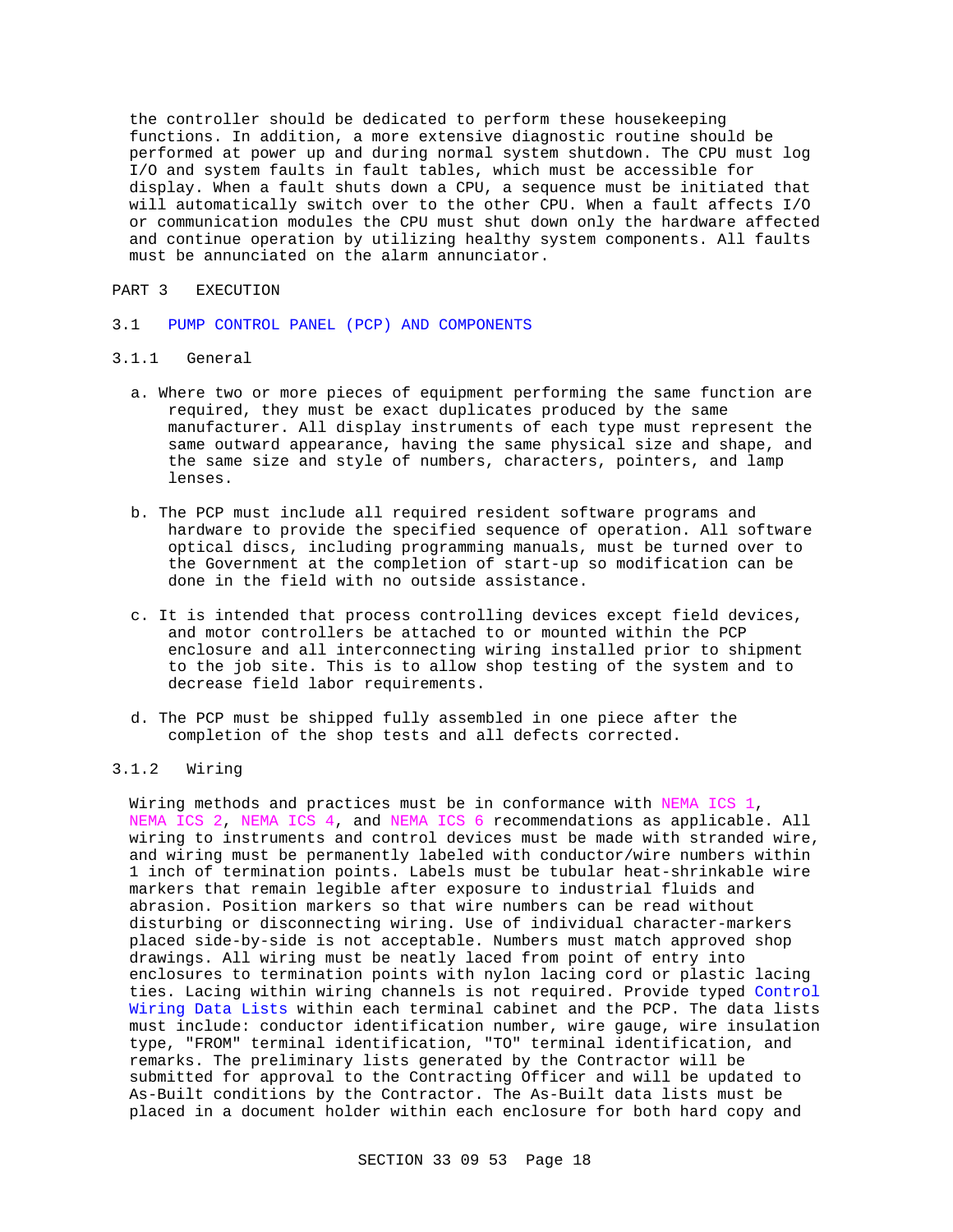electronic submittal.

# 3.1.3 Certified Pump Control Panel (PCP) Shop Test Report

The manufacturer must shop test the PCP, Personal computer, and lap top computer. The procedure must include simulation of field components and must provide for fully testing the pump control and annunciator system as a unit before delivery to the project site. The test must, reveal system defects, including, but not limited to, functional deficiencies, operating program deficiencies, algorithm errors, timing problems, wiring errors, loose connections, short circuits, failed components and misapplication of components. The test must be performed prior to shipment to the site and problems detected must be corrected. The final testing and correction sequence must be repeated until no problems are revealed and then two additional successful tests must be performed. Submit certified test report within 15 days after completion of the test. The report must include a statement that the Pump Control Panel performs as specified. Notify the Contracting Officer and the SME 30 days prior to the final shop testing date. The Contracting Officer may require a Government witness at the final test before the PCP is shipped to the site.

#### 3.1.4 Ventilation System

Thermostat T-1, must control fan F-1 and thermostat T-2 must control fan F-2. T-1 and T-2 must be set at 27 degrees C 80 degrees F to maintain interior air temperature to -7 degrees C 20 degrees F above ambient. Thermostat T-3, set at 38 degrees C 100 degrees F, must provide a non-critical PCP HIGH TEMPERATURE alarm to the alarm annunciator.

#### 3.1.5 Grounding

The PCP ground bar must be connected to the building counterpoise via a #10 AWG conductor. Within the enclosure all I/O racks, processor racks, and power supplies, etc. must be grounded to meet the manufacturer's specifications.

# 3.1.6 Indicator Lights, Switches, and Pushbuttons

Indicator lights, switches, and pushbuttons must be mounted through the PCP enclosure and must be arranged to allow easy vision and operation of each device. Each device must have a nameplate and/or legend plate as indicated on the drawings. Nameplate wordings must be as indicated on the drawings.

#### 3.1.7 Transient Voltage Surge Suppression Devices

Transient voltage surge suppression (TVSS) devices must be installed in the PCP to minimize effects of nearby lightning strikes, switching on and off of motors and other inductive loads. TVSS must be provided for each control circuit ladder. Each ladder may contain any combination of the following devices: PLCs, power supplies (e.g., 24 volt), fans, relays, lights, switches etc. TVSS must also be provided for PLC I/O originating outside of the building.

# 3.1.8 Terminal Blocks

As a minimum, any PCP device that connects to a field device (devices not located in the PCP) must be connected to a terminal block. A connection diagram similar to the drawings must be provided to the field Contractor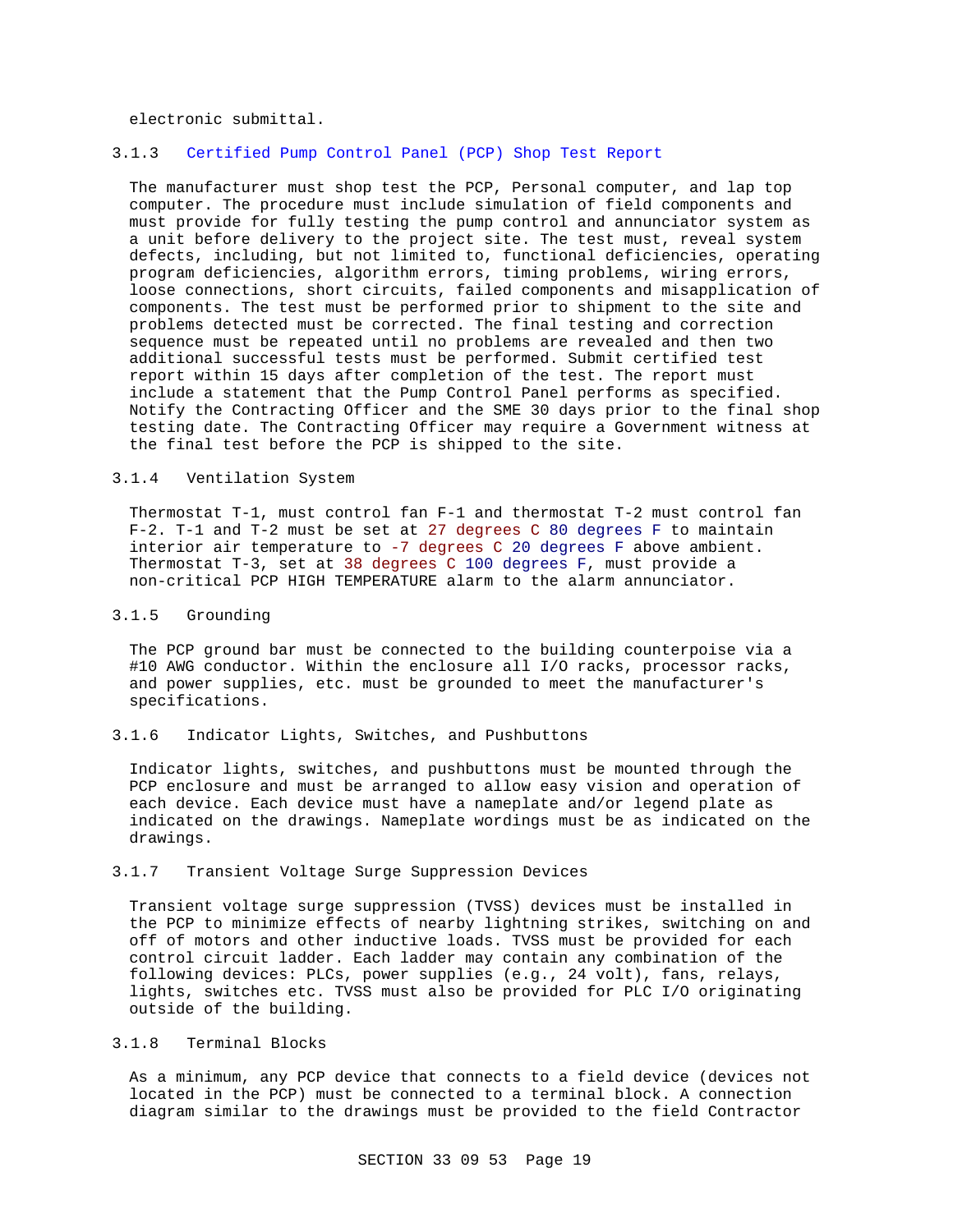for field connections to the PCP.

# 3.1.9 Circuit Breakers

As a minimum, any 120 volt PCP device i.e. (fans, lights, power receptacles, 24 VDC power supplies, PLC CPUs, PLC I/O racks) must be provided with an individual circuit breaker. Additionally 120 volt terminal boards connecting to field devices (devices not located in the PCP) must be protected by a 120 volt circuit breaker.

#### 3.1.10 Uninterruptible Power supplies

The PCP must contain three uninterruptible power supplies (UPS) each connected to a dedicated circuit. As shown on the drawings one UPS must supply PLC System 1, one UPS must supply PLC System 2, and the third UPS must supply the miscellaneous device power. The UPSs output capacity must be sufficient to drive all the equipment connected plus 25 percent. The UPSs must be mounted on shelves near the bottom of the PCP but not rest on the floor of the PCP.

# 3.1.11 Power Supplies

Provide and install all 120 VAC and 24 VDC power supply. Interconnecting wiring between UPSs and PLC power supplies must be completely installed prior to shipment to the job site.

#### 3.1.12 Alarm Annunciator and Horns

Signals must be initiated by hardwired field contacts or by PCP outputs as required. The annunciator must energize alarm horns, both an integral panel mounted vibrating horn and remote horns, and flash the appropriate annunciator lamp. The minimum number of windows must correspond to the number of alarm points, plus 15 percent spare. The drawings indicate panel layout and the alarms to be annunciated.

#### 3.1.12.1 Non-critical Alarms

Non-critical alarm windows must be white with black lettering and must sound the PCP mounted vibrating horn and the exterior mounted vibrating horns.

### 3.1.12.2 Critical Alarms

Critical alarm windows must be red with white lettering and must sound the PCP mounted vibrating horn and the exterior mounted resonating horns. Critical alarms must also cancel all automatic pump starts in the PLC.

# 3.1.12.3 Alarm Sequence

Alarm sequence for each alarm must be as follows (ISA 18.1 sequence 'A').

- a. For a normal condition, visual indicator and horns will be off.
- b. For an alarm condition, visual indicator will flash and horns will sound (this condition will be locked in).
- c. Upon acknowledgment of the alarm condition, visual indicator will be steady on and the horns will be off.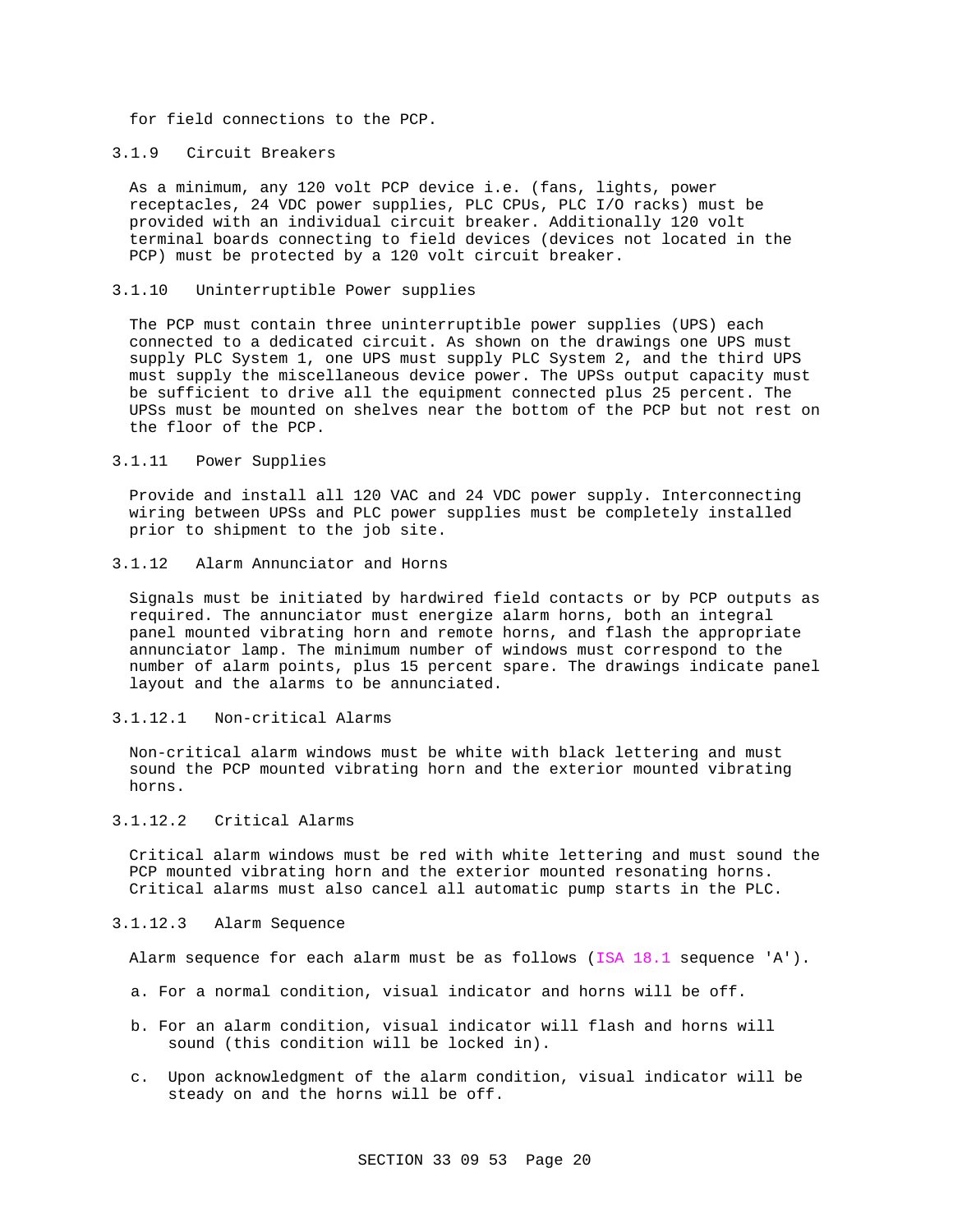- d. If, after acknowledgment of an alarm condition, another alarm condition is established, the new alarm will cause the appropriate window to flash and the horn to sound.
- e. When condition returns to normal after acknowledgment, the visual indicator and the horn will be off.
- 3.1.13 Personal Computer

The personal computer must be a stand alone, desk top mounted unit. The personal computer must download system parameters from the PLCs for display. The personal computer must also upload new set point values that the operator has changed using the personal computer keyboard, after a password has been entered.

3.1.13.1 Screen Number 1

This must be a general opening screen. As a minimum it must display the name and location of the installation (e.g. Seymour Johnson Air Force Base, North Carolina), name of the project (e.g., Type III Hydrant Fueling System) and screen navigation information.

3.1.13.2 Screen Number 2

At a minimum the following items must be displayed. The values must be continuously updated, a 2 second delay maximum between updates will be acceptable.

| System Issue Rate     | XXXX L/SGPM                   |  |  |
|-----------------------|-------------------------------|--|--|
| System Return Rate    | XXXX L/SGPM                   |  |  |
| System Net Flow       | XXXX L/SGPM                   |  |  |
| System Pressure       | xxxx kPaPSI                   |  |  |
| System Operation Mode | Auto/Off/Flush/Tightness test |  |  |
| Active System         | $Sys-1/Sys-2$                 |  |  |
| Lead Pump             | 1/2/3/4/5                     |  |  |
| Fuel Pump #1          | On/Off<br>XXXXX.X HOURS       |  |  |
| Fuel Pump #2          | On/Off<br>XXXXX.X HOURS       |  |  |
| Fuel Pump #3          | On/Off<br>XXXXX.X HOURS       |  |  |
| Fuel Pump #4          | On/Off<br>XXXXX.X HOURS       |  |  |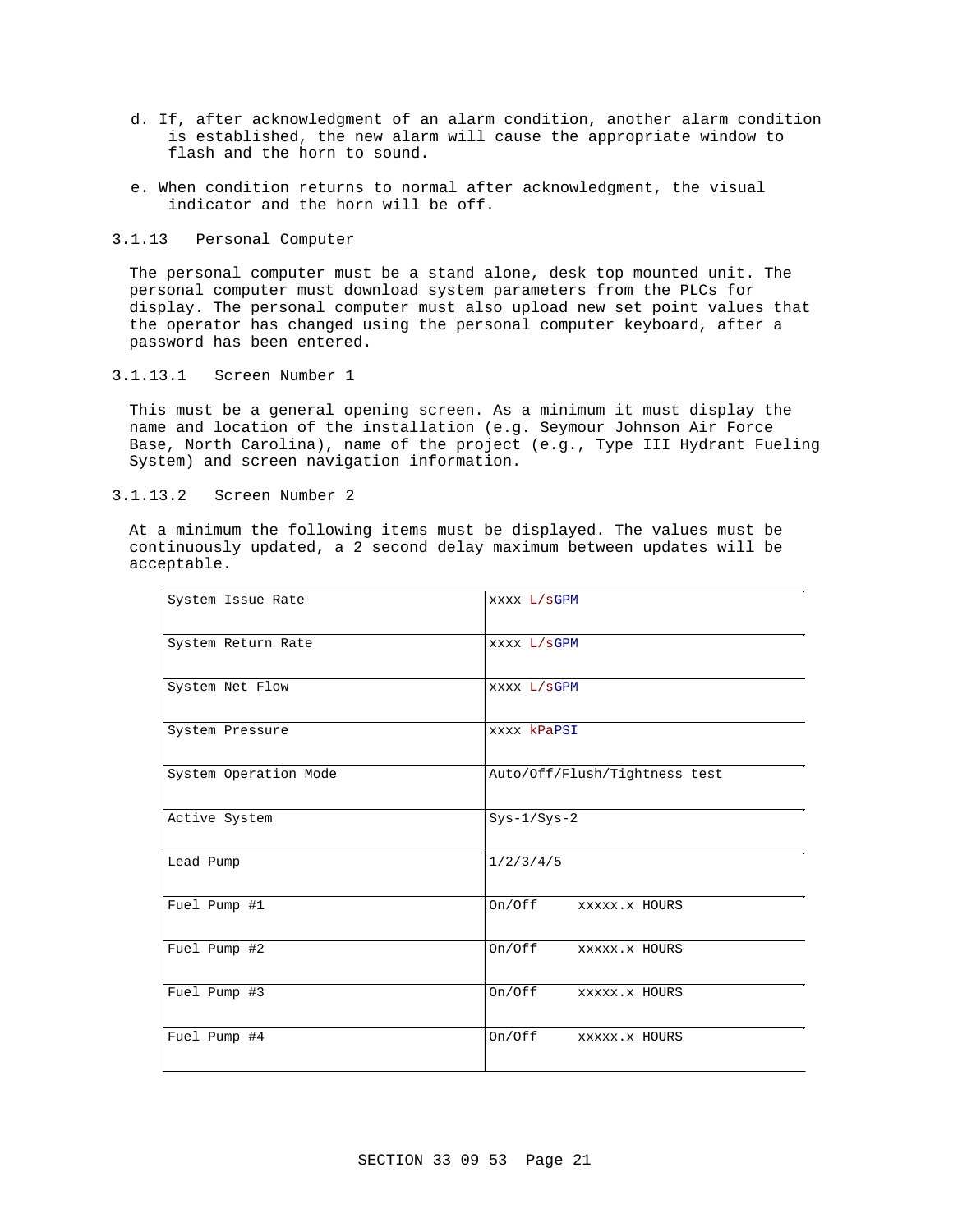| Fuel Pump #5               | On/Off<br>XXXXX.X HOURS |  |  |
|----------------------------|-------------------------|--|--|
| Backpressure Control Valve | Closed/Enabled          |  |  |
| Pressure Control Valve     | Closed/Enabled          |  |  |
| Defuel/Flush Valve         | Closed/Enabled          |  |  |
| Tank 1 Outlet Valve        | Open/Closed             |  |  |
| Tank 2 Outlet Valve        | Open/Closed             |  |  |
| Tank 1 Receipt Valve       | Open/Closed             |  |  |
| Tank 2 Receipt Valve       | Open/Closed             |  |  |
| Receipt Bypass Valve       | Open/Closed             |  |  |
| Manifold Setup Valve I34   | Open/Closed             |  |  |
| Manifold Setup Valve I35   | Open/Closed             |  |  |
| Manifold Setup Valve R10   | Open/Closed             |  |  |
| Manifold Setup Valve R11   | Open/Closed             |  |  |

Only one of the words separated by a slash  $\binom{7}{1}$  must be displayed. The xxxxx.x HOURS is the fuel pumps elapsed run time and the value must not be lost when the lead PLC is switched. The pump and valve status words must be color coded to match the colors used on the graphic display screen.

#### 3.1.13.3 Screen Number 3

The following table must be displayed. The table lists the set points that can be adjusted using the operator interface. A password must be entered before the "current value" can be adjusted. The value entered can only be a number within the "set point range". The "default value" is the value held in the program that is loaded into EEPROM memory (This screen may require more than one display screen.).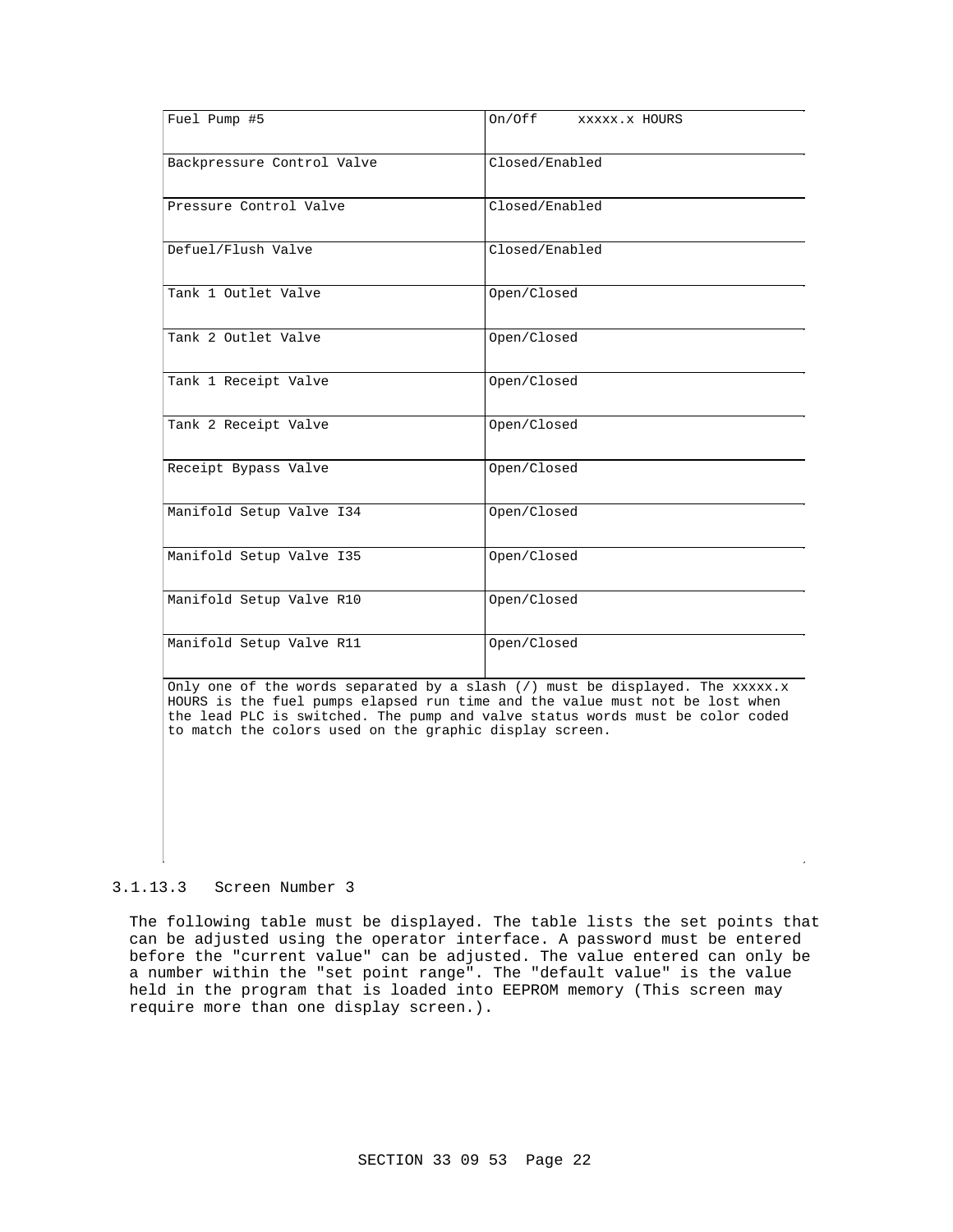| SET POINT DESCRIPTION                     | SET POINT RANGE     | DEFAULT VALUE   | <b>CURRENT VALUE</b> |
|-------------------------------------------|---------------------|-----------------|----------------------|
|                                           |                     |                 |                      |
|                                           |                     |                 |                      |
|                                           |                     |                 |                      |
| Lead pump starting                        | 205 to 1035 kPa30   | 415 kPa60 psi   | xxx KpApsi           |
| pressure                                  | to 150 psi          |                 |                      |
|                                           |                     |                 |                      |
|                                           |                     |                 |                      |
| Issue flow to start                       | 25 to 40 L/s 450 to | 35 L/s560 qpm   | XXX L/sqpm           |
| second pump in the                        | 650 gpm             |                 |                      |
| sequence                                  |                     |                 |                      |
|                                           |                     |                 |                      |
| Issue flow to start third                 | 65 to 80 L/s1000 to | 73 L/s1160 gpm  | XXX L/sqpm           |
| pump in the sequence                      | 1300 gpm            |                 |                      |
|                                           |                     |                 |                      |
|                                           |                     |                 |                      |
| Issue flow to start<br>fourth pump in the | 100 to 120 L/s1600  | 111 L/s1760 gpm | xxx L/sgpm           |
| sequence                                  | to 1900 gpm         |                 |                      |
|                                           |                     |                 |                      |
|                                           |                     |                 |                      |
| Return flow to enable                     | $0.5$ to 6 L/s10 to | $2.5 L/s40$ qpm | xxx L/sgpm           |
| next pump in sequence to<br>start         | $100$ qpm           |                 |                      |
|                                           |                     |                 |                      |
| Return flow to stop                       | 30 to 50 L/s500 to  | 35 L/s560 qpm   | XXX L/sgpm           |
| fourth, third, and second                 | 800 qpm             |                 |                      |
| pump in the sequence (lag                 |                     |                 |                      |
| pump)                                     |                     |                 |                      |
| Return flow to initiate                   | 30 to 50 L/s500 to  | 35 L/s560 gpm   | $XXX L / s$ gpm      |
| lead pump shutdown<br>sequence            | $800$ qpm           |                 |                      |
|                                           |                     |                 |                      |
|                                           |                     |                 |                      |
| Timer to enable start-up                  | 0 to 120 seconds    | 0 seconds       | xx seconds           |
| of lead pump                              |                     |                 |                      |
| Timer to enable second,                   | 0 to 120 seconds    | 10 seconds      | xx seconds           |
| third and fourth pumps to                 |                     |                 |                      |
| start                                     |                     |                 |                      |
| Timer to stop fourth,                     | 0 to 120 seconds    | 15 seconds      | xx seconds           |
| third, and second pumps                   |                     |                 |                      |
|                                           |                     |                 |                      |
| Timer to stop first pump                  | 0 to 60 seconds     | 2 seconds       | xx seconds           |
|                                           |                     |                 |                      |
| Timer to disable Back                     | 0 to 360 seconds    | 60 seconds      | xx seconds           |
| Pressure Control Valve                    |                     |                 |                      |
| Timer to establish                        | 5 to 30 seconds     | 15 seconds      | xx seconds           |
| fueling pump failure                      |                     |                 |                      |
|                                           |                     |                 |                      |
|                                           |                     |                 |                      |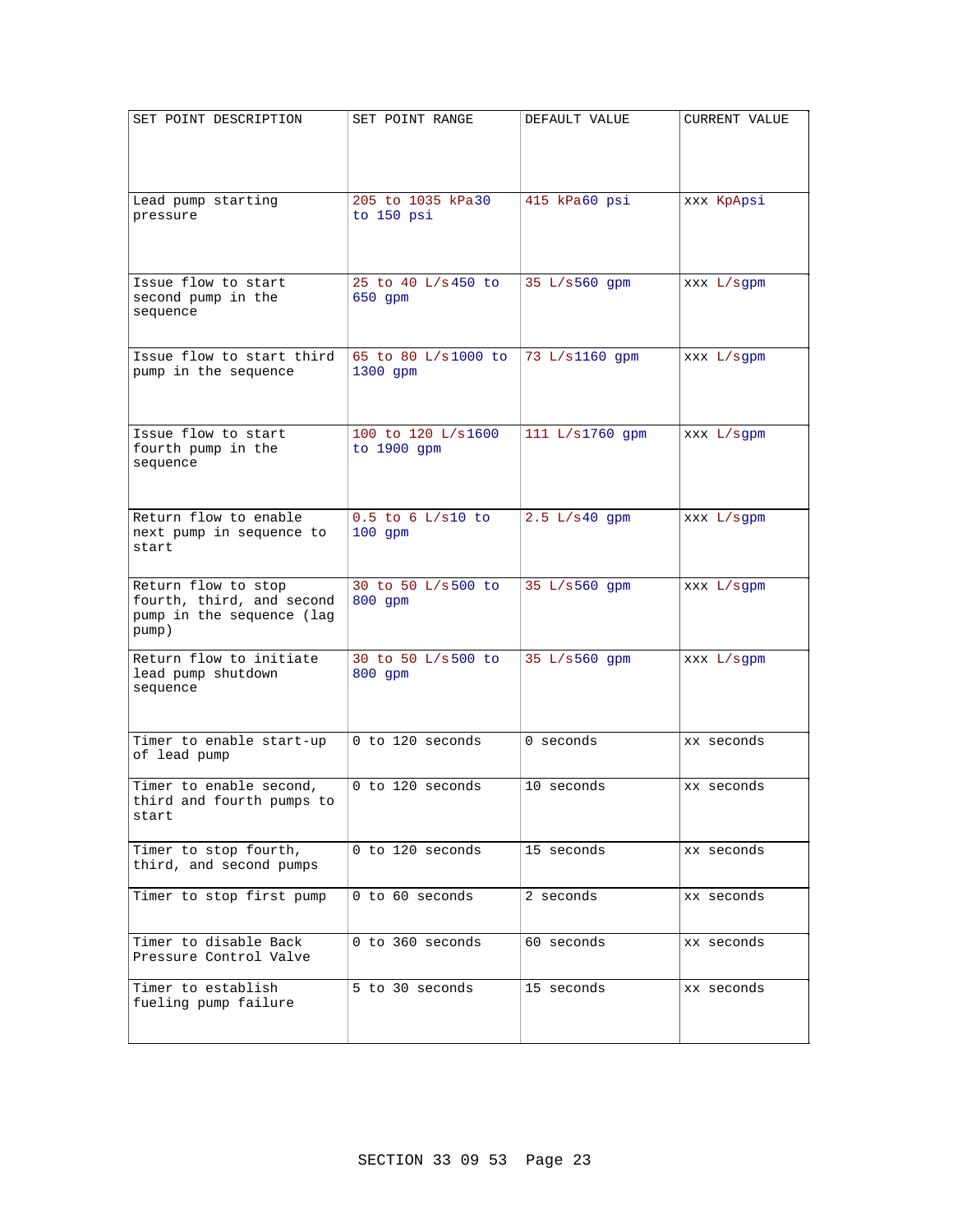| SET POINT DESCRIPTION                | SET POINT RANGE                   | DEFAULT VALUE   | CURRENT VALUE |
|--------------------------------------|-----------------------------------|-----------------|---------------|
| System pressure to stop<br>lead pump | 895 to 1310 kPa130<br>to 190 psig | 965 kPa140 psig | xxx kPapsig   |

#### 3.1.13.4 Screen Number 4

This screen must be a duplicate of the Graphic Display Drawing showing a schematic of the process flow. This screen must be referred to as the graphical display. Many operating parameters must be displayed here as required in later paragraphs of this specification.

### 3.1.13.5 Screen Number 5

This screen must be a duplicate of the Alarm Annunciator and it must be superimposed over the current active screen on the personal computer monitor when an alarm is activated.

# 3.1.13.6 Screen Number 6

This screen must be a screen designed solely for assisting the testing team during initial start up to watch all of the significant parameters of the systems operation simultaneously on one screen. This screen must include the system parameters i.e. (flows, pressures, and status) from screen 2, the set points from screen 3, and timers for all of the actions that will take place following a delay function.

#### 3.1.13.7 Screen Number 7

This screen must be a screen designed solely for displaying the seven graphs as described in Section 33 08 53 AVIATION FUEL DISTRIBUTION SYSTEM START-UP. The following values must be displayed concurrently against time: Issue flow, Issue pressure, Return flow, Pump #1 discharge pressure, Pressure upstream of BPCV, Pressure downstream of BPCV, and Hydrant Pit Pressure. The personal computer must be capable of storing up to 1 week of data corresponding to the above values. The system will be able to produce graphs on the screen of this data and be able to print the data in seven colors on the laser printer.

### 3.1.13.8 Screen Number 8

This screen must be an alarm history screen. This screen must be referred to as the Alarm History Display. This screen must be capable of storing and displaying all alarms that have occurred in the system for at least a period of 30 days.

#### 3.1.13.9 Screen Number 9

This screen must be a screen designed solely for displaying the parameters and process involved in the Tightness Test as described in this specification and on the drawings. The following values must be displayed concurrently against time: Pressure (as sensed by PIT3). The system will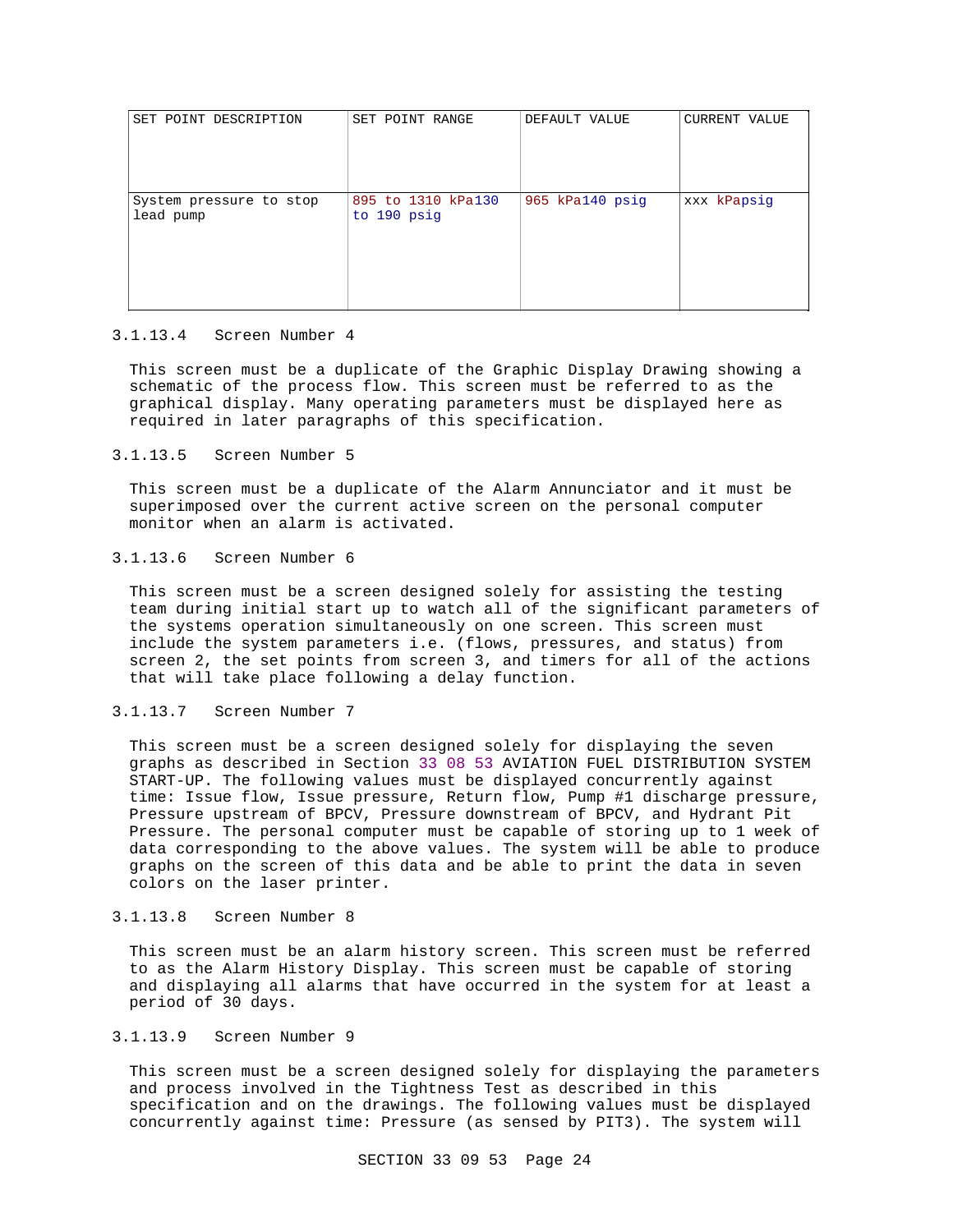be able to produce graphs on the screen of this data and be able to print the data in color on the laser printer.

3.1.14 Laptop Computer

The Laptop computer must be used to create, edit, and load the ladder logic program into the PLCs and the operator interface graphics control program into the personal computer. The Laptop must also be used to monitor the PLCs memory and ladder logic program. The computer must be stored in a lockable cabinet located within the Pump Control Panel.

3.2 PROGRAMMABLE LOGICAL CONTROLLER (PLC) HARDWARE AND SOFTWARE

#### 3.2.1 General

#### **\*\*\*\*\*\*\*\*\*\*\*\*\*\*\*\*\*\*\*\*\*\*\*\*\*\*\*\*\*\*\*\*\*\*\*\*\*\*\*\*\*\*\*\*\*\*\*\*\*\*\*\*\*\*\*\*\*\*\*\*\*\*\*\*\*\*\*\*\*\*\*\*\*\***

**NOTE: The pressure indicating transmitters and the differential pressure transmitters are the only devices that the PLC can monitor for a possible failure. Failures are defined in the following manners: When the pressure indicating transmitters differ with each other by more than 69 kPa 10 psig after a 10 second delay, assume the lower reading transmitter has failed. When the issue differential pressure transmitters differ from each other by more than 2 L/s 30 gpm after a ten second delay, assume the lower reading transmitter has failed. When the return differential pressure transmitters differ from each other by more than 1.5 L/s 20 gpm after a ten second delay, assume the lower reading transmitter has failed. \*\*\*\*\*\*\*\*\*\*\*\*\*\*\*\*\*\*\*\*\*\*\*\*\*\*\*\*\*\*\*\*\*\*\*\*\*\*\*\*\*\*\*\*\*\*\*\*\*\*\*\*\*\*\*\*\*\*\*\*\*\*\*\*\*\*\*\*\*\*\*\*\*\***

The basic operation of the redundant PLC system is (Reference "Control System Block Diagram" on the drawings):

- a. CPU-1 and it's associated I/O rack (I/O-1) sends system outputs to appropriate devices and receive input signals from System-1 redundant field devices (PIT-1, DPT-1, DPT-3, flow switches, valve limit switches), System-2 redundant field devices (PIT-2, DPT-2, DPT-4, flow switches, valve limit switches), and all nonredundant field devices as listed on the drawings.
- b. CPU-2 and it's associated I/O rack (I/O-2) sends system outputs to appropriate devices and receive input signals from System-1 redundant field devices (PIT-1, DPT-1, DPT-3, flow switches, valve limit switches), System-2 redundant field devices (PIT-2, DPT-2, DPT-4, flow switches, valve limit switches), and all nonredundant field devices as listed on the drawings.
- c. Within each rack (I/O-1 and I/O-2) System-1, System-2, and nonredundant inputs and outputs must not be mixed on the same input/output module.
- d. Under normal operation: The system input select switch is in the "SYS-1" position. CPU-1 is controlling the system using System-1 and nonredundant inputs from I/O-1 and any set point changes from the personal computer. CPU-2 is being updated by CPU-1 or concurrently monitoring System-1 inputs from I/O-2.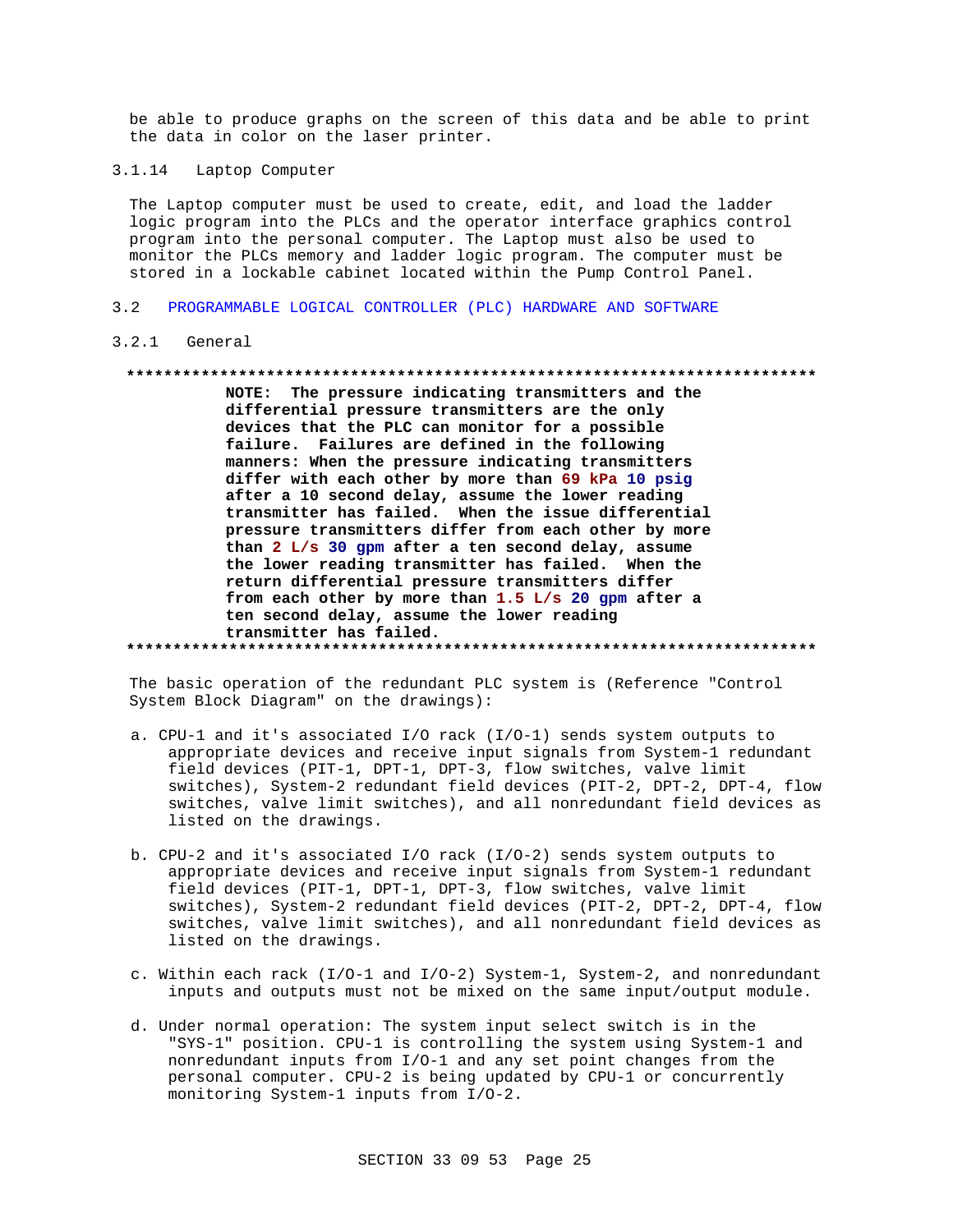e. If under normal operation CPU-1 recognizes that a System-1 input has failed (see note below) it must change over to the System-2 redundant input on I/O-1 and report the failure to the personal computer alarm screen.

Note: The pressure indicating transmitters and the differential pressure transmitters are the only devices that the PLC can monitor for a possible failure. Failures must be defined in the following manners: When the pressure indicating transmitters differ from each other by more than 69 kPa 10 psig after a ten second delay, assume the lower reading transmitter has failed. When the issue differential pressure transmitters differ from each other by more than 2 L/s 30 gpm after a ten second delay, assume the lower reading transmitter has failed. When the return differential pressure transmitters differ from each other by more than 1.5 L/s 20 gpm after a ten second delay, assume the lower reading transmitter has failed.

- f. During normal operation there are two ways for CPU-2 to take control of the system: 1) CPU-1 identifies its own internal fault and hands over control to CPU-2. 2) CPU-2 identifies a fault in CPU-1 and takes control from CPU-1. When CPU-2 is in control of the system it must annunciate the fault condition and must be using any updated inputs from the personal computer and must use System-1 inputs. If CPU-2 senses a fault on a System-1 input it must then switch over to the appropriate System-2 input. If power is lost to System-1 inputs then CPU-2 must use all of the System-2 inputs.
- g. CPU-2 must also report any of its internal faults to CPU-1 and CPU-1 must report any faults it detects in CPU-2.
- h. When the operators think the system is not working and the PLCs do not detect any faults the operator can move the system input select switch from the "SYS-1" position to the "SYS-2" position. With the switch in the "SYS-2" position the PLCs are using System-2 inputs.
- 3.2.2 Programs
	- a. Provide two copies of all working programs (i.e. PLC logic, personal computer) on read only optical discs as well as a printed program listing.
	- b. Provide rung comments (documentation) in the ladder logic program. Each device, on the ladder, must be identified as to the type of device, i.e. limit switch XX, flow indicator XX, motor starter XX, etc. Rung comments must be provided for input and output rungs. The programmer must also provide a comment describing the function of each rung or group of rungs that accomplish a specific function.

# 3.3 GRAPHICS DISPLAY SCREEN

## 3.3.1 General

The graphic display screen must be capable of being displayed on the personal computer monitor.

# 3.3.2 Display Presentation

The Graphic Display must depict the process fuel flow schematically as indicated on the drawings. Red, green, and amber symbols must be integrated with the process schematic to provide current equipment status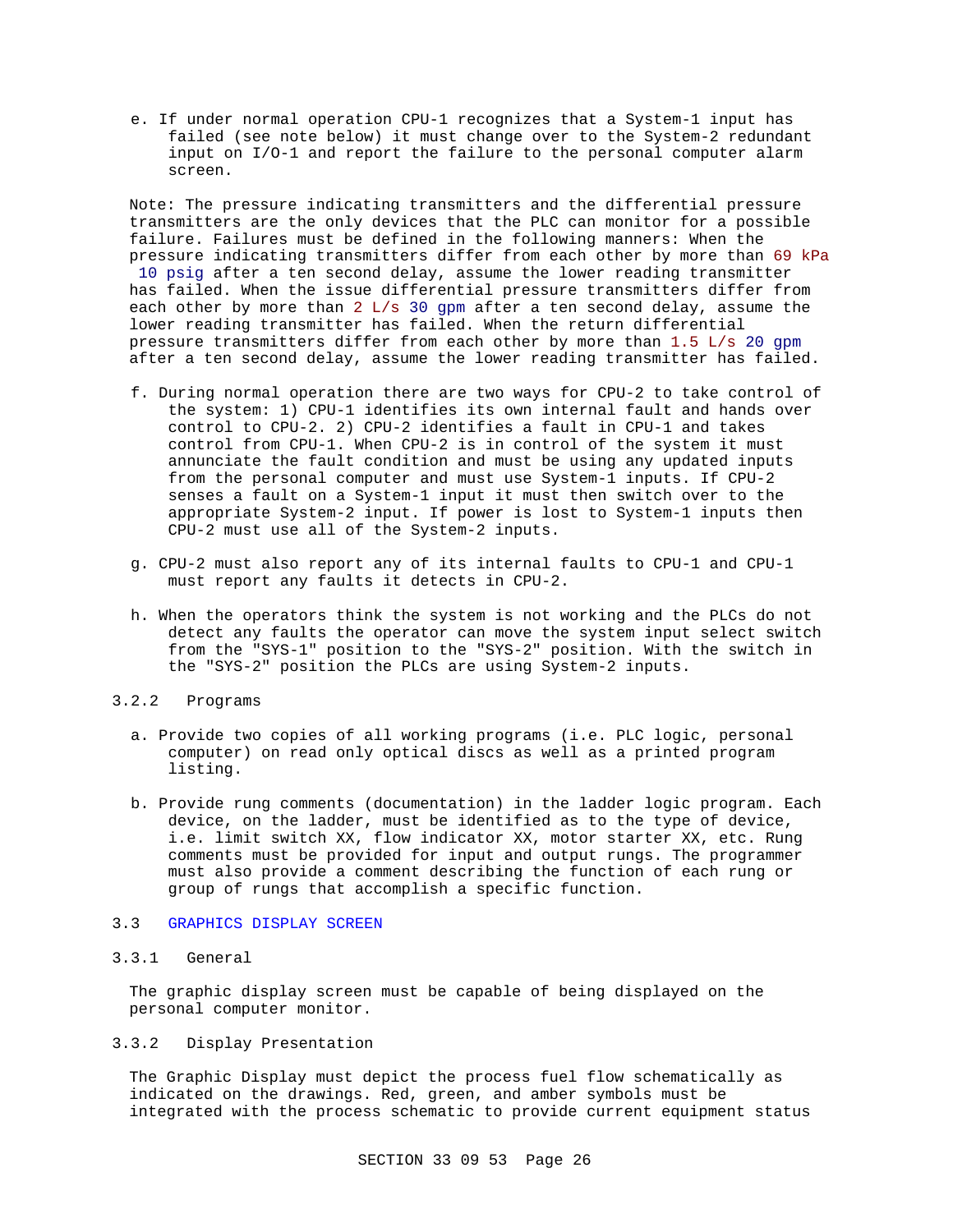graphically. The symbols must be located immediately adjacent to related equipment symbol.

# 3.3.3 Process Schematic

The process schematic graphic representation must utilize conventional symbols when possible. Symbols and flow lines must be sized and spaced so as to provide a clear representation of the system process. The Graphic Display must be suitable for supervised field modification when future items are added. Minor changes may be incorporated to allow proper line width and spacing. Component arrangement, piping routing, and location of valves must match the flow diagram. The Graphic Display layout must be approved by the Government.

#### 3.3.4 Digital Flow and Pressure Indicators

The graphics display screen must have digital displays for the flows and pressures as indicated on the drawings.

# 3.4 INSTALLATION

Installation must conform to the manufacturer's drawings, written recommendations and directions.

# 3.4.1 Shop Drawing

The shop drawing must be clear and readable and preferably drawn using a computer aided drafting package. At the conclusion of the project the diagram drawings must be redrafted to include all as-built conditions. These updated drawings must be included in the O&M Manuals and appropriate section of the drawings placed in a data pocket located in each of the enclosures. The shop drawing at a minimum must show:

- a. Overall dimensions, front, side and interior elevation views of the PCP showing size, location and labeling of each device.
- b. Overall dimensions, front elevation of the GDP showing graphical layout and size, location and labeling of each device.
- c. Power ladder diagram indicating power connections between TVSS, power conditioners, PLCs, power supplies and field and panel devices. Any terminal block connection numbers used must be indicated.
- d. Control ladder diagram indicating control connections between field and devices and PLC I/O modules. Terminal block connection numbers and PLC terminal numbers must be indicated.
- e. Communication connections between PLCs and I/O racks. Communication channel numbers must be indicated.
- f. Bill of materials.
- g. Written control sequence covering all inputs, outputs, and control scheme.
- 3.4.2 System Start-Up and Testing
	- a. At PCP start-up and testing provide personnel, onsite, to provide technical assistance, program fine tuning, and to start-up and test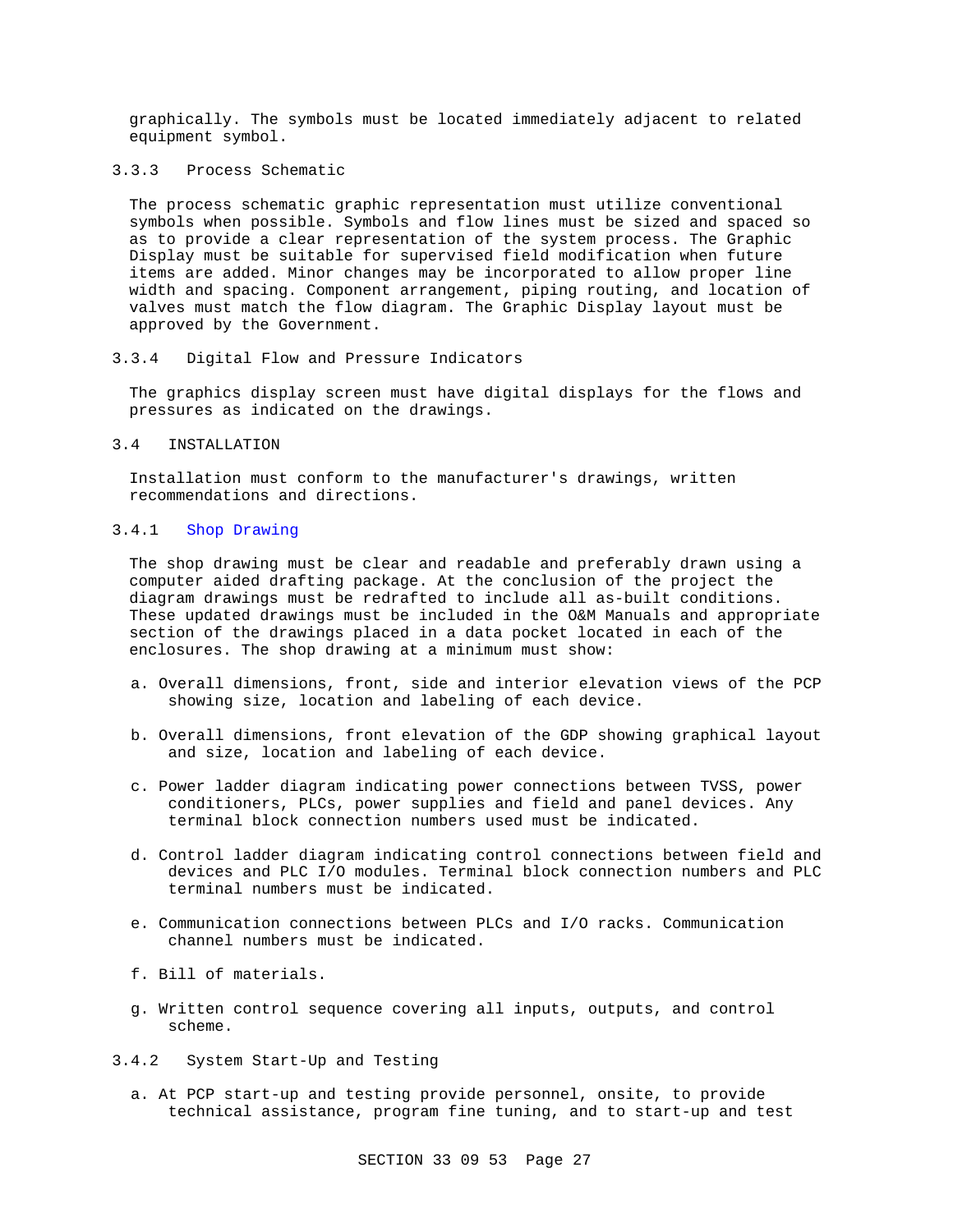the system. Start-up and testing must be coordinated with the overall fueling system start-up test specified in Section 33 08 53 AVIATION FUEL DISTRIBUTION SYSTEM START-UP. Prior to this test, all connections must have been made between the PCP, the personal computer, the motor control center, and all field devices. In addition, wiring must have been checked for continuity and short circuits. Adjust set point values, timing values, and program logic as required to provide a functional hydrant fuel control system. Once the system has been fine tuned and passed the system test, the new system default values, must be loaded into the PLC EEPROM and the personal computer screens adjusted to indicate the new values.

b. A step-by-step Testing Plan of the PCP must be submitted. The test must be designed to show that every device (lights, switches, personal computer display screens, alarms, etc.) on the PCP and personal computer is in working order and that the PLC program controls the system per specifications. The test must be performed in conjunction with Section 33 08 53 AVIATION FUEL DISTRIBUTION SYSTEM START-UP. The plan must include a place for the Contractor and government representative to initial each step of the plan after satisfactory completion and acceptance of each step. The complete initialed Record of Test must be certified by the Contractor and then submitted.

#### 3.4.3 Training Plan for Instructing Personnel

- a. Upon completion of the system start-up a competent technician regularly employed by the PCP manufacturer must hold a training class for the instruction of Government personnel in the operation and maintenance of the system. Provide both classroom type theory instruction and hands-on instruction using operating equipment provided. The period of instruction must be a minimum of three 8-hour working days. The training must be designed to accommodate 8 operators, 4 maintenance personnel, and 2 programmers. The Contracting Officer must receive written notice a minimum of 14 days prior to the date of the scheduled classes.
- b. Furnish a written lesson plan and training schedule for Government approval at least 60 days prior to instructing operating, maintenance and programming personnel. Concurrently submit above to the SME for their input into the review process. Approval of lesson plan will be based on both Government and SME concurrence. This plan must be tailored to suit the requirements of the Government. The training must be divided into three separate classes. Each class must be tailored to a specific group of personnel. The groups are: 1) Operators, those that will use the control system on a day to day basis; 2) Maintenance personnel, those that will perform routine and non-routine maintenance and trouble shooting of the control system; 3) Programmers, those that will make changes to and trouble shoot the PLC and personal computer programs. The training program must provide:
	- (1) a detailed overview of the control system including the complete step-by-step procedures for start-up, operation and shut-down of the control system.
	- (2) a general overview of programmable logic controllers
	- (3) the maintenance of equipment installed
	- (4) the programming of the PLC and Personal Computer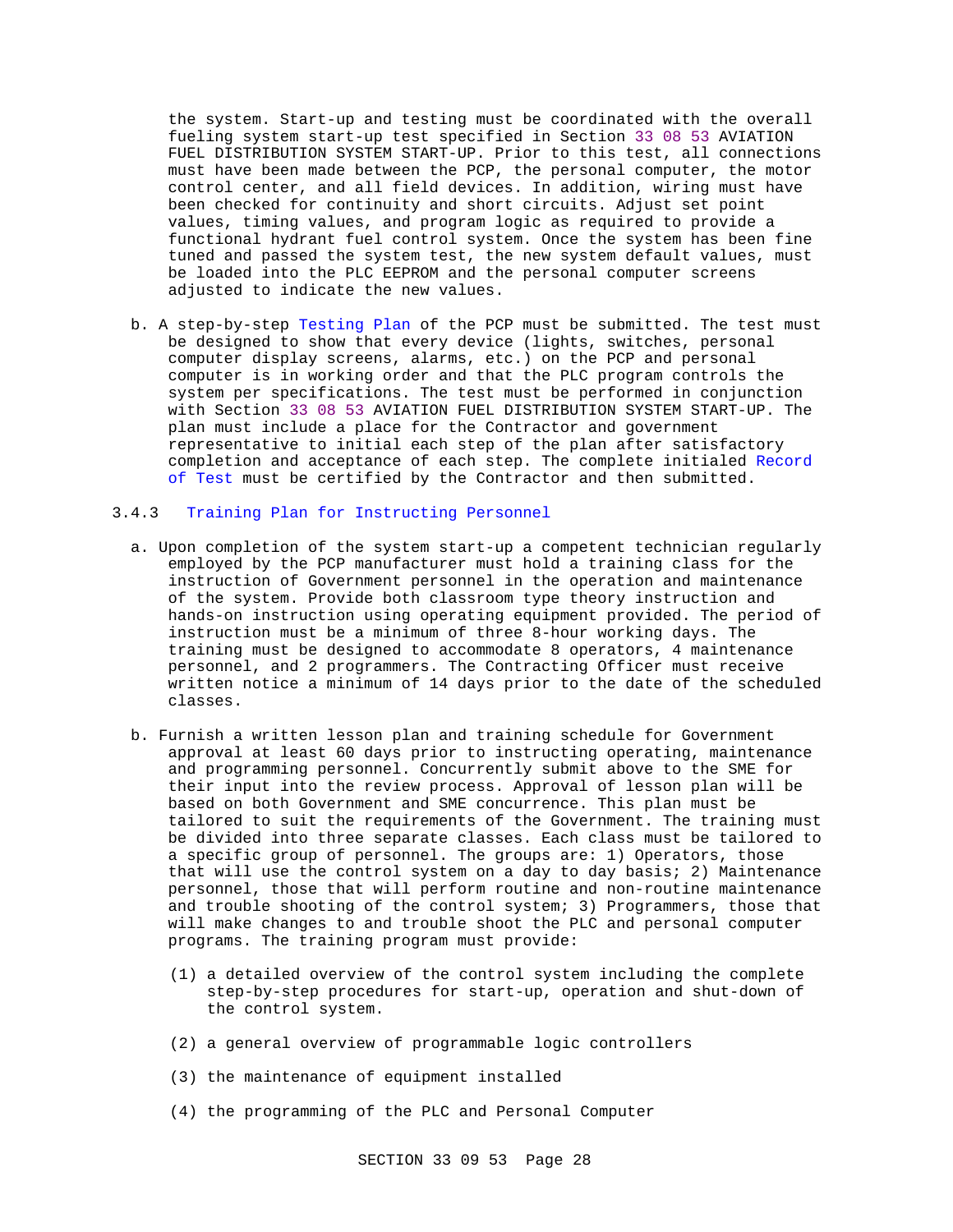- (5) trouble shooting of the system
- c. Complete approved Operation and Maintenance manuals for Specification 33 09 53AVIATION PUMP CONTROL AND ANNUNCIATION SYSTEM (TYPE III) and 26 20 00 INTERIOR DISTRIBUTION SYSTEM (specifically pertaining to the motor control center and its relay ladder diagrams) must be used for instructing operating personnel. Training must include both classroom and hands-on field instruction. The class must be recorded in DVD format.
- d. Provide training courses in DVD format covering system overview, operation, maintenance, trouble shooting, and programming. These DVDs must be produced onsite by the Contractor using the supplied Pump Control Panel as the teaching aid, or commercially produced DVDs by the PLC manufacturer or third party who specializes in training on PLC systems. Along with the DVDs, provide workbooks, which follow along with the DVDs.
- 3.5 PLC CONTROL SYSTEM SEQUENCE OF OPERATION

The following describes general functions of the fueling system components.

- 3.5.1 Abbreviations
	- a. SYS-1: components of System #1 including UPS#1, power supplies, CPU-1, I/O-1, and system #1 input and outputs.
	- b. SYS-2: components of System #2 including UPS#2, power supplies, CPU-2, I/O-2, and system #2 input and outputs.
	- c. CPU-1: SYS-1 PLC CPU.
	- d. CPU-2: SYS-2 PLC CPU.
	- e. I/O-1: SYS-1 PLC input/output modules.
	- f. I/O-2: SYS-2 PLC input/output modules.
	- g. PCP: Pump Control Panel.
	- h. PC: Personal Computer.
	- i. UPS: Uninterruptible Power Supply.

# 3.5.2 Operating Tanks

#### 3.5.2.1 Level Control

Each operating tank has four level float switches to measure low-low, low, high and high-high levels. The switches are DPDT for the redundancy and each pole must be connected to both SYS-1 and SYS-2 as indicated on the Terminal Block Connection drawing.

3.5.2.1.1 Low-Low Level

When the low-low level float is activated, the associated tank's graphic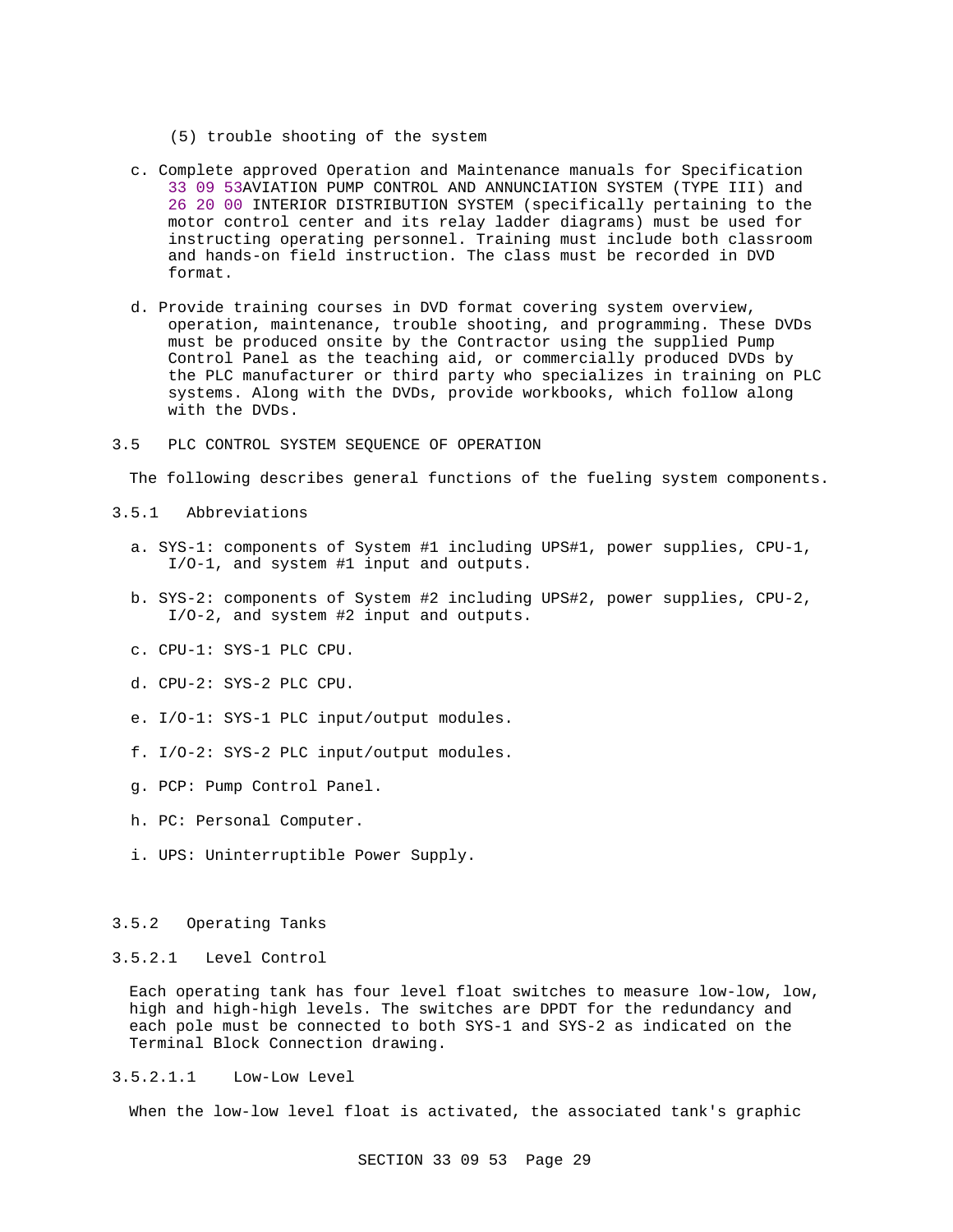display low-low level light illuminates. The following must occur if the tank's outlet valve is not fully closed: activate the low-low level critical alarm sequence, fueling pumps are disabled in automatic mode and pumps are not allowed to start automatically. If all tanks are at low-low level, no fueling pumps shall start automatically.

#### 3.5.2.1.2 Low Level

When the low level float is activated the associated tank's graphic display low level light illuminates and the alarm annunciator's non-critical low level alarm sequence activates.

3.5.2.1.3 High Level

When the high level float is activated the associated tank's graphic display high level light illuminates and the alarm annunciator's non-critical high level alarm sequence activates.

3.5.2.1.4 High-High Level

When the high-high level float is activated the associated tank's graphic display high-high level light illuminates, the alarm annunciator's critical high-high level alarm sequence activates, fueling pumps running in automatic mode must be disabled and no pump must be allowed to start automatically.

# 3.5.2.2 Level Control

#### **\*\*\*\*\*\*\*\*\*\*\*\*\*\*\*\*\*\*\*\*\*\*\*\*\*\*\*\*\*\*\*\*\*\*\*\*\*\*\*\*\*\*\*\*\*\*\*\*\*\*\*\*\*\*\*\*\*\*\*\*\*\*\*\*\*\*\*\*\*\*\*\*\*\***

# **NOTE: Use this and the following paragraphs if electronic level switches rather than float switches are used for determinig tank level alarms \*\*\*\*\*\*\*\*\*\*\*\*\*\*\*\*\*\*\*\*\*\*\*\*\*\*\*\*\*\*\*\*\*\*\*\*\*\*\*\*\*\*\*\*\*\*\*\*\*\*\*\*\*\*\*\*\*\*\*\*\*\*\*\*\*\*\*\*\*\*\*\*\*\***

Each operating tank has level switches to monitor low-low, low, high, and high-high fuel levels. The switches must be connected to both SYS-1 and SYS-2 as indicated on the Terminal Block Connection drawing. The following alarms must be reported.

#### 3.5.2.2.1 Low-Low Level

When the low-low level elevation is attained the associated tank's GDP low-low level light illuminates. The following must occur if the tank's outlet valve is not fully closed: activate the low-low level critical alarm sequence, fueling pumps are disabled in automatic mode and pumps are not allowed to start automatically. If all tanks are at low-low level, no fueling pumps shall start automatically.

3.5.2.2.2 Low Level

When the low level elevation is attained the associated tank's GDP low level light illuminates and the alarm annunciator's non-critical low level alarm sequence activates.

# 3.5.2.2.3 High Level

When the high level elevation is attained the associated tank's GDP high level light illuminates and the alarm annunciator's non-critical high level alarm sequence activates.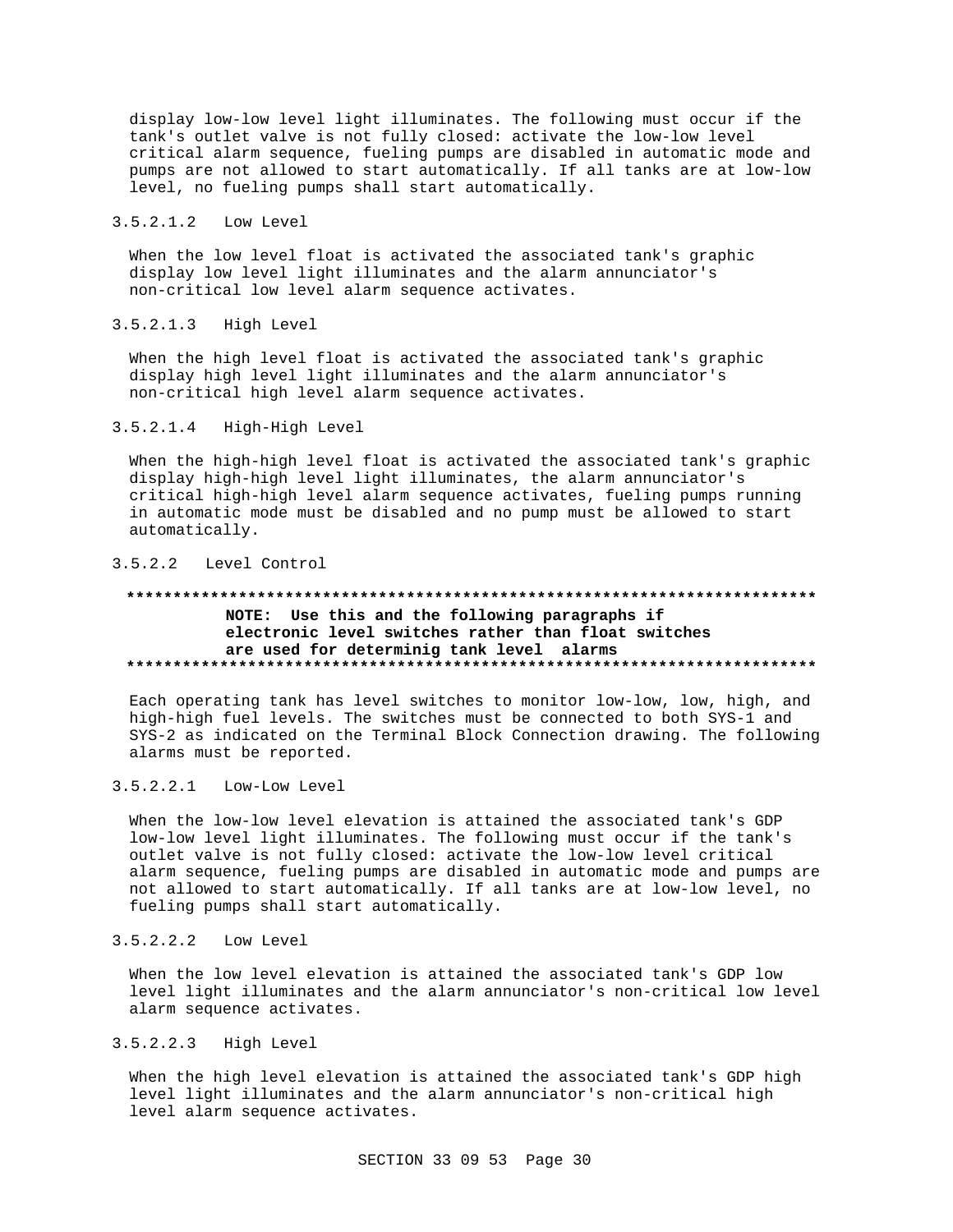#### 3.5.2.2.4 High-High Level

When the high-high level elevation is attained the associated tank's GDP high-high level light illuminates, the alarm annunciator's critical high-high level alarm sequence activates, fueling pumps running in automatic mode must be disabled and no pump must be allowed to start automatically.

# 3.5.2.3 Outlet Valve

Each operating tank's outlet valve has two limit switches to indicate valve position. The closed limit switch is DPDT for redundancy and each pole must be connected to both SYS-1 and SYS-2 as indicated on the Terminal Block Connection drawing. The closed limit switch must close when the valve is fully closed. When the closed limit switch is closed the associated tank's valve graphic display closed light must activate. When the valve is fully open, the open limit switch is closed. At this time the associated tank's valve graphic display open light must activate.

#### 3.5.3 Product Recovery Tank

#### 3.5.3.1 Fuel Transfer Pump (FTP)

The pump's motor controller has a status relay to indicate the on/off status of the pump. The status relay must be connected to both SYS-1 and SYS-2 as indicated on the Terminal Block Connection drawing. When status relay is open the pump's graphic display off light must activate. When the status relay is closed the pump's graphic display on light illuminates. The status relay state must also be used to start and stop the pumps elapsed run time timer.

### 3.5.3.2 Overfill Valve (OV)

# **\*\*\*\*\*\*\*\*\*\*\*\*\*\*\*\*\*\*\*\*\*\*\*\*\*\*\*\*\*\*\*\*\*\*\*\*\*\*\*\*\*\*\*\*\*\*\*\*\*\*\*\*\*\*\*\*\*\*\*\*\*\*\*\*\*\*\*\*\*\*\*\*\*\* NOTE: The automatic starting and stopping of the fuel transfer pump is accomplished by the actuation of tank float switches connected to the control circuit in the motor control center. The PLC system does not control the starting and stopping. \*\*\*\*\*\*\*\*\*\*\*\*\*\*\*\*\*\*\*\*\*\*\*\*\*\*\*\*\*\*\*\*\*\*\*\*\*\*\*\*\*\*\*\*\*\*\*\*\*\*\*\*\*\*\*\*\*\*\*\*\*\*\*\*\*\*\*\*\*\*\*\*\*\***

The tank's overfill valve has a limit switch to indicate valve position. The switch is SPST and must be connected to both SYS-1 and SYS-2 as indicated on the Terminal Block Connection drawing. The switch must close when the valve is fully closed. When the limit switch is closed, the tank's graphic display valve closed light illuminates and the alarm annunciator's critical alarm sequence activates. When the limit switch is open the tank's graphic display valve open light illuminates.

# 3.5.3.3 High Level Alarm

The tank has a high level alarm float switch. The switch is SPST and must be connected to both SYS-1 and SYS-2 as indicated on the Terminal Block Connection drawing. When the high level alarm float is activated the tank's graphic display high level light illuminates and the alarm annunciator's non-critical alarm sequence activates.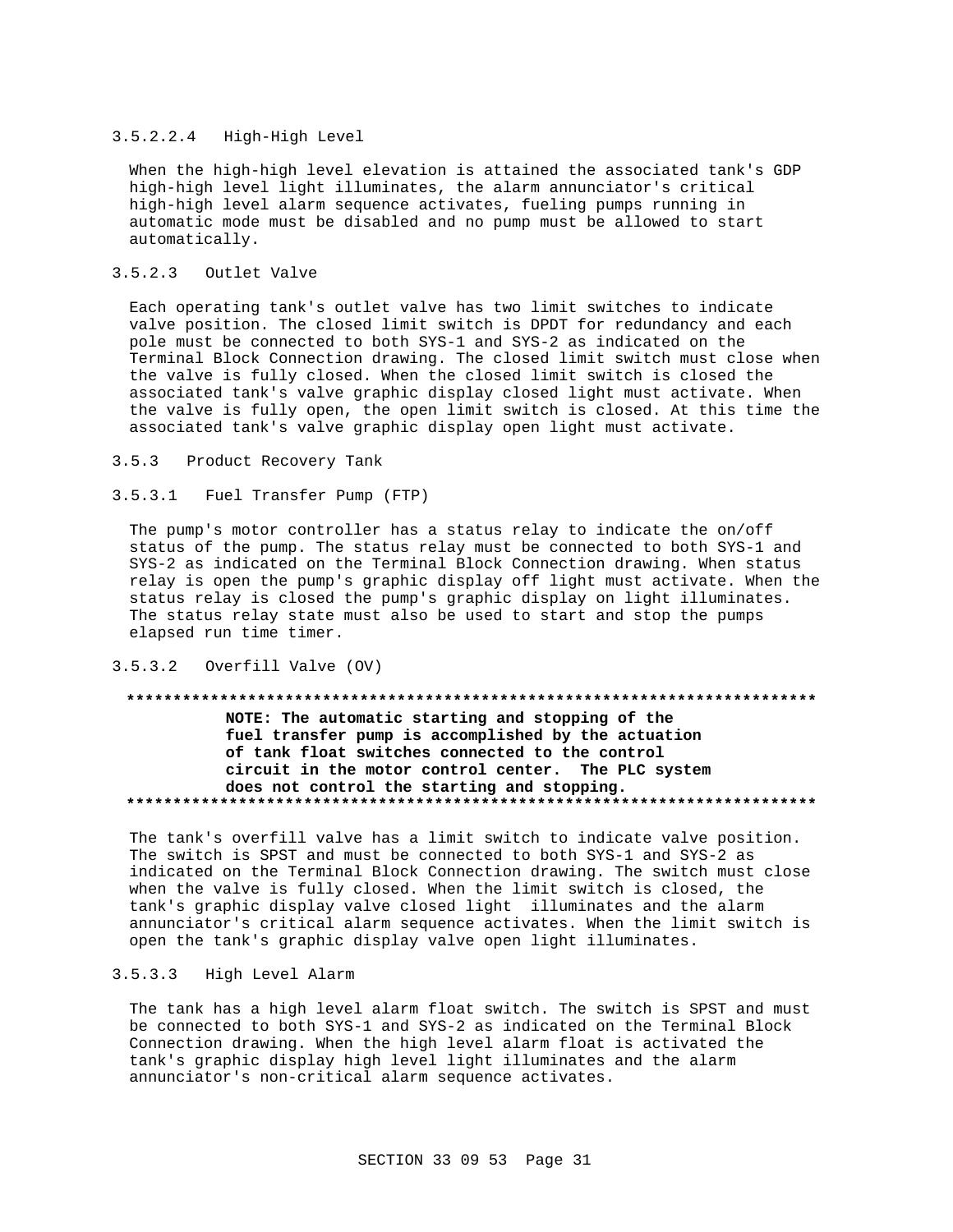### 3.5.3.4 High-High Level Alarm

The tank has a high-high level alarm float switch. The switch is SPST and must be connected to both SYS-1 and SYS-2 as indicated on the Terminal Block Connection drawing. When the high-high level alarm float is activated the tank's graphic display high-high level light illuminates, the alarm annunciator's critical alarm sequence activates, fueling pumps running in automatic mode must be disabled and no pump must be allowed to start automatically..

## 3.5.3.5 Leak Detection

The tank has a leak detection system. The leak detection systems alarm relay must be connected to both SYS-1 and SYS-2 as indicated on the Terminal Block Connection drawing. When the leak alarm is activated the alarm annunciator's non-critical alarm sequence activates.

## 3.5.4 Fueling Pumps (FP)

There are five fueling pumps with a maximum of four pumps running at one time. The lead pump selector switch must select the pump starting sequence. Each pump's motor controller has a status relay to indicate the on/off status of the pump. The status relay must be connected to both SYS-1 and SYS-2 as indicated on the Terminal Block Connection drawing. When status relay is open the associated pump's graphic display off light must activate and screen number 2 must indicate on. When the status relay is closed the associated pump's graphic display on light must activate and screen number 2 must indicate off. The status relay state must also be used to start and stop the pumps elapsed run time timer and must be displayed on screen number 2.

## 3.5.5 Jockey Pump (JP)

There is one jockey pump. The jockey pump must not run concurrently with any of the fueling pumps. The jockey pump's motor controller has a status relay to indicate the on/off status of the pump. The status relay must be connected to both SYS-1 and SYS-2 as indicated on the Terminal Block Connection drawing. When status relay is open the associated pump's graphic display off light must activate and screen number 2 must indicate on. When the status relay is closed the associated pump's graphic display on light must activate and screen number 2 must indicate off. The status relay state must also be used to start and stop the elapsed run time timer and must be displayed on screen number 2.

#### 3.5.6 Pumphouse Drain Pump (PDP)

There is one return pump. The return pump's motor controller (ON-OFF switch) has a status contact to indicate the on/off status of the pump. The status contact must be connected to both SYS-1 and SYS-2 as indicated on the Terminal Block Connection drawing. When status contact is open the associated pump's graphic display off light must illuminate and screen number 2 must indicate on. When the status contact is closed, the associated pump's graphic display on light must illuminate and screen number 2 must indicate off.

# 3.5.7 Flow Switch, FP

On the discharge side of each pump is a flow switch to indicate positive flow (fail safe feature). The flow switch is DPDT for redundancy and each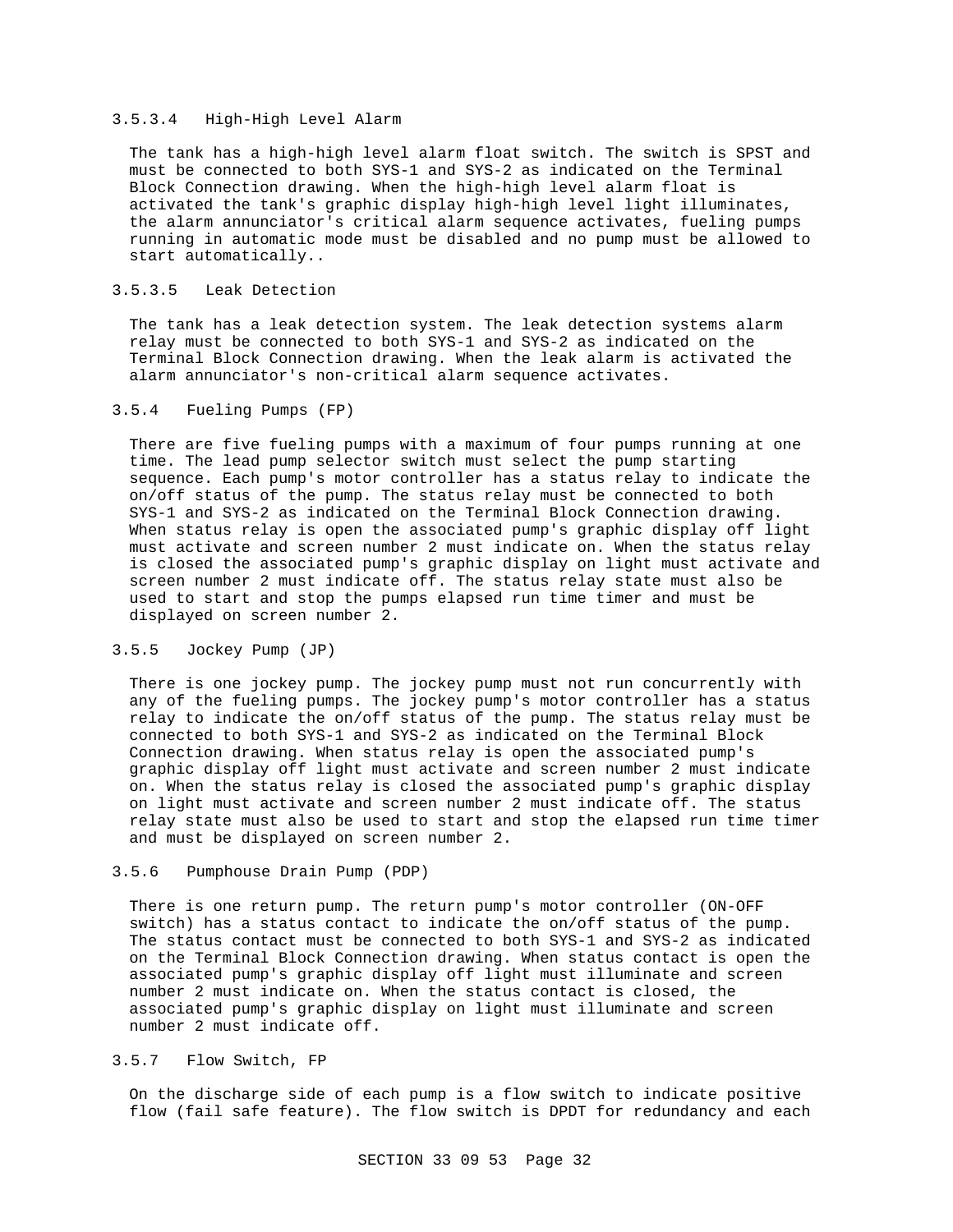pole must be connected to both SYS-1 and SYS-2 as indicated on the Terminal Block Connection drawing. If the PLC has given a signal to start a pump and the flow switch has not closed before the set point timer expires or if the flow switch opens after the pump has been running then the pump must be in a failure state and it must be disabled (taken out of the starting sequence), the alarm annunciator's non-critical alarm sequence must also be activated, and the next pump in the start sequence started. After the PLC has stopped all of the pumps, any failed pump must be added back into the start sequence.

#### 3.5.8 Flow Switch, JP

On the discharge side of the jockey pump is a flow switch to indicate positive flow (fail safe feature). The flow switch is DPDT for redundancy and each pole must be connected to both SYS-1 and SYS-2 as indicated on the Terminal Block Connection drawing. If the PLC has given a signal to start the jockey pump and the flow switch has not closed before the set point timer expires or if the flow switch opens after the pump has been running then the pump will be in a failure state so it must be disabled. The alarm annunciator's non-critical alarm sequence must also be activated.

#### 3.5.9 Flow Switch, PDP

On the discharge side of the PDP is a flow switch to indicate positive flow (fail safe feature). The flow switch is DPDT for redundancy and each pole must be connected to both SYS-1 and SYS-2 as indicated on the Terminal Block Connection drawing.

#### 3.5.10 Transmitters

#### 3.5.10.1 Pressure Indicating Transmitter (PIT)

The PIT's measure system pressure in kPa psi. There are two PITs connected to the PCP for redundancy. PIT-1 and PIT-2 are connected to both SYS-1 and SYS-2 as indicated on the Terminal Block Connection drawing. The system pressure is sent to personal computer display. PIT-3 is connected directly to the Tightness Test Panel.

# 3.5.10.2 Differential Pressure Transmitter (DPT)

The DPT's measure flow in L/s gpm. There are two issue DPTs (DPT-1 and DPT-2) and two return DPTs (DPT-3 and DPT-4) for redundancy. The DPTs are connected to both SYS-1 and SYS-2 as indicated on the Terminal Block Connection drawing. The net flow is sent to the personal computer display. The issue rate, return rate and net flow must be displayed on the personal computer.

# 3.5.10.3 Pressure Sensors (PS)

The PS's measure system pressure in kPa psi. There are three PSs installed on the system and there are PCP preparations made for a fourth PS to be temporarily wired in from a Hydrant Pit. PS-1, PS-2, PS-3, and PS-4 are connected to SYS-1 only as indicated on the Terminal Block Connection drawing. These sensors will report various system pressures to the personal computer to be used for the creation of the system graphs as required for screen 7 and described in Section 33 08 53 AVIATION FUEL DISTRIBUTION SYSTEM START-UP.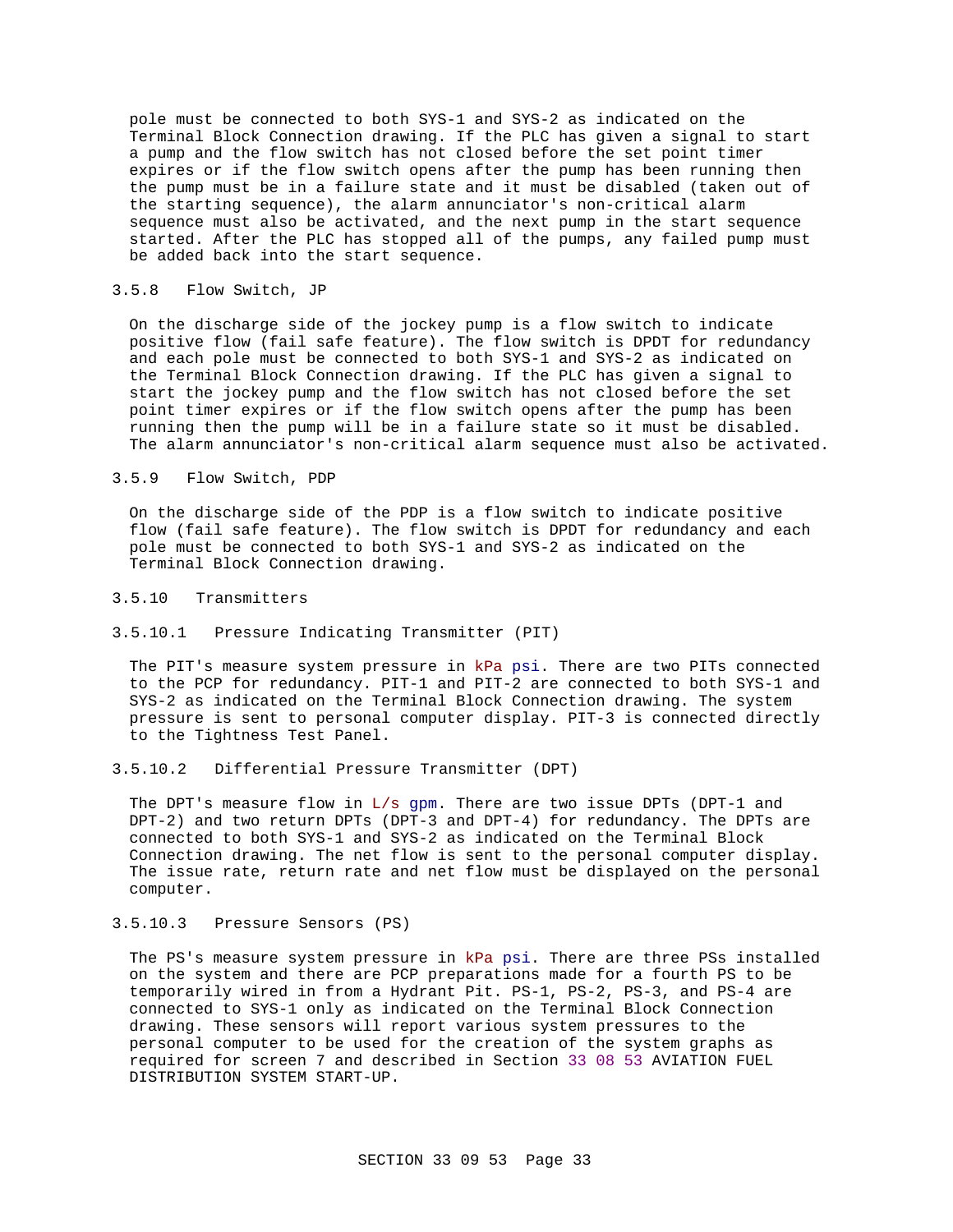### 3.5.11 Control Valves

# 3.5.11.1 Defuel/Flush Valve (D/FV)

The D/FV must be connected to I/O-1, I/O-2 and UPS#3 as indicated on the Terminal Block Connection drawing. The graphical display open and closed lights and screen number 2 status must activate based on the PLC's output status for the valve. The valve status must be based on the table listed below.

| Defuel/Flush Valve Operation - Two Solenoids |                 |              |              |                      |  |
|----------------------------------------------|-----------------|--------------|--------------|----------------------|--|
| Fueling Mode per PCP<br>Selector Switch      | Valve<br>Action | Solenoid A   | Solenoid B   | Graphical<br>Display |  |
| Flush Mode                                   | Open            | De-energized | Energized    | 0pen                 |  |
| Automatic Mode Pump(s) On                    | Closed          | De-energized | De-energized | Closed               |  |
| Automatic Mode Pumps Off                     | Enabled         | Energized    | De-energized | Closed               |  |
| Off Mode Pump(s) On                          | Closed          | De-energized | De-energized | Closed               |  |
| Off Mode Pumps Off                           | Enabled         | Energized    | De-energized | Closed               |  |
| Tightness Test                               | Closed          | De-energized | De-energized | Closed               |  |

# 3.5.11.2 Pressure Control Valve (PCV)

The PCV must be connected to I/O-1, I/O-2 and UPS#3 as indicated on the Terminal Block Connection drawing. The graphical display enabled and closed lights and screen number 2 status must activate based on the PLC's output status for the valve. The valve status must be based on the table listed below.

| Pressure Control Valve Operation - Two Solenoids |                 |              |              |                      |
|--------------------------------------------------|-----------------|--------------|--------------|----------------------|
| Fueling Mode per PCP<br>Selector Switch          | Valve<br>Action | Solenoid A   | Solenoid B   | Graphical<br>Display |
| Automatic Mode Pumps Off                         | Enabled         | De-energized | De-energized | Enabled              |
| Automatic Mode Pump(s) On                        | Closed          | Energized    | De-energized | Closed               |
| Flush Mode Pumps On                              | Closed          | Energized    | De-energized | Closed               |
| Flush Mode Pumps Off                             | Enabled         | De-energized | De-energized | Closed               |
| Off Mode Pump(s) On                              | Closed          | Energized    | De-energized | Closed               |
| Off Mode Pumps Off                               | Enabled         | De-energized | De-energized | Enabled              |
| Tight. Test-Hi Pres                              | Closed          | Energized    | De-energized | Closed               |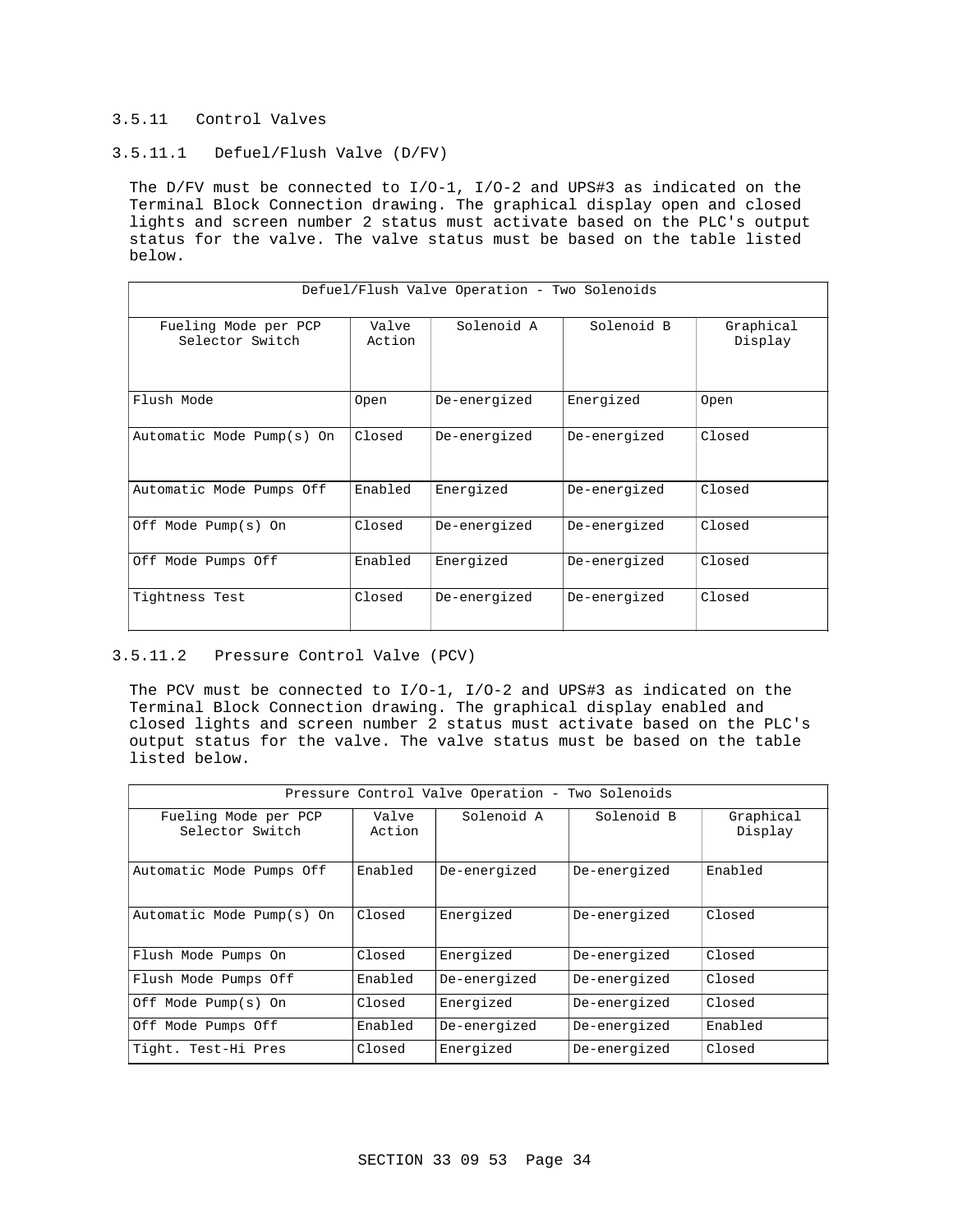| Pressure Control Valve Operation - Two Solenoids |                 |              |              |                      |
|--------------------------------------------------|-----------------|--------------|--------------|----------------------|
| Fueling Mode per PCP<br>Selector Switch          | Valve<br>Action | Solenoid A   | Solenoid B   | Graphical<br>Display |
| Tight. Test-Static                               | Enabled         | De-energized | De-energized | Enabled              |
| Tight. Test-Low Pres                             | Enabled         | Energized    | Energized    | Enabled              |

#### 3.5.11.3 Backpressure Control Valve (BPCV)

The BPCV must be connected to I/O-1, I/O-2 and UPS#3 as indicated on the Terminal Block Connection drawing. The graphical display enabled and closed lights and screen number 2 status must activate based on the PLC's output status for the valve. The valve status must be based on the table listed below.

| Backpressure Control Valve Operation - Two Solenoids |                 |              |              |                      |
|------------------------------------------------------|-----------------|--------------|--------------|----------------------|
| Fueling Mode per PCP<br>Selector Switch              | Valve<br>Action | Solenoid A   | Solenoid B   | Graphical<br>Display |
| Automatic Mode Pump<br>Start-Up                      | Enabled         | Energized    | De-energized | Enabled              |
| Automatic Mode Prior to<br>Lead Pump Shutoff         | Closed          | De-energized | De-energized | Closed               |
| Flush Mode                                           | Closed          | De-energized | De-energized | Closed               |
| Off Mode Pump(s) On                                  | Enabled         | Energized    | De-energized | Enabled              |
| Off Mode Pumps Off                                   | Closed          | De-energized | De-energized | Closed               |
| Tight. Test-Hi Pres                                  | Enabled         | De-energized | Energized    | Enabled              |
| Tight. Test-Low Pres                                 | Closed          | De-energized | De-energized | Closed               |

# 3.5.12 Safety Circuit

# 3.5.12.1 Emergency Stop Status

The emergency stop circuit status relay (ER1) N.O. contact must be connected to I/O-1, I/O-2 and UPS#3 as indicated on the Terminal Block Connection drawing. When the circuit is activated the alarm annunciator's critical alarm sequence is activated and any calls to start fueling pumps must be canceled and no additional pump start signals must be sent until the circuit has been reset. The fueling pumps will actually be stopped by a emergency stop circuit status relay (ER2) N.O. contact in the fuel pump motor control circuit located in the motor control center.

# 3.5.12.2 Emergency Shutoff Valves (ESO) Status

The ESO status relay (ER2) N.O. contact must be connected to  $I/O-1$ ,  $I/O-2$ and UPS#3 as indicated on the Terminal Block Connection drawing. When the relay is closed the GDP valve open lights illuminates. When the relay is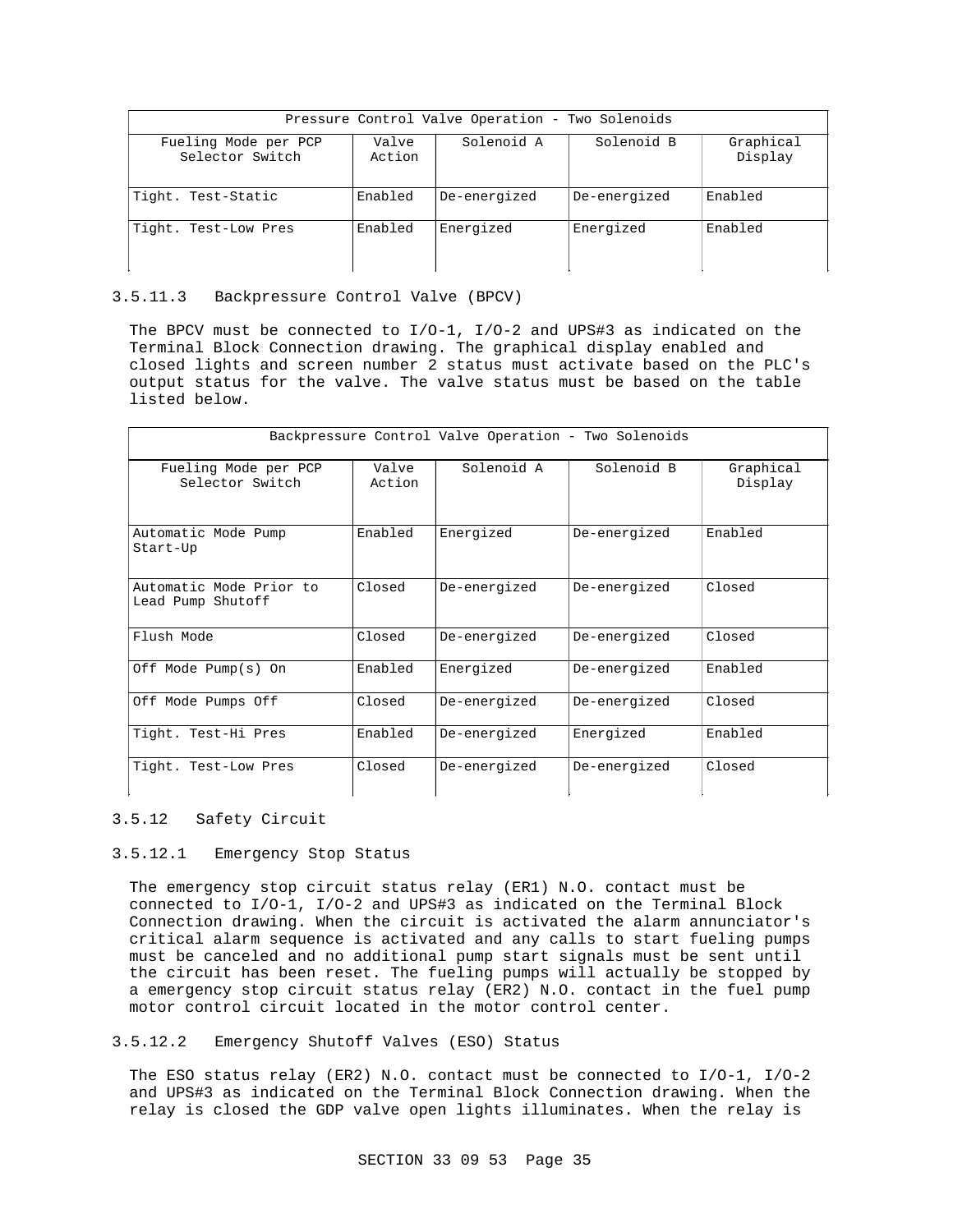open the GDP valve closed lights must activate.

3.5.12.3 Circuit Power Status

The safety circuit power status relay (ER3) N.O. contact must be connected to I/O-1, I/O-2 and UPS#3 as indicated on the Terminal Block Connection drawing. When the relay is closed the PCP emergency circuit power on light illuminates.

3.5.13 Pump Control Panel

#### 3.5.13.1 CPU Faults

The PCP mounted CPU-1 and CPU-2 on lights are connected to both SYS-1 and SYS-2. The associated CPU light must light when no system faults are detected. When a fault is detected by the CPU or it's redundant CPU the faulted CPU's on light must be turned off and the alarm annunciator's non-critical alarm sequence must be activated.

3.5.13.2 Input Select Switch

The 2-position input select switch must control which inputs (System-1 or System-2) are being used. Each switch position must be connected to both SYS-1 and SYS-2. The OI display must indicate the active system.

#### 3.5.13.3 Mode Select Switch

The 4-position switch selects what mode of fueling is active: automatic, flush, Tightness Test or off. Each switch position must be connected to both SYS-1 and SYS-2. The screen number 2 status must indicate the active mode.

3.5.13.4 Lead Pump Selector Switch

The 5-position switch selects which pump must be the lead pump. The switch position must fix the starting sequence for all pumps. The sequences must be  $1-2-3-4-5$ ,  $2-3-4-5-1$ ,  $3-4-5-1-2$ ,  $4-5-1-2-3$ , and  $5-1-2-3-4$ . The off sequence must be the reverse of the start sequence, therefore, first on will be last off. A maximum of four pumps will be allowed to run at one time. If a pump fails to start or fails during operation, that pump will be disabled and the next pump in the sequence started. The screen number 2 status display must indicate the lead pump.

3.5.13.5 PCP Temperature Alarm

The alarm thermostat when activated must activate the alarm annunciator's non-critical alarm sequence.

#### 3.6 OPERATING PROGRAM REQUIREMENTS

The control system's logic program must be stored on a EEPROM chip. Default values of operator adjustable parameters must be permanently stored on the chip with the capability of resetting the values in RAM to the values with in the range specified below. The default values can be changed through the use of the personal computer (after the correct password has been entered). After loss of power and battery failure the adjustable settings must revert back to the default values located on the chip. The default values shown here must be reset to the values determined during the system start up and test.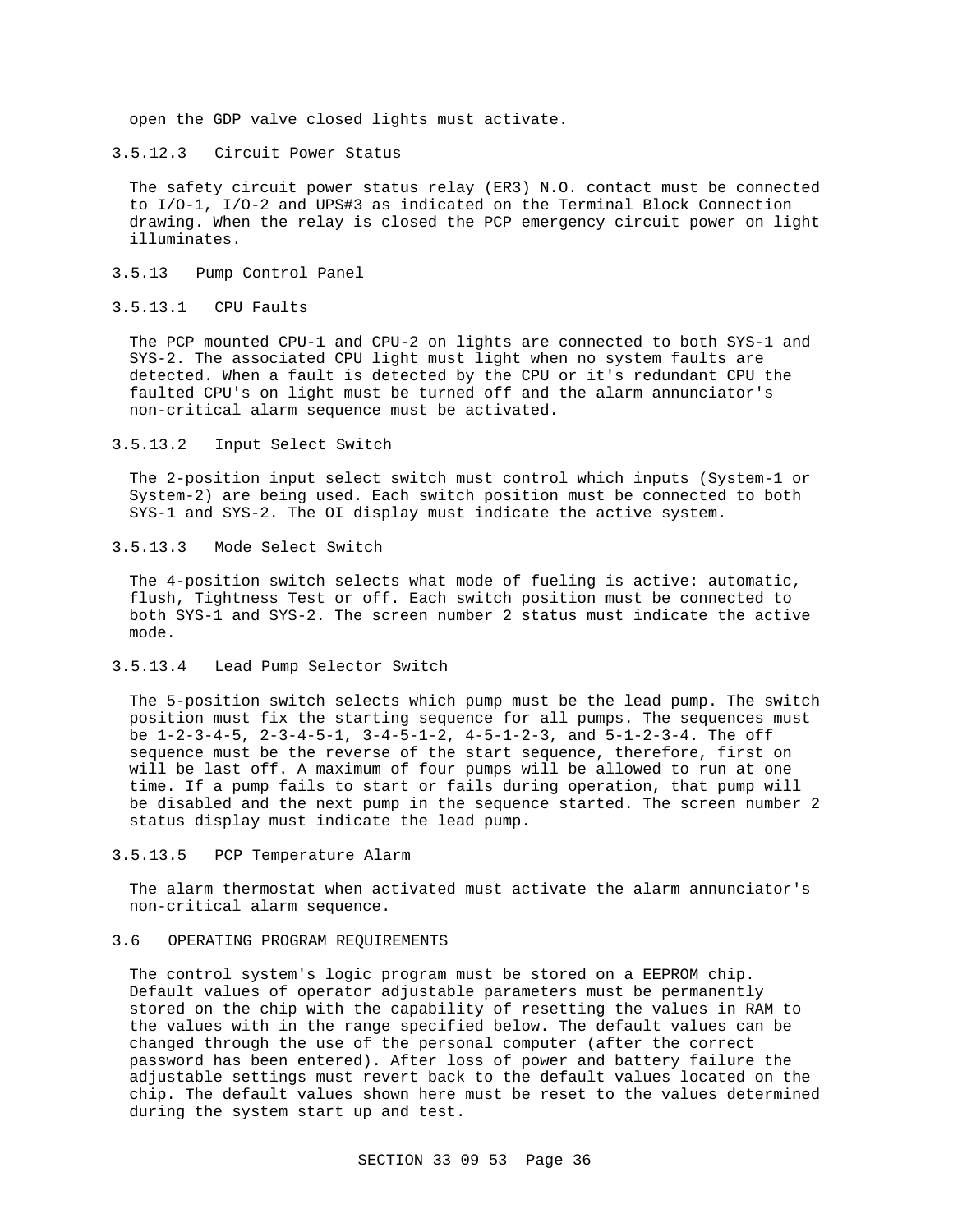| SET POINT DESCRIPTION                                                                                                                                                       | SET POINT RANGE                   | DEFAULT VALUE   |  |  |
|-----------------------------------------------------------------------------------------------------------------------------------------------------------------------------|-----------------------------------|-----------------|--|--|
| Jockey pump starting pressure                                                                                                                                               | 345 to 552 kPa50 to 80<br>psi     | 448 kPa65 psi   |  |  |
| Timer to enable start-up of<br>jockey pump                                                                                                                                  | 0 to 120 seconds                  | 15 seconds      |  |  |
| System pressure to stop Jockey<br>pump                                                                                                                                      | 345 to 552 kPa50 to 80<br>psi     | 517 kPa75 psi   |  |  |
| Lead pump starting pressure                                                                                                                                                 | 205 to 1035 kPa30 to<br>$150$ psi | 415 kPa60 psi   |  |  |
| Issue flow to start second<br>pump in sequence                                                                                                                              | 25 to 40 L/s450 to 650<br>gpm     | 35 L/s560 qpm   |  |  |
| Issue flow to start third pump<br>in sequence                                                                                                                               | 65 to 80 L/s1000 to<br>$1300$ qpm | 73 L/s1160 qpm  |  |  |
| Issue flow to start fourth<br>pump in sequence                                                                                                                              | 100 to 120 L/s1600 to<br>1900 qpm | 111 L/s1760 qpm |  |  |
| Return flow to enable next<br>pump in sequence to start                                                                                                                     | 0.5 to 6 L/s10 to 100<br>gpm      | $2.5 L/s40$ qpm |  |  |
| Return flow to stop fourth,<br>third, and second pump in<br>sequence (lag pump)                                                                                             | 30 to 50 L/s500 to 800<br>qpm     | 35 L/s560 gpm   |  |  |
| Return flow to initiate lead<br>pump shutdown sequence                                                                                                                      | 30 to 50 L/s500 to 800<br>gpm     | 35 L/s560 gpm   |  |  |
| Timer to enable start-up of<br>lead pump                                                                                                                                    | 0 to 120 seconds                  | 0 seconds       |  |  |
| Timer to enable second, third,<br>and fourth pumps to start                                                                                                                 | 0 to 120 seconds                  | 10 seconds      |  |  |
| Timer to stop fourth, third,<br>and second pumps                                                                                                                            | 0 to 120 seconds                  | 15 seconds      |  |  |
| Timer to stop first pump                                                                                                                                                    | 0 to 60 seconds                   | 2 seconds       |  |  |
| Timer to de-energize (close)<br>Back Pressure Control Valve                                                                                                                 | 0 to 360 seconds                  | 300 seconds     |  |  |
| Timer to establish fueling<br>pump failure                                                                                                                                  | 5 to 30 seconds                   | 15 seconds      |  |  |
| System pressure to stop lead<br>pump                                                                                                                                        | 895 to 1310 kPa130 to<br>190 psig | 965 kPa140 psig |  |  |
| Should the operator enter a value not within the range for that parameter, the<br>personal computer must indicate "INVALID ENTRY" and revert back to the<br>previous value. |                                   |                 |  |  |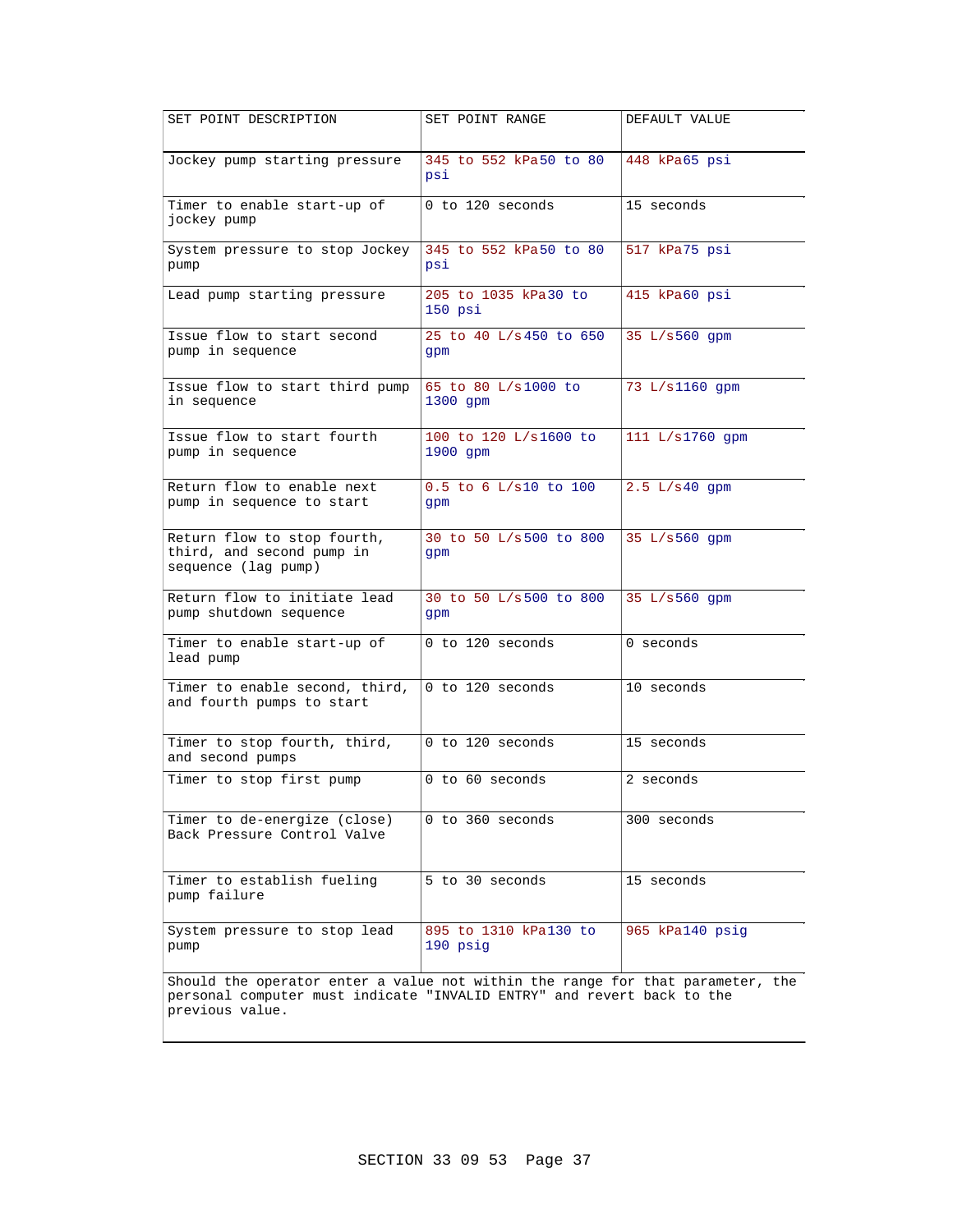| SET POINT DESCRIPTION                                                                                                                                                                            | SET POINT RANGE | DEFAULT VALUE |
|--------------------------------------------------------------------------------------------------------------------------------------------------------------------------------------------------|-----------------|---------------|
| A number inside braces, $\{x\}$ , in the following paragraphs indicates that the<br>number may be changed by the operator via the operator interface within the<br>Set Point Range listed above. |                 |               |

3.7 AUTOMATIC MODE - IDLE CONDITION (GOOD JOCKEY PUMP)

The fueling system is intended to remain continuously pressurized while in the idle condition. This allows the system to respond immediately to aircraft refueling and defueling requirements. Periodically, in the idle condition, the system will lose minimal pressure. When this occurs, the control system will automatically repressurize in the following sequence:

- a. The jockey pump will be commanded to start when the system pressure is less than {448} kPa {65} psig continuously for {5} seconds. If the pressure then rises above {448} kPa {65} psig before the timer expires, the timer must reset.
- b. After the timer expires:
	- (1) The jockey pump will be commanded start.
	- (2) All valve positions will remain in the state they were in prior to jockey pump start.
- c. With the jockey pump running, 0.31 L/s 5 gpm will flow through the issue venturi. The system pressure upstream of the BPCV will gradually increase {517} kPa {75} psig. When the pressure reaches {517} kPa {75} psig the jockey pump will stop.
- d. The conditions exist for a fueling pump to be called to start, the jockey pump will not start or continue to run.
- e. When the jockey pump is called to start, a 15 second timer must start. If the timer expires before the flow switch closes the pump must be called off, the alarm annunciator's associated non-critical alarm sequence must activate.
- f. If the jockey pump's flow switch opens after the pump has successfully started the pump must be called off, the alarm annunciator's associated non-critical alarm sequence must activate.
- 3.8 AUTOMATIC MODE IDLE CONDITION (FAILED JOCKEY PUMP)

The fueling system is intended to remain continuously pressurized while in the idle condition. This allows the system to respond immediately to aircraft refueling and defueling requirements. Periodically, in the idle condition, the system will lose minimal pressure. When this occurs, the control system will automatically repressurize in the following sequence:

a. The lead pump will start when the system pressure is less than {414} kPa  $\{60\}$  psig continuously for  $\{0\}$  seconds. If the pressure then rises above {414} kPa {60} psig before the timer expires, the timer must reset.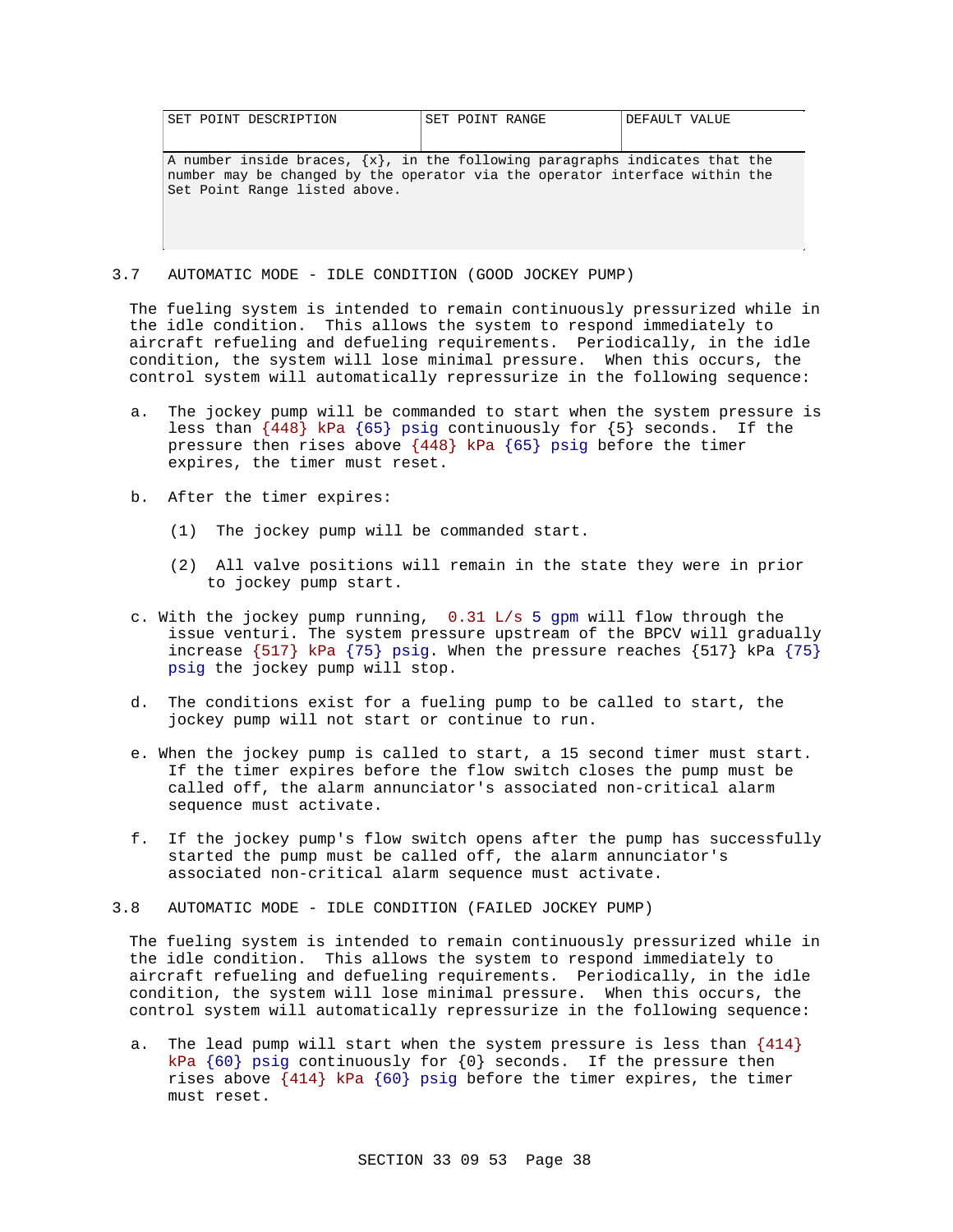- b. After the timer expires:
	- (1) The BPCV solenoid 'A' must be energized to enable the valve to modulate the system pressure at it's set point.
	- (2) The PCV solenoid 'A' must be energized to close the valve.
	- (3) The D/FV solenoid 'A' must be de-energized so the valve is closed and solenoid 'B' must be de-energized.
- c. With the lead pump running, 45 L/s 600 gpm will flow through the issue venturi. The system pressure upstream of the BPCV will increase to the BPCV set point of 896 kPa 130 psig. At this pressure the BPCV will start to open and the valve will modulate as required to pass sufficient flow through the return venturi to maintain pressure upstream of the valve.
- d. With the lead pump running and no fueling demand the return venturi flow rate will equal the issue venturi flow rate. When the return venturi flow rate is greater than  ${42}$  L/s  ${560}$  gpm a  ${300}$  second timer must start. If the flow rate drops below  $\{42\}$  L/s  $\{560\}$  gpm before the timer expires, the timer must reset, and no changes must be made to the pump and valve status.
- e. After the timer expires:
	- (1) The BPCV solenoid 'A' must be de-energized to close the valve.
	- (2) The PCV solenoid 'A' must be de-energized to bleed system pressure to 517 kPa 75 psig.
	- (3) When system pressure rises to 965 kPa 140 psig a  $\{2\}$  second timer must start. After the timer has expired, the lead pump must be stopped.
	- (4) The Defuel/Flush valve solenoid "A" must be energized 30 seconds after lead pump shut down to allow it to open at 552 kPa 80 psig for defuel operations.
- f. The system has now returned to a pressurized and idle condition.
- g. When a fueling pump is called to start, a 15 second timer must start. If the timer expires before the flow switch closes the pump must be called off, the alarm annunciator's associated non-critical alarm sequence must activate and the next pump in the sequence must be called to start.
- h. If a fueling pump flow switch opens after the pump has successfully started the pump must be called off, the alarm annunciator's associated non-critical alarm sequence must activate and the next pump in the sequence must be called to start.
- 3.9 AUTOMATIC MODE REFUELING CONDITION

To start an aircraft fueling operation, an operator connects fueling equipment such as a hydrant hose truck to an aircraft and to a hydrant control valve. When the operator opens the hydrant control valve by use of an hydraulic operated "Deadman", the following sequence occurs: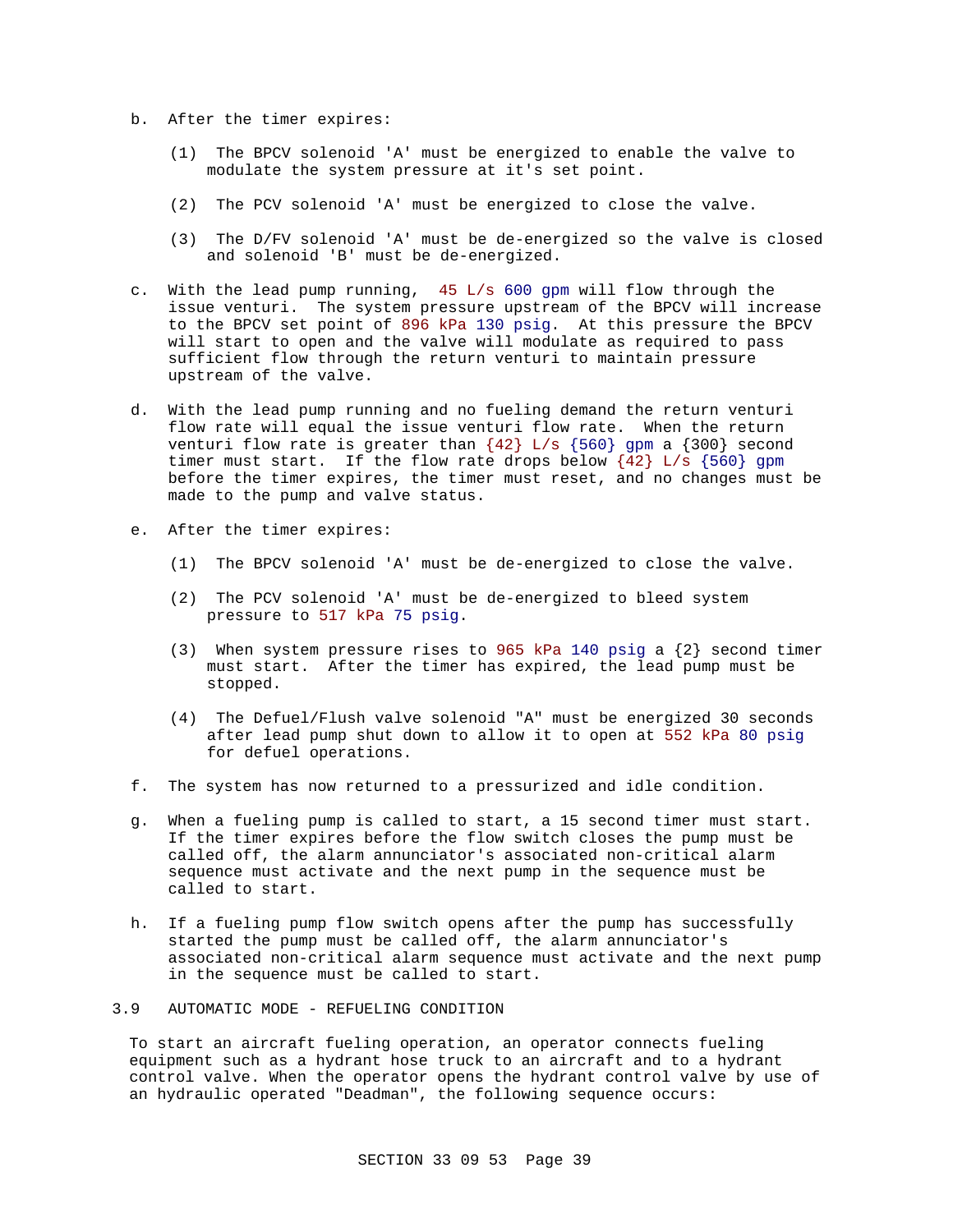- a. The lead pump will start when PIT-1 or PIT-2 senses a pressure less than {414} kPa {60} psig continuously for {0} seconds. If the pressure then rises above {414} kPa {60} psig before the timer expires, the timer must reset.
- b. After the timer expires:
	- (1) The BPCV solenoid 'A' must be energized to enable the valve to modulate the system pressure at its set point.
	- (2) The PCV solenoid 'A' must be energized to close the valve.
	- (3) The D/FV solenoid 'A' must be de-energized so the valve is closed and solenoid 'B' must be de-energized.
- c. With the lead pump running, + 45 L/s 600 gpm will flow through the issue venturi. The system pressure upstream of the BPCV will increase to the BPCV set point of 896 kPa 130 psig. At this pressure the BPCV will start to open and the valve will modulate as required to pass sufficient flow through the return venturi to maintain pressure upstream of the valve.
- d. With lead pump running and a issue venturi flow rate greater than  $\{42\}$ L/s  $\{560\}$  gpm and a return venturi flow rate greater than  $\{3\}$  L/s  $\{40\}$ gpm and less than  $\{42\}$  L/s  $\{560\}$  gpm the lead pump will continue to run and the BPCV will modulate to pass flow as necessary to maintain upstream system pressure.
- e. With the lead pump running and a issue venturi flow rate greater than  ${42}$  L/s  ${560}$  gpm and a return venturi flow rate greater than  ${42}$  L/s {560} gpm a {300} second timer must start. If issue venturi flow rate falls below  $\{42\}$  L/s  $\{560\}$  gpm or the return venturi flow rate falls below  ${42}$  L/s  ${560}$  gpm before the timer expires, the timer must reset, and no changes must be made to the pump and valve status.
- f. After the timer expires:
	- (1) The BPCV solenoid 'A' must be de-energized to close the valve.
	- (2) The PCV solenoid 'A' must be de-energized to bleed system pressure to 517 kPa 75 psig.
	- (3) When system pressure rises to 965 kPa 140 psig a  $\{2\}$  second timer must start. After the timer has expired, the lead pump must be stopped.
	- (4) The Defuel/Flush valve solenoid "A" must be energized 30 seconds after lead pump shut-down to allow it to open at 552 kPa 80 psig for defuel operations.
- g. With the lead pump running and a issue venturi flow rate greater than  ${42}$  L/s  ${560}$  gpm and a return venturi flow rate less than  ${3}$  L/s  ${40}$  gpm a  ${10}$  second timer must start. If the issue venturi flow rate falls below  $\{42\}$  L/s  $\{560\}$  gpm or the return venturi flow rate rises above  $\{3\}$  L/s  $\{40\}$  gpm before the timer expires, the timer must reset, and no changes must be made to the pump and valve status.
- h. After the timer expires: The second pump must start.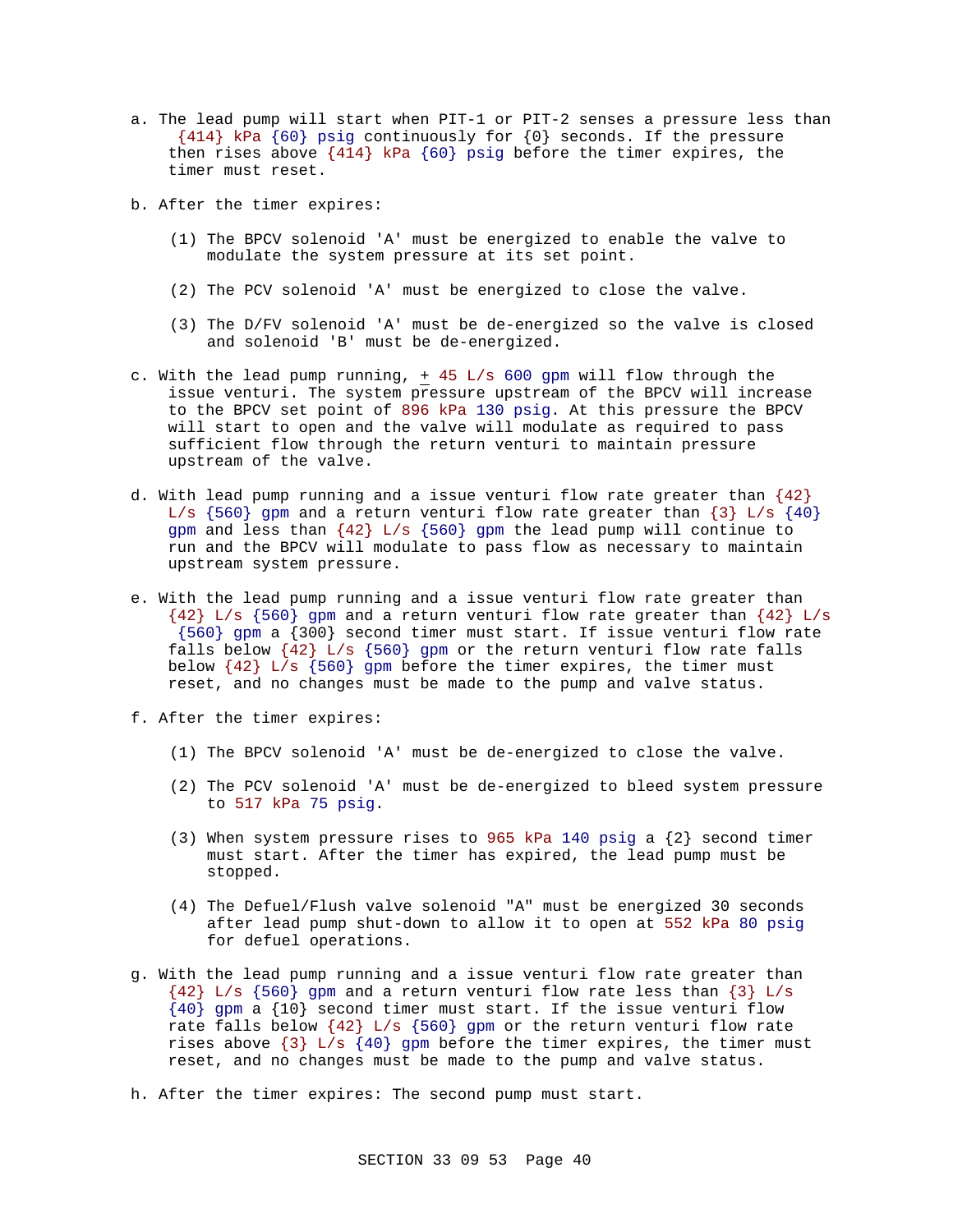- i. With the lead and second pumps running and a issue venturi flow rate greater than  ${88}$  L/s  ${1160}$  gpm and a return venturi flow rate of greater than  $\{3\}$  L/s  $\{40\}$  gpm and less than  $\{53\}$  L/s  $\{700\}$  gpm the lead and second pumps must continue to run and the BPCV must modulate as necessary to maintain system pressure.
- j. With the lead and second pumps running and a issue venturi flow rate greater than  ${88}$  L/s  ${1160}$  gpm and a return venturi flow rate greater than  $\{53\}$  L/s  $\{700\}$  gpm a (15) second timer must start. If issue venturi flow rate falls below {88} L/s {1160} gpm or the return venturi flow rate falls below  $\{53\}$  L/s  $\{700\}$  gpm before the timer expires, the timer must reset and no changes must be made to the pump and valve status.
- k. After the timer expires: The second pump must be stopped.
- l. With the lead and second pump running and a issue venturi flow rate greater than {88} L/s {1160} gpm and a return venturi flow rate less than  $\{3\}$  L/s  $\{40\}$  gpm a  $\{10\}$  second timer must start. If the issue venturi flow rate falls below {88} L/s {1160} gpm or the return venturi flow rate rises above  $\{3\}$  L/s  $\{40\}$  gpm before the timer expires, the timer must reset, and no changes must be made to the pump and valve status.
- m. After the timer expires: The third pump must start.
- n. With the lead, second and third pumps running and a issue venturi flow rate greater than  $\{133\}$  L/s  $\{1760\}$  gpm and a return venturi flow rate of greater than  $\{3\}$  L/s  $\{40\}$  gpm and less than  $\{53\}$  L/s  $\{700\}$  gpm the lead, second and third pumps must continue to run and the BPCV must modulate as necessary to maintain system pressure.
- o. With the lead, second and third pumps running and issue venturi flow rate greater than  $\{133\}$  L/s  $\{1760\}$  gpm and a return venturi flow rate greater than  $\{53\}$  L/s  $\{700\}$  gpm a  $\{15\}$  second timer must start. If the issue venturi flow rate falls below  $\{133\}$  L/s  $\{1760\}$  gpm or the return venturi flow rate falls below  $\{53\}$  L/s  $\{700\}$  gpm before the timer expires, the timer must reset and no changes must be made to the pump and valve status.
- p. After the timer expires: The third pump must be stopped.
- q. With the lead, second and third pumps running and a issue venturi flow rate greater than  $\{133\}$  L/s  $\{1760\}$  gpm and a return venturi flow rate less than  $\{3\}$  L/s  $\{40\}$  gpm a  $\{10\}$  second timer must start. If the issue venturi flow rate falls below {133} L/s {1760} gpm or the return venturi flow rate rises above  $\{3\}$  L/s  $\{40\}$  gpm before the timer expires, the timer must reset, and no changes must be made to the pump and valve status.
- r. After the timer expires: The fourth pump must start.
- s. With the lead, second, third and fourth pumps running and a issue venturi flow rate greater than 178 L/s 2360 gpm and a return venturi flow rate of greater than  $\{3\}$  L/s  $\{40\}$  gpm and less than  $\{53\}$  L/s {700>} gpm the lead, second, third and fourth pumps must continue to run and the BPCV must modulate as necessary to maintain system pressure.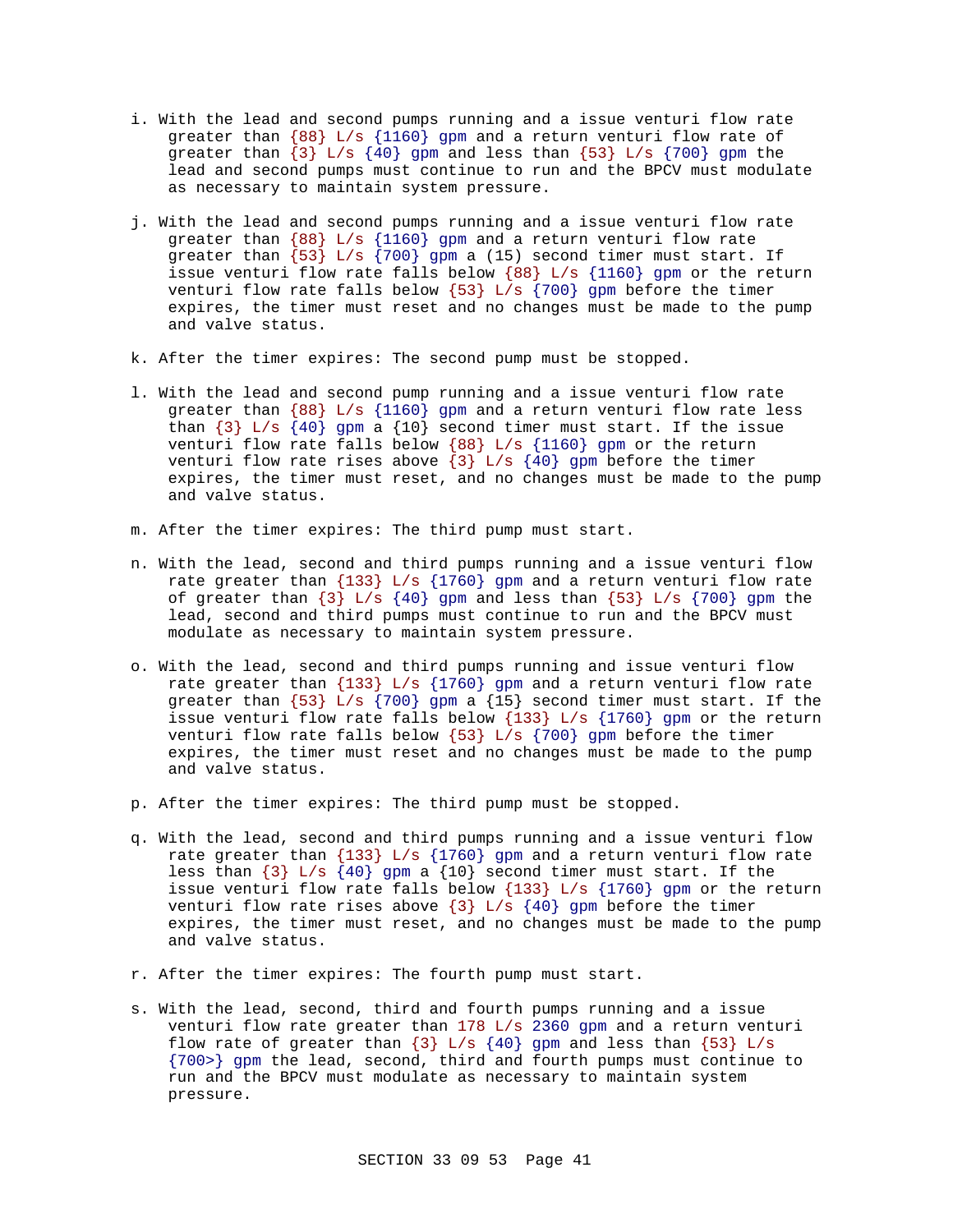- t. With the lead, second, third and fourth pumps running and a issue venturi flow rate greater than 179 L/s 2368 gpm and a return venturi flow rate greater than  $\{53\}$  L/s  $\{700\}$  gpm a  $\{15\}$  second timer must start. If the issue venturi flow rate falls below 179 L/s 2360 gpm or the return venturi flow rate falls below  $\{53\}$  L/s  $\{700\}$  gpm before the timer expires, the timer must reset and no changes must be made to the pump and valve status.
- u. After the timer expires: The fourth pump must be stopped.
- v. When a fueling pump is called to start, a 15 second timer must start. If the timer expires before the flow switch closes the pump must be called off, the alarm annunciator's associated non-critical alarm sequence must activate and the next pump in the sequence must be called to start.
- w. If a fueling pumps flow switch opens after the pump successfully started the pump must be called off, the alarm annunciator's associated non-critical alarm sequence must activate and the next pump in the sequence must be called to start.

# 3.10 AUTOMATIC MODE - DEFUELING CONDITION

To start an aircraft defuel operation, an operator connects a hydrant hose truck to an aircraft and a fuel sense line and an air sense line to the hydrant control valve. The hydrant hose truck has an on-board defuel pump capable of delivering 23 L/s 300 gpm at 1.1 MPa 165 psig. When the operator starts the defuel operation one of the following occurs:

- a. If the fueling pumps are running (D/FV closed) the fuel being removed from the aircraft will either go to the other aircraft(s) connected to the system or be returned to the pumphouse where the BPCV will modulate to control system pressure and the fuel will be returned to the operating tanks. The return venturi flow rate will control the number of pumps that are on as discussed in paragraph "AUTOMATIC MODE - FUELING CONDITION".
- b. If the fueling pumps are off (D/FV enabled) the fuel being removed from the aircraft will be returned to the pumphouse and both the D/FV and the PCV will modulate to return the fuel to the operating tanks.

#### 3.11 FLUSH MODE

This mode must be used when the system need to be flushed of water or sediment. The operators must first place the manual valve in the desired position to select the appropriate flow path. Placing the selector switch in "flush" the following must occur:

- a. The BPCV solenoid 'A' must be de-energized to force it closed.
- b. The D/FV solenoid 'A' must be de-energized to allow the valve to open and the D/FV solenoid 'B' must be energized to force it open.
- c. Start the fueling pump(s) manually using the Hand-Off-Auto or Hand-Auto switch to obtain the desired flow rate. The automatic pump starts must be disabled in this mode.
- d. The PCV solenoid 'A' must be energized when pump(s) are on and de-energized when the pumps are off.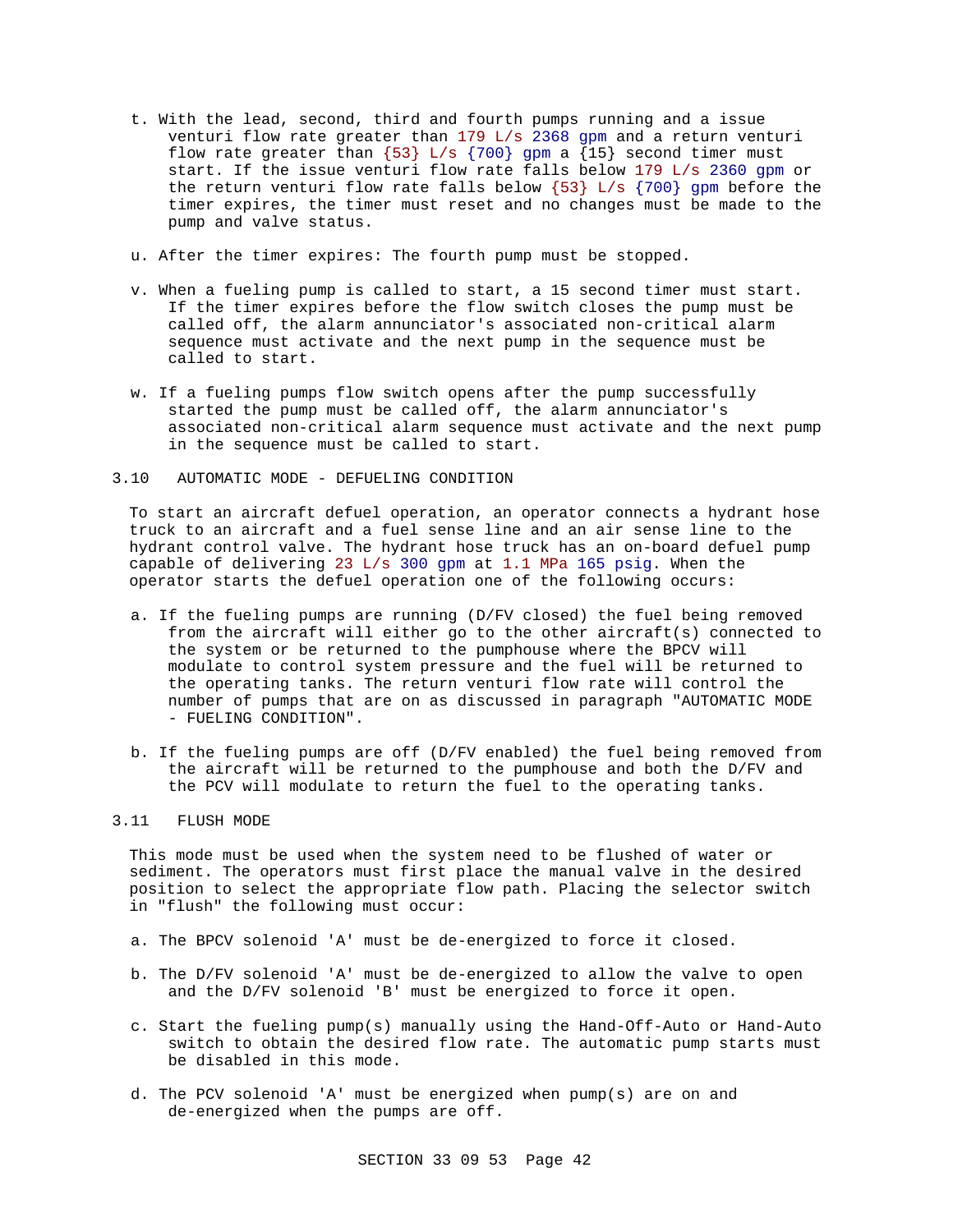- e. When a fueling pump is started, a 15 second timer must start. If the timer expires before the flow switch closes the alarm annunciator's associated non-critical alarm sequence must activate.
- f. If a fueling pumps flow switch opens after the pump successfully started the alarm annunciator's associated non-critical alarm sequence must activate.

# 3.12 TIGHTNESS TEST MODE

This mode must be used in conjunction with the Tightness Monitoring Panel provided by Section 33 52 43.11 AVIATION FUEL MECHANICAL EQUIPMENT to perform tightness tests. Placing the selector switch to "TIGHTNESS TEST" the PCP will send a signal to the Tightness Monitoring Panel telling it that it is ready to perform the tests. At this time it will also operate three MOV valves, closing I25 and I26 and opening I27. The PCP will then receive signals from the Tightness Monitoring Panel to prepare for High Pressure Test, run High Pressure Test, Prepare for Low Pressure Test, run Low Pressure Test, prepare for 2nd High Pressure Test, run 2nd High Pressure Test, and when the test is over. The following PCP actions will occur after the corresponding signal:

# Prepare for High Pressure Test:

- a. The BPCV solenoid "A" must be de-energized and the BPCV solenoid "B" must be energized to enable the valve at the 1.1 MPa 160 psi value.
- b. The D/FV solenoid "A" must be de-energized and the D/FV solenoid "B" must be de-energized to force it closed.
- c. Automatically start the jockey pump to obtain pressure.
- d. The PCV solenoid "A" must be Energized and PCV solenoid "B" must be de-energized to close the valve.
- e. When the jockey pump is started, a 15 second timer must start. If the timer expires before the flow switch closes the alarm annunciator's associated non-critical alarm sequence must activate.
- f. If the jockey pump's flow switch opens after the pump successfully started the alarm annunciator's associated non-critical alarm sequence must activate.
- g. If the jockey pump fails to establish flow, automatically start the lead fueling pump to obtain pressure.
- h. When a fueling pump is started, a 15 second timer must start. If the timer expires before the flow switch closes the alarm annunciator's associated non-critical alarm sequence must activate.
- i. If a fueling pumps flow switch opens after the pump successfully started the alarm annunciator's associated non-critical alarm sequence must activate.
- j.MOV I32 will be opened.
- k.. The pump will continue to run until such time as the run High Pressure test signal is received. Note: the Tightness Monitoring Panel is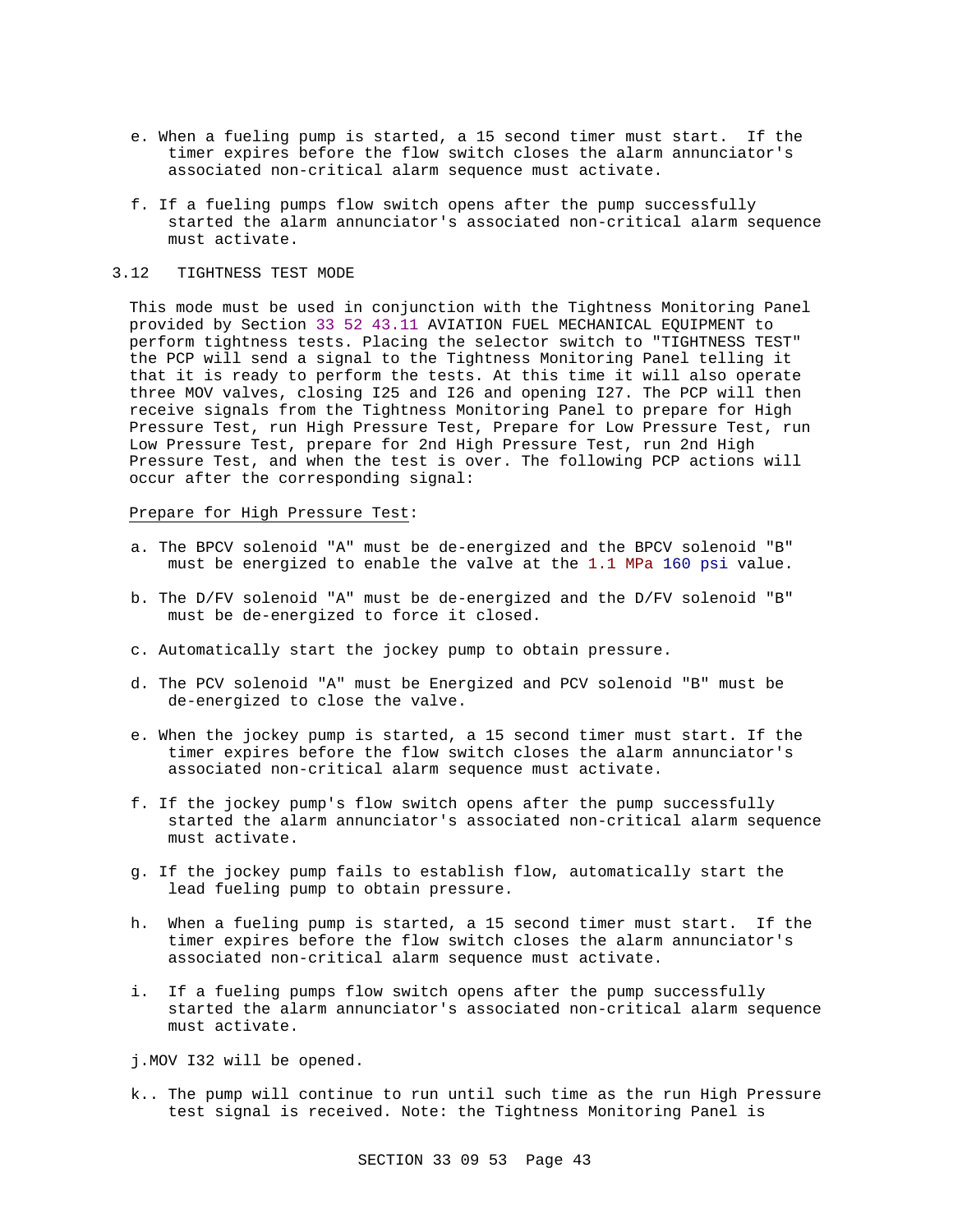monitoring the Loop pressure and when it is satisfied that it is high enough it will instruct the PCP to Run the High Pressure test.

Run High Pressure Test:

- a. MOV I32 will be closed.
- b. Jockey/Fueling pump will be shut off.
- c. The BPCV solenoid "A" must be d-energized and the BPCV solenoid "B" must be de-energized to close valve.
- d. The PCV solenoid "A" will be de-energized and the PCV solenoid "B" will be de-energized to enable the valve at the 517 kPa 75 psi value. Note: the Tightness Monitoring Panel will wait for a ten minute settling time to pass, then it will monitor the loop pressure for two minutes. Upon finishing this test it will instruct the PCP to Prepare for the Low Pressure Test.

# Prepare for Low Pressure Test:

- a. MOV I32 will be opened.
- b. The PCV solenoid "A" will be energized and the PCV solenoid "B" will be energized to enable the valve at the 345 kPa 50 psi value.
- c. The system will remain in this status until such time as the PCP receives a Run Low Pressure test signal from the Tightness Monitoring Panel. Note: The Tightness Monitoring Panel will monitor the loop pressure until it reaches the 345 kPa 50 psi value. It will then instruct the PCP to run the Low pressure test.

#### Run Low Pressure Test:

- a. MOV I32 will be closed.
- b. The system will remain in this status until such time as the PCP receives a Prepare for 2nd High Pressure test signal from the Tightness Monitoring Panel. Note: The Tightness Monitoring Panel will wait for a ten minute settling period to expire, then it will monitor the loop pressure for two minutes. Upon finishing this test it will instruct the PCP to prepare for 2nd High Pressure Test.

# Prepare for 2nd High Pressure Test:

- a. The BPCV solenoid "A" must be de-energized and the BPCV solenoid "B" must be energized to enable the valve at the 1.1 MPa 160 psi value.
- b. The D/FV solenoid "A" must be de-energized and the D/FV solenoid "B" must be de-energized to force it closed.
- c. Automatically start the jockey pump to obtain pressure.
- d. The PCV solenoid "A" must be de-energized and PCV solenoid "B" must be de-energized to close the valve.
- e. When the jockey pump is started, a 15 second timer must start. If the timer expires before the flow switch closes the alarm annunciator's associated non-critical alarm sequence must activate.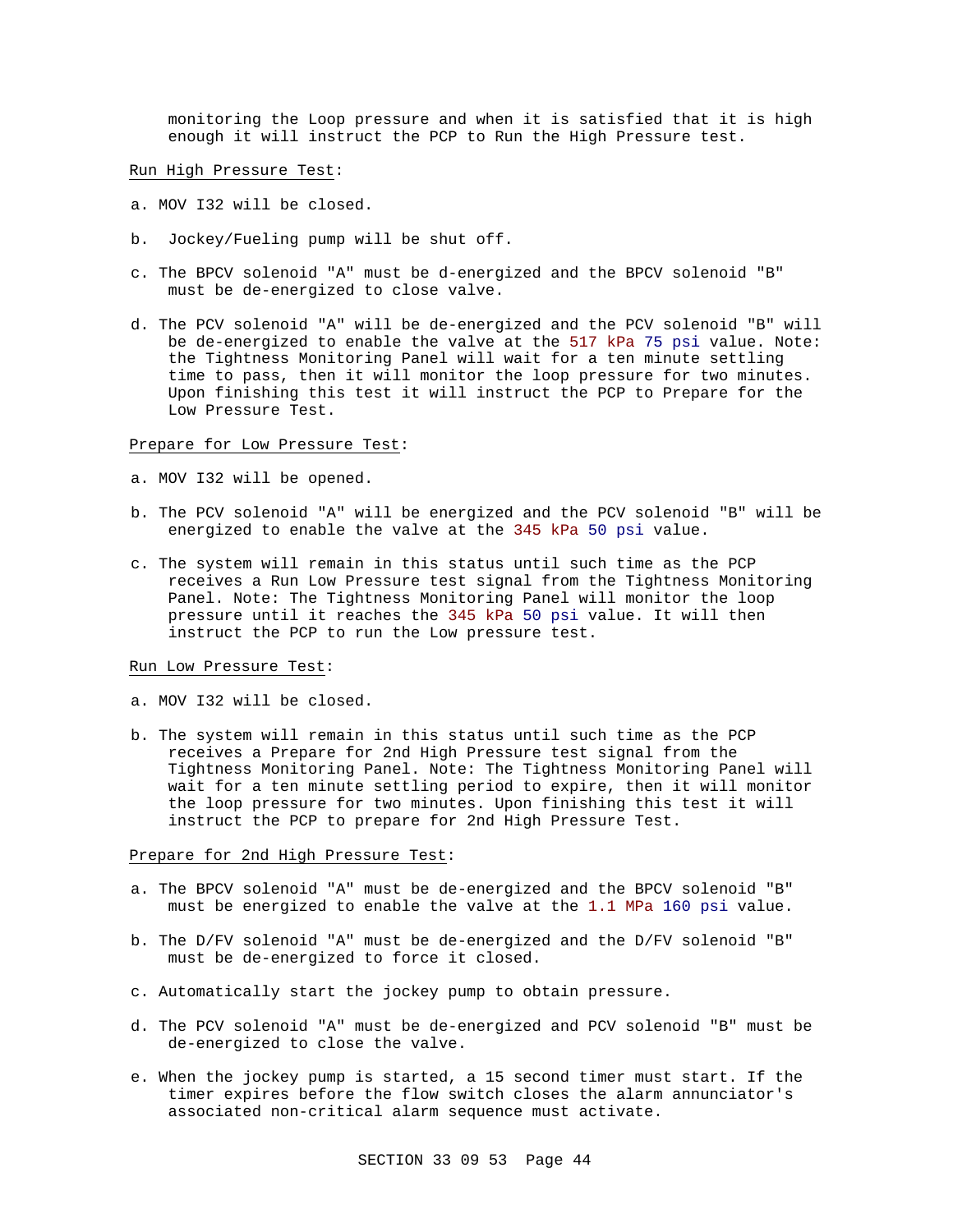- f. If the jockey pump's flow switch opens after the pump successfully started the alarm annunciator's associated non-critical alarm sequence must activate.
- g. If the jockey pump fails to establish flow, automatically start the lead fueling pump to obtain pressure.
- h. When a fueling pump is started, a 15 second timer must start. If the timer expires before the flow switch closes the alarm annunciator's associated non-critical alarm sequence must activate.
- i. If a fueling pumps flow switch opens after the pump successfully started the alarm annunciator's associated non-critical alarm sequence must activate.
- j. MOV I32 will be opened.
- k.pump will continue to run until such time as the run 2nd High Pressure test signal is received. Note: the Tightness Monitoring Panel is monitoring the Loop pressure and when it is satisfied that it is high enough it will instruct the PCP to Run the 2nd High Pressure test.

Run 2nd High Pressure Test:

- a. MOV I32 will be closed.
- b. Jockey/Fueling pump will be shut off.
- c. The BPCV solenoid "A" must be de-energized and the BPCV solenoid "B" must be de-energized to close valve.
- d. The PCV solenoid "A" will be de-energized and the PCV solenoid "B" will be de-energized to enable the valve at the 517 kPa 75 psi value. Note: the Tightness Monitoring Panel will wait for a ten minute settling time to pass, then it will monitor the loop pressure for two minutes. Upon finishing this test it will instruct the PCP that testing is finished.
- e. The PCP will leave the system as is until such time as the PCP selector switch is placed into a different mode.

#### 3.13 OFF MODE

- a. Automatic starting of fueling and jockey pumps must be disabled. All other functions (GDP, alarm annunciator, personal computer, control valve solenoids, etc.) must be active to allow manual control of the fueling pumps using the Hand-Off-Auto or Hand-Auto switch.
- b. When the first fueling pump has been started:
	- (1) The BPCV solenoid "A" must be energized to enable the valve to modulate the system pressure at it's set point.
	- (2) The PCV solenoid "A" must be energized to close the valve.
	- (3) The D/FV solenoid 'A' must be de-energized so the valve is closed and solenoid 'B' must be de-energized.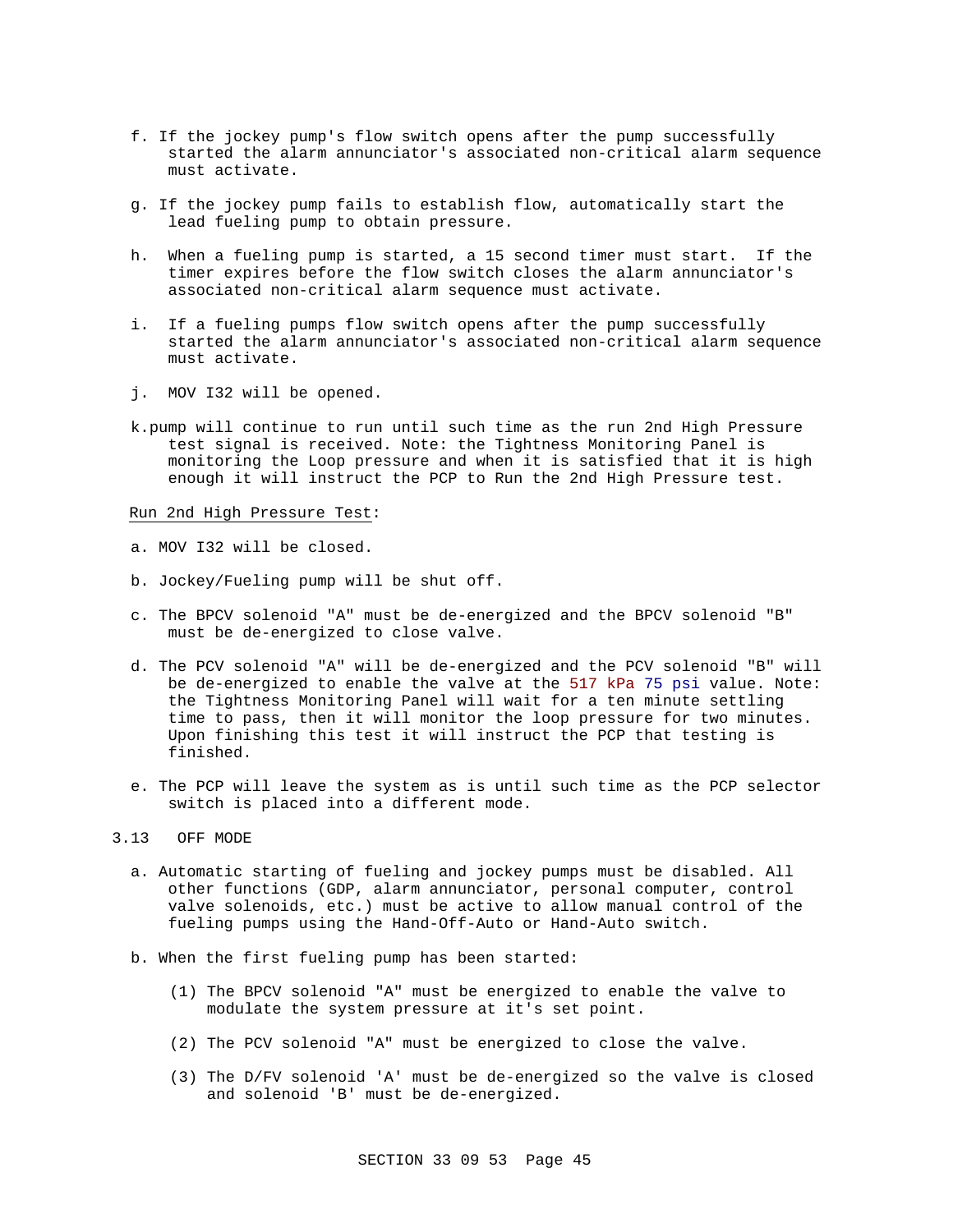- c. The second, third and fourth fueling pumps maybe started or stopped manually as needed by the operator.
- d. After the last fueling pump has been stopped:
	- (1) The BPCV solenoid "A" must be de-energized.
	- (2) The PCV solenoid "A" must be de-energized.
	- (3) The D/FV solenoid 'A' must be energized and D/FV solenoid 'B' must be de-energized.
- 3.14 MANUAL OPERATION OF FUELING PUMPS
	- a. If the PLC system is still active see Paragraph "OFF MODE".
	- b. If the PLC system has no power or both CPUs have faulted (CPU lights on PCP off) the pumping system will be in a completely manual mode. The safety circuit will need power so that the ESO solenoids on the non-surge check valves will be open and fuel can flow. The solenoids on the other solenoid controlled valves will be de-energized so the valves will have to be manually opened or enabled for the system to run. Other valves may need to be opened or closed manually by the operators for the system to work properly.

#### 3.15 4-VALVE MANIFOLD SUPERVISION

### **\*\*\*\*\*\*\*\*\*\*\*\*\*\*\*\*\*\*\*\*\*\*\*\*\*\*\*\*\*\*\*\*\*\*\*\*\*\*\*\*\*\*\*\*\*\*\*\*\*\*\*\*\*\*\*\*\*\*\*\*\*\*\*\*\*\*\*\*\*\*\*\*\*\* NOTE: The drawing referenced below is from the**

**DEPARTMENT OF DEFENSE PRESSURIZED HYDRANT FUELING SYSTEM (TYPE III) Standard Drawings. Add the drawing to the design package if applicable. \*\*\*\*\*\*\*\*\*\*\*\*\*\*\*\*\*\*\*\*\*\*\*\*\*\*\*\*\*\*\*\*\*\*\*\*\*\*\*\*\*\*\*\*\*\*\*\*\*\*\*\*\*\*\*\*\*\*\*\*\*\*\*\*\*\*\*\*\*\*\*\*\*\***

- a. Prior to initiating fueling operations in the automatic or in the test mode, the 4-valve manifold valves and the two tank outlet valves must be in the proper positions for successful fueling operations. The PLC must monitor valve positions of the 4-valve manifold (sensed by position limit switches for fully opened and fully closed status on valves I34, I35, R10, and R11) and by monitoring valve status on the tank outlet valves (sensed by position limit switches for fully opened and fully closed status on valves I1 and I2). Valve position must conform to the position table listed on drawing M-205 under "Storage Tank Selection".
- b. If the system is placed in automatic or tightness test mode, the valve selections must conform to the position table on sheet M-205. If the valve positions do not conform to this table, the PCP will show a 4-Valve manifold error on the alarm annunciator and initiating a critical alarm. The alarm can be silenced, but will not reset until such time as the valve positions do conform to the table.
- c. The 4-Valve manifold error critical alarm must be able to be by-passed. A 4-Valve manifold error by-pass 2-position selector switch must be located within the PCP. The 2-position selector switch must be provided with a nameplate "4-Valve Manifold Error". The two positions must be labeled "Enable" and "Bypass". The selector switch when placed in the bypass position must eliminate the critical alarm and allow the system to function. The bypass function must be equipped with a timer